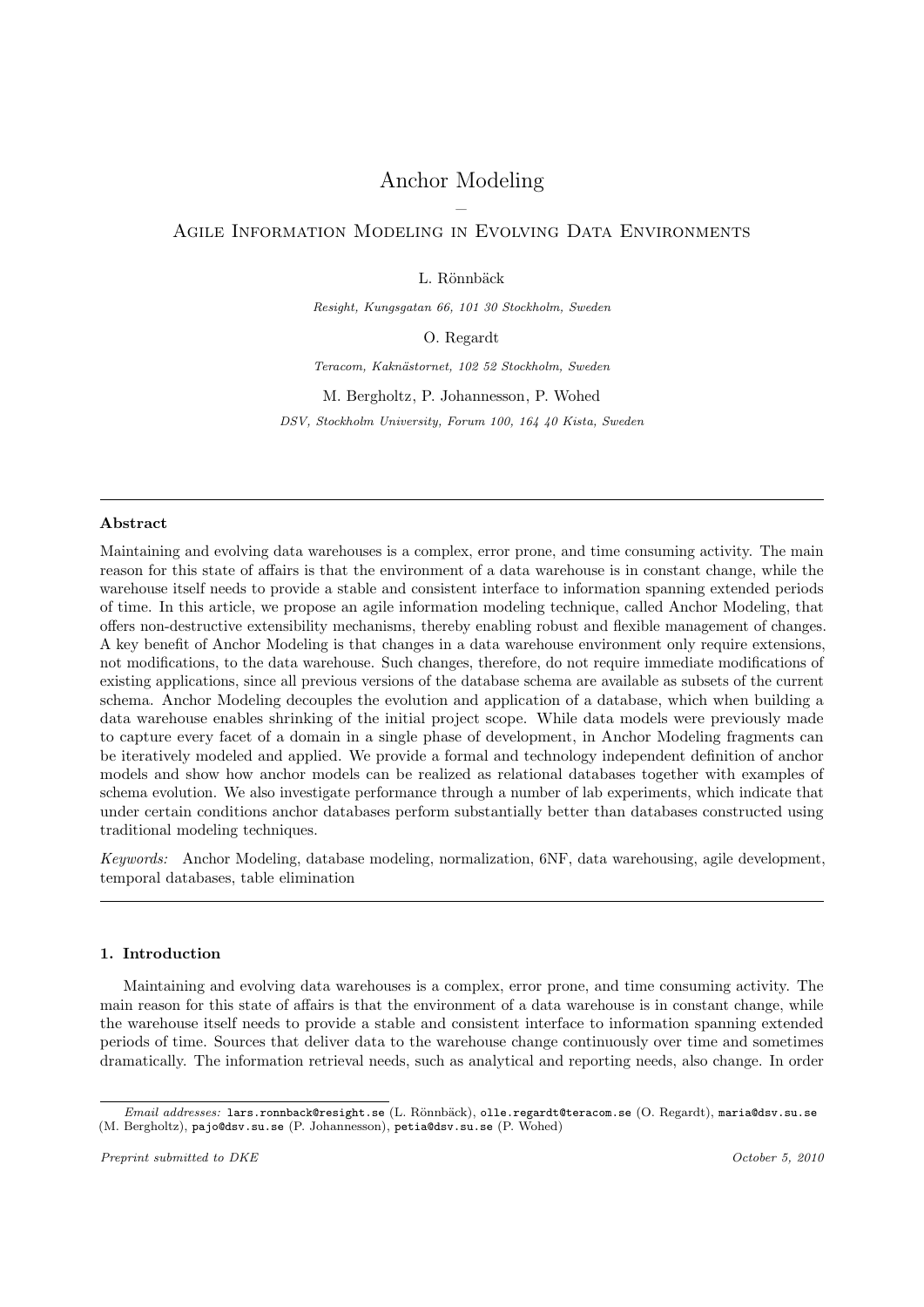to address these challenges, data models of warehouses have to be modular, flexible, and track changes in the handled information [18]. However, many existing warehouses suffer from having a model that does not fulfil these requirements. One third of implemented warehouses have at some point, usually within the first four years, changed their architecture, and less than a third quotes their warehouses as being a success [33].

Anchor Modeling is a graphic data modeling technique including a number of modeling patterns. These patterns are embodied in a set of novel constructs capturing aspects such as historization and fixed sets of entities, introduced to support data designers. In addition, Anchor Modeling enables robust and flexible representation of changes. All changes are done in the form of extensions, which make different versions of a model continuously available as subsets of the latest model [2]. This enables effortless cross-version querying [10]. It is also a key benefit in data warehouse environments, as applications remain unaffected by the evolution of the data model [27]. Furthermore, evolution through extensions (instead of modifications) results in modularity which makes it possible to decompose data models into small, stable and manageable components. This modularity is of great value in agile development where short iterations are required. It is simple to first construct a partial model with a small number of agreed upon business terms and later on seamlessly extended it to a complete model. This way of working can improve on the current state in data warehouse design, where close to half of current projects are either behind schedule or over budget [33], partly due to having a too large initial project scope. Furthermore, Using Anchor Modeling results in data models in which only small changes are needed when large changes occur in the environment. Changes such as adding or switching a source system or analytical tool, which are typical data warehouse scenarios, are thus easily reflected in an Anchor Model. The reduced redesign extends the longevity of a data warehouse, shortens the implementation time, and simplifies the maintenance [32].

Similarly to Kimball's data warehouse approach [17], Anchor Modeling is heavily inspired from practice. It has been used in the insurance, logistics and retail domains, within projects spanning from departmental to enterprise wide data warehouses development. Even though the origin of Anchor Modeling were requirements found in data warehouse environments, the technique is a generic modeling approach also suitable for other types of systems. An anchor model that is realized as a relational database schema will have a high degree of normalization, provide reuse of data, offer the ability to store historical data, as well as have the benefits which Anchor Modeling brings into a data warehouse. The relationship between anchor modeling and traditional conceptual modeling techniques for relational databases, such as ER, EER, UML, and ORM, is described in Section 10.

The work presented here is a continuation and extension of the results reported in [24]. The work from [24] is extended with a technique independent formalization of Anchor Modeling, translation into relational database schemas, schema evolution examples, and results from performance tests. The article is organized as follows. Section 2 defines the basic notions of Anchor Modeling in a technology independent way and proposes a naming convention, Section 3 introduces a running example, Section 4 suggests a number of Anchor Modeling guidelines, and Section 5 show how an anchor model can be realised as a relational database. In Section 6 schema evolution examples are given. Physical database implementation is described in Section 7 and Section 8 investigates such implementations with respect to performance and introduces a number of conditions that influence it. In Section 9 advantages of Anchor Modeling are discussed, Section 10 contrasts Anchor Modeling to alternative approaches in the literature, and Section 11 concludes the article and suggests directions for further research.

# 2. Basic Notions of Anchor Modeling

In this section, we introduce the basic notions of Anchor Modeling by first explaining them informally and then giving formal definitions. The basic building blocks in Anchor Modeling are anchors, knots, attributes, and ties. A meta model for the basic notions of Anchor Modeling is given in Figure 1.

**Definition 1** (Identities). Let  $\mathbb{I}$  be an infinite set of symbols, which are used as identities.

**Definition 2** (Data type). Let  $\mathbb{D}$  be a data type. The domain of  $\mathbb{D}$  is a set of data values.

**Definition 3** (Time type). Let  $\mathbb{T}$  be a time type. The domain of  $\mathbb{T}$  is a set of time values.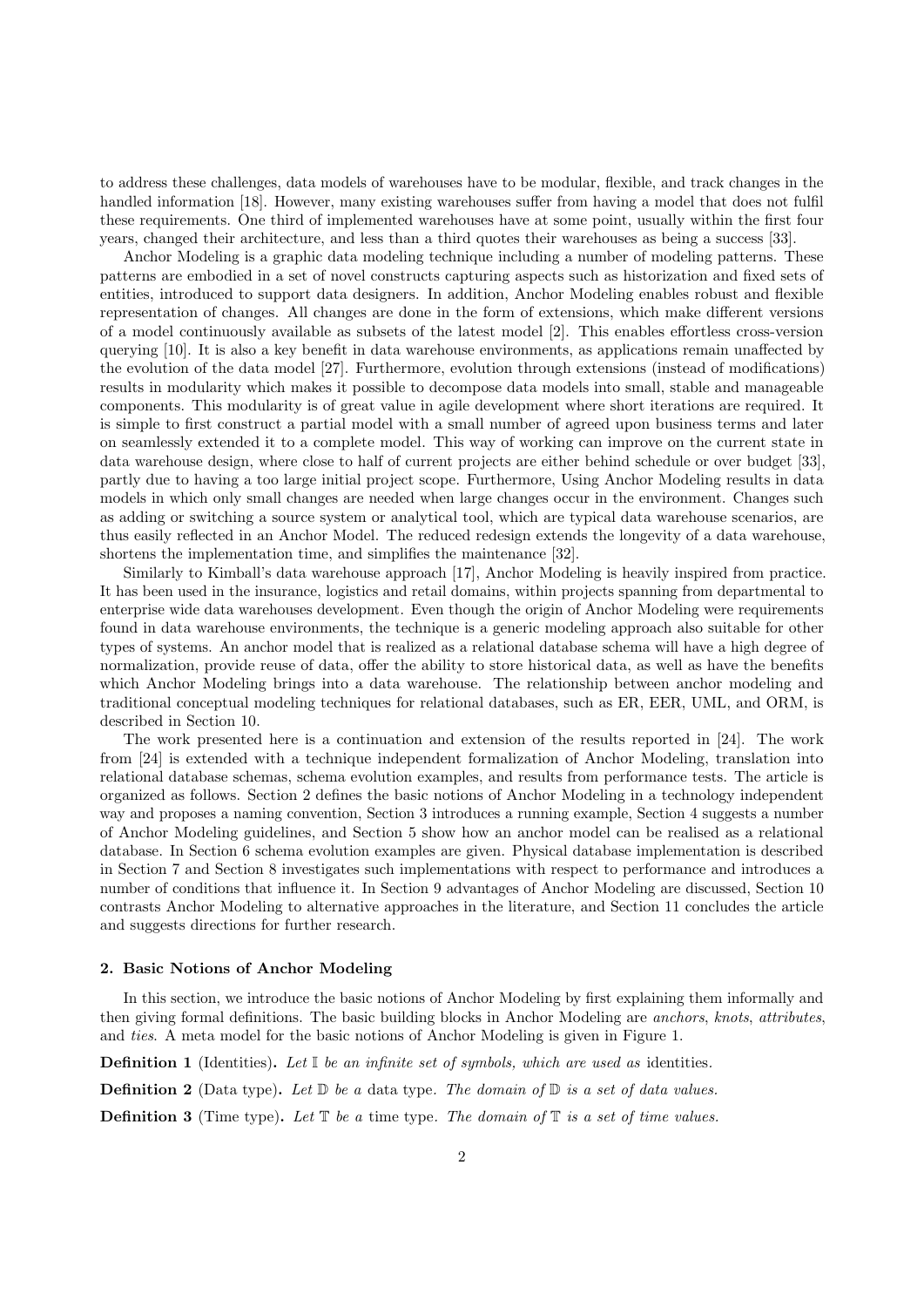

Figure 1: A meta model for Anchor Modeling expressed in UML class diagram notation.

# 2.1. Anchors

An anchor represents a set of entities, such as a set of actors or events. Figure 2a shows the graphical representation of an anchor.

**Definition 4** (Anchor). An anchor A is a string. An extension of an anchor is a subset of  $\mathbb{I}$ .

An example of an anchor is AC<sub>-</sub>Actor with an example extension  $\{\#4711, \#4712, \#4713\}$ .

# 2.2. Knots

A knot is used to represent a fixed, typically small, set of entities that do not change over time. While anchors are used to represent arbitrary entities, knots are used to manage properties that are shared by many instances of some anchor. A typical example of a knot is GEN Gender, see Figure 2d, which includes two values, 'Male' and 'Female'. This property, gender, is shared by many instances of the AC Actor anchor, thus using a knot minimizes redundancy. Rather than repeating the strings a single bit per instance is sufficient.

**Definition 5** (Knot). A knot K is a string. A knot has a domain, which is  $\mathbb{I}$ . A knot has a range, which is a data type  $\mathbb D$ . An extension of a knot K with range  $\mathbb D$  is a bijective relation over  $\mathbb I \times \mathbb D$ .

An example of a knot is GEN Gender with domain I and range strains. An example extension is  $\{\langle \#0, \pi \rangle\}$ 'Male' $\rangle$ ,  $\langle \#1, \, 'Female' \rangle$ .

### 2.3. Attributes

Attributes are used to represent properties of anchors. We distinguish between four kinds of attributes: static, historized, knotted static, and knotted historized, see Figure 2. A static attribute is used to represent properties of entities (anchors), where it is not needed to keep the history of changes to the attribute values. An example of a static attribute is birthday. A historized attribute is used when changes of the attribute values need to be recorded. An example of a historized attribute is weight. A knotted static attribute is used to represent relationships between anchors and knots, i.e. to relate an anchor to properties that can take on only a fixed, typically small, number of values. Finally a knotted historized attribute is used when the relationship with a knot value is not stable but may change over time.

**Definition 6** (Static Attribute). A static attribute  $B<sub>S</sub>$  is a string. A static attribute  $B<sub>S</sub>$  has an anchor A for domain and a data type  $\mathbb D$  for range. An extension of a static attribute  $B_S$  is a relation over  $\mathbb I \times \mathbb D$ .

An example of a static attribute is ST\_LOC\_Stage\_Location with domain ST\_Stage and range STRING. An example extension is  $\{\langle #55, 'Maiden Lane'\rangle, \langle #56, 'Drury Lane'\rangle\}.$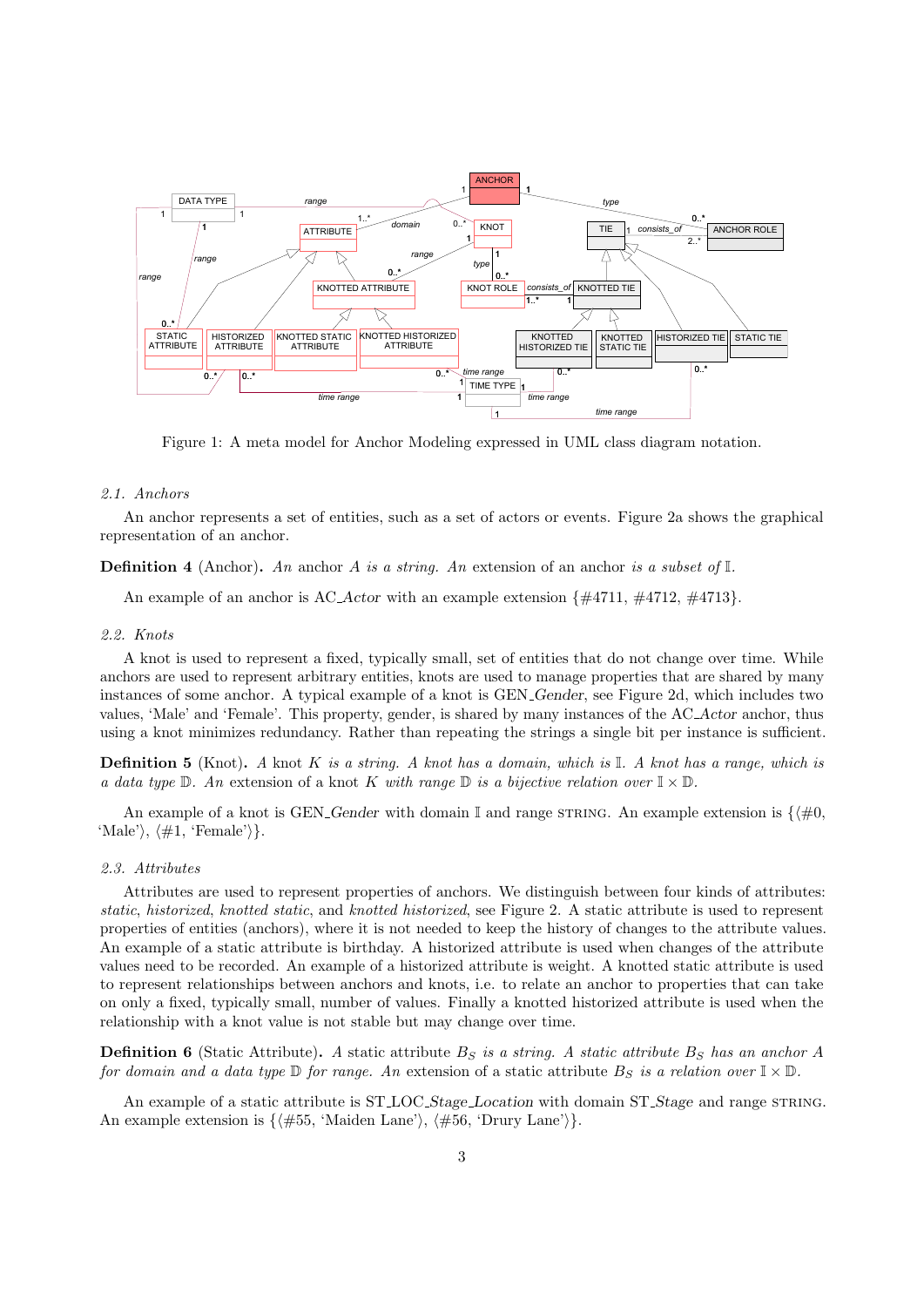

Figure 2: An anchor (a) is shown as a filled square and a knot (d) as an outlined square with slightly rounded corners. A static attribute (b) and a knotted static attribute (e) are shown as outlined circles. A historized attribute (c) and a knotted historized attribute (f) are shown as circles with double outlines. Knotted attributes reference a knot.

**Definition 7** (Historized Attribute). A historized attribute  $B_H$  is a string. A historized attribute  $B_H$  has an anchor A for domain, a data type  $\mathbb D$  for range, and a time type  $\mathbb T$  as time range. An extension of a historized attribute  $B_H$  is a relation over  $\mathbb{I} \times \mathbb{D} \times \mathbb{T}$ .

An example of a historized attribute is ST\_NAM\_Stage\_Name with domain ST\_Stage, range STRING, and time range DATE. An example extension is  $\{\langle #55, "The Globe Theatre', 1599-01-01\}, \langle #55, "Shakespeace's']\}$ Globe', 1997-01-01\,  $\langle #56, 'Cockpit', 1609-01-01\rangle$ .

**Definition 8** (Knotted Static Attribute). A knotted static attribute  $B_{KS}$  is a string. A knotted static attribute  $B_{KS}$  has an anchor A for domain and a knot K for range. An extension of a knotted static attribute  $B_{KS}$  is a relation over  $\mathbb{I} \times \mathbb{I}$ .

An example of a knotted static attribute is AC GEN Actor Gender with domain AC Actor and range GEN Gender. An example extension is  $\{\langle \#4711, \#0 \rangle, \langle \#4712, \#1 \rangle\}.$ 

**Definition 9** (Knotted Historized Attribute). A knotted historized attribute  $B_{KH}$  is a string. A knotted historized attribute  $B_{KH}$  has an anchor A for domain, a knot K for range, and a time type  $\mathbb T$  for time range. An extension of a knotted historized attribute  $B_{KH}$  is a relation over  $\mathbb{I} \times \mathbb{I} \times \mathbb{T}$ .

An example of a knotted historized attribute is AC PLV Actor ProfessionalLevel with domain AC Actor, range PLV ProfessionalLevel, and time range DATE. An example extension is  $\{\#4711, \#4, 1999-04-21\}$  $\langle \#4711, \#5, 2003-08-21 \rangle, \langle \#4712, \#3, 1999-04-21 \rangle.$ 

#### 2.4. Ties

A tie represents an association between two or more anchor entities and optional knot entities. Similarly to attributes, ties come in four variants, static, historized, knotted static, and knotted historized. See Figure 3. As the same entity may appear more than once in a tie, occurrences need to be qualified using the concept of roles.

**Definition 10** (Anchor Role). An anchor role is a string. Every anchor role has a type, which is an anchor.

Definition 11 (Knot Role). A knot role is a string. Every knot role has a type, which is a knot.

An example of an anchor role is at Location, with type ST\_Stage, and an example of a knot role is having, with type PAT\_ParentalType.

**Definition 12** (Static Tie). A static tie  $T<sub>S</sub>$  is a set of at least two anchor roles. An instance  $t<sub>S</sub>$  of a static  $tie T_S = \{R_1, \ldots, R_n\}$  is a set of pairs  $\langle R_i, v_i \rangle$ ,  $i = 1, \ldots, n$ , where  $R_i$  is an anchor role,  $v_i \in \mathbb{I}$  and  $n \geq 2$ . An extension of a static tie  $T<sub>S</sub>$  is a set of instances of  $T<sub>S</sub>$ .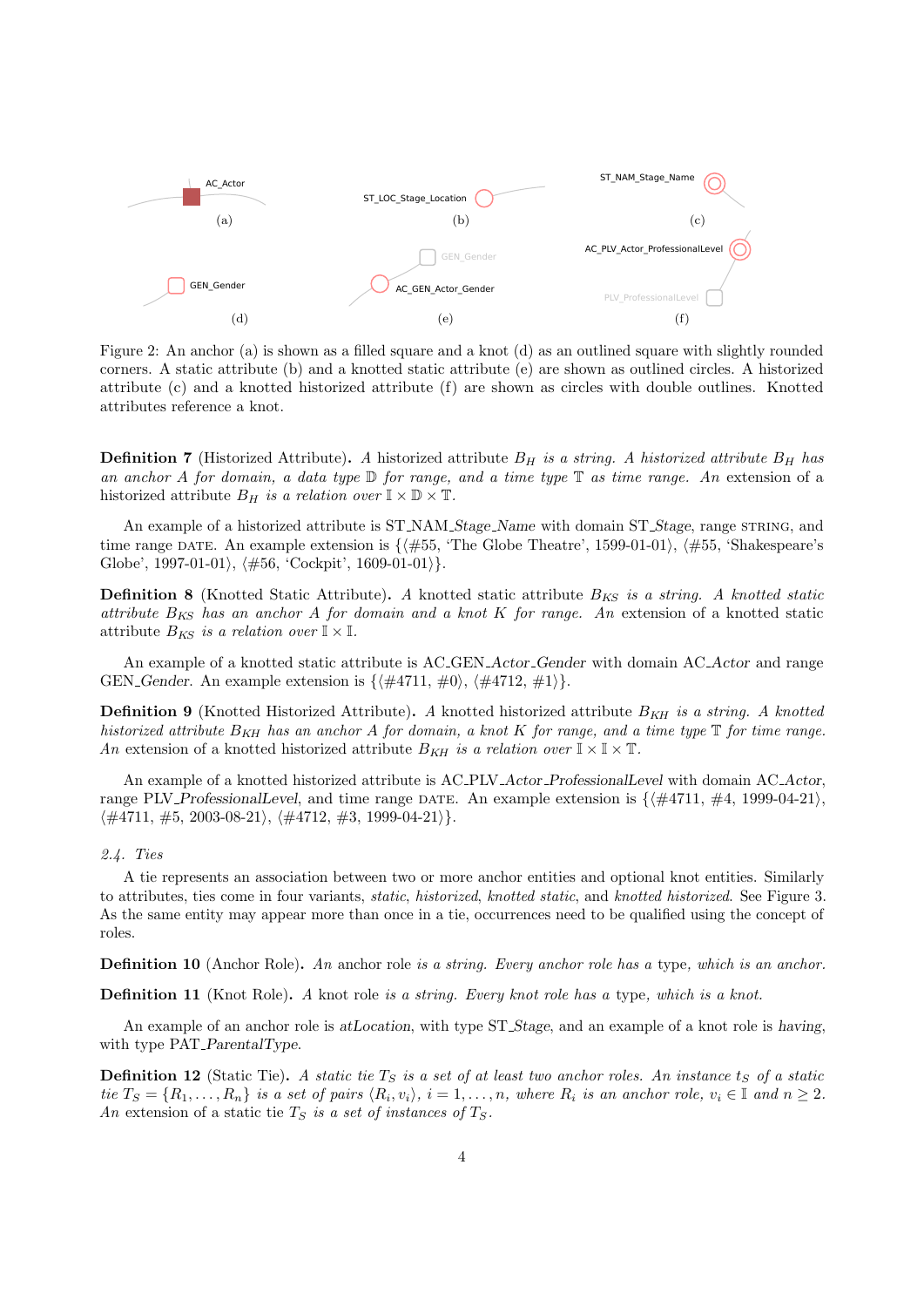

Figure 3: A static tie (a) and a knotted static tie (c) are shown as filled diamonds. A historized tie (b) and a knotted historized tie (d) are shown as filled diamonds with an extra outline. Knotted ties reference at least one knot. Identifiers of the ties are marked with black circles.

An example of a static tie is PE wasHeld ST at Location = {wasHeld, at Location}, where the type of wasHeld is PE Performance and the type of atLocation is ST Stage. An example extension is  $\{\{\text{wasHeld},\}$  $\#911\rangle$ ,  $\{atLocation, \#55\rangle\}$ ,  $\{\{wasHeld, \#912\}, \{atLocation, \#55\rangle\}$ ,  $\{\langle wasHeld, \#913\rangle, \langle atLocation, \#56\rangle\}\}$ 

**Definition 13** (Historized Tie). A historized tie  $T_H$  is a set of at least two anchor roles and a time type  $T$ . An instance  $t_H$  of a historized tie  $T_H = \{R_1, \ldots, R_n, \mathbb{T}\}\$ is a set of pairs  $\langle R_i, v_i \rangle$ ,  $i = 1, \ldots, n$  and a time point p, where  $R_i$  is an anchor role,  $v_i \in \mathbb{I}$ ,  $p \in \mathbb{T}$ , and  $n \geq 2$ . An extension of a historized tie  $T_H$  is a set of instances of  $T_H$ .

An example of a historized tie is  $ST<sub>-</sub>atLocation<sub>-</sub>PR<sub>-</sub>isPlaying = {atLocation, isPlaying, DATE}, where$ the type of atLocation is ST\_Stage and the type of isPlaying is PR\_Program. An example extension is  $\{\{\text{atLocation, #55}\}, \{\text{isPlaying, #17}\}, \ 2003-12-13\}, \ \{\text{atLocation, #55}\}, \ \{\text{isPlaying, #23}\}, \ 2004-04-01\},$  $\{\langle atLocation, #56\rangle, \langle isPlaying, #17\rangle, 2003-12-31\}.$ 

**Definition 14** (Knotted Static Tie). A knotted static tie  $T_{KS}$  is a set of at least two anchor roles and one or more knot roles. An instance  $t_{KS}$  of a static tie  $T_{KS} = \{R_1, \ldots, R_n, S_1, \ldots, S_m\}$  is a set of pairs  $\langle R_i, v_i \rangle$ ,  $i = 1, \ldots, n$  and  $\langle S_j, w_j \rangle$ ,  $j = 1, \ldots, m$ , where  $R_i$  is an anchor role,  $S_j$  is a knot role,  $v_i \in \mathbb{I}$ ,  $w_j \in \mathbb{I}$ ,  $n \geq 2$ , and  $m \geq 1$ . An extension of a knotted static tie  $T_{KS}$  is a set of instances of  $T_{KS}$ .

**Definition 15** (Knotted Historized Tie). A knotted historized tie  $T_{KH}$  is a set of at least two anchor roles, one or more knot roles and a time type  $\mathbb{T}$ . An instance  $t_{KH}$  of a historized tie  $T_{KH} = \{R_1, \ldots, R_n, S_1, \ldots, S_m, \mathbb{T}\}\$ is a set of pairs  $\langle R_i, v_i \rangle$ ,  $i = 1, \ldots, n, \langle S_j, w_j \rangle$ ,  $j = 1, \ldots, m$ , and a time point p, where  $R_i$  is an anchor role,  $S_j$  is a knot role,  $v_i \in \mathbb{I}$ ,  $w_j \in \mathbb{I}$ ,  $p \in \mathbb{T}$ ,  $n \geq 2$ , and  $m \geq 1$ . An extension of a knotted historized tie  $T_{KH}$  is a set of instances of  $T_{KH}$ .

Definition 16 (Identifier). Let T be a (static, historized, knotted, or knotted historized) tie. An identifier for T is a subset of T containing at least one anchor role. Furthermore, if T is a historized or knotted historized tie, where  $\mathbb T$  is the time type in T, every identifier for T must contain  $\mathbb T$ .

An identifier is similar to a key in relational databases, i.e. it should be a minimal set of roles that uniquely identifies instances of a tie. The circles on the tie edges in Figure 3 indicate whether the connected entity is part of the identifier (filled black) or not (filled white).

**Definition 17** (Anchor Schema). An anchor schema is a 13-tuple  $\langle A, K, B_S, B_H, B_{KS}, B_{KH}, R_A, R_K, T_S,$  $\mathcal{T}_H, \mathcal{T}_{KS}, \mathcal{T}_{KH}, \mathcal{I}$ , where A is a set of anchors, K is a set of knots,  $\mathcal{B}_S$  is a set of static attributes,  $\mathcal{B}_H$  is a set of historized attributes,  $\mathcal{B}_{KS}$  is a set of knotted static attributes,  $\mathcal{B}_{KH}$  is a set of knotted historized attributes,  $\mathcal{R}_A$  is a set of anchor roles,  $\mathcal{R}_K$  is a set of knot roles,  $\mathcal{T}_S$  is a set of static ties,  $\mathcal{T}_H$  is a set of historized ties,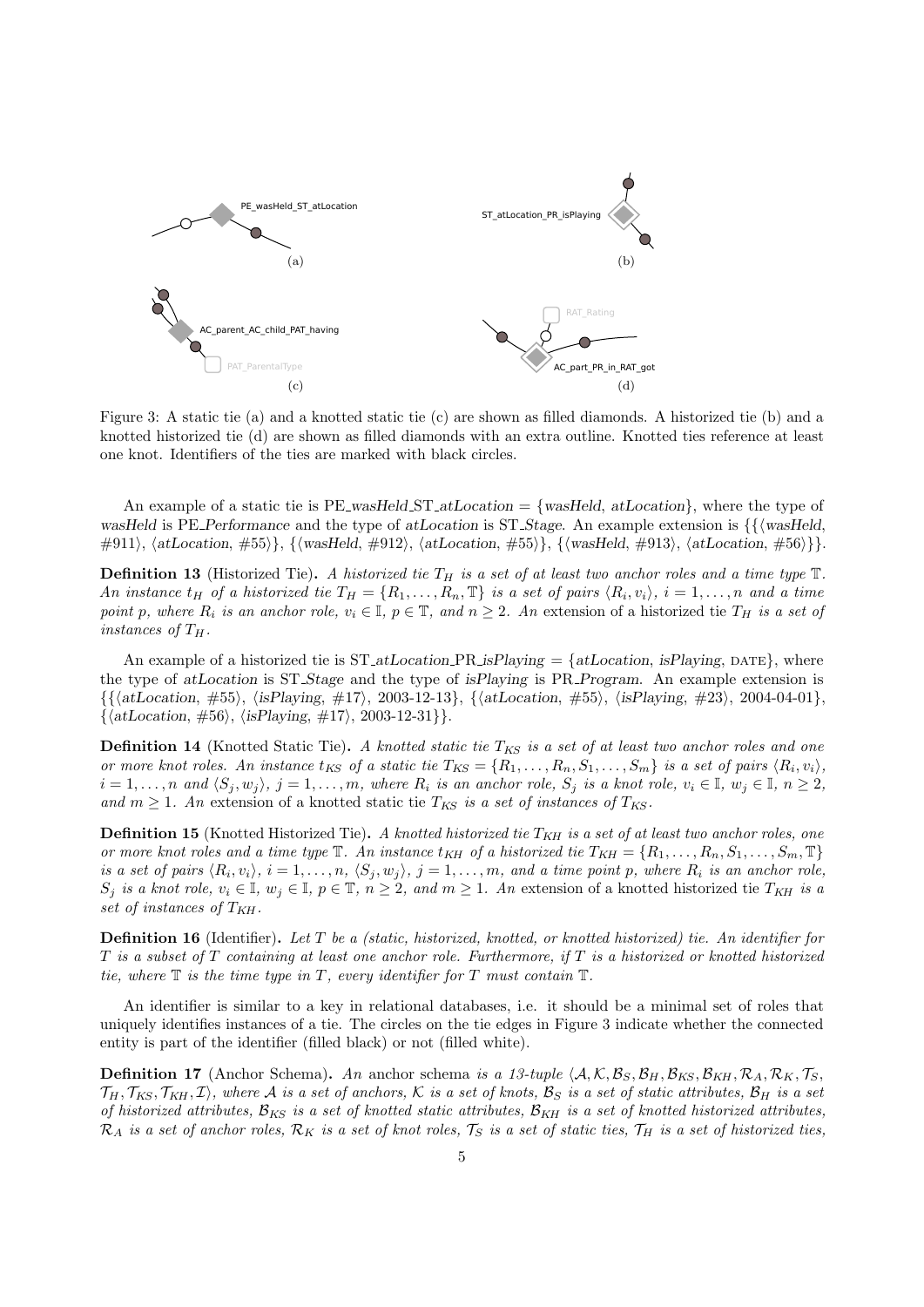$\mathcal{T}_{KS}$  is a set of knotted static ties,  $\mathcal{T}_{KH}$  is a set of knotted historized ties, and  $\mathcal I$  is a set of identifiers. The following must hold for an anchor schema:

- (i) for every attribute  $B \in \mathcal{B}_S \cup \mathcal{B}_H \cup \mathcal{B}_{KS} \cup \mathcal{B}_{KH}$ , domain $(B) \in \mathcal{A}$
- (ii) for every attribute  $B \in \mathcal{B}_{KS} \cup \mathcal{B}_{KH}$ , range $(B) \in \mathcal{K}$
- (iii) for every anchor role  $R_A \in \mathcal{R}_A$ , type $(R_A) \in \mathcal{A}$
- (iv) for every knot role  $R_K \in \mathcal{R}_K$ , type $(R_K) \in \mathcal{K}$
- (v) for every tie  $T \in \mathcal{T}_S \cup \mathcal{T}_H \cup \mathcal{T}_{KS} \cup \mathcal{T}_{KH}, T \subseteq \mathcal{R}_A \cup \mathcal{R}_K$

**Definition 18** (Anchor Model). Let  $A = \langle A, K, B_S, B_H, B_{KS}, B_{KH}, R_A, R_K, T_S, T_H, T_{KS}, T_{KH}, \mathcal{I} \rangle$  be an anchor schema. An anchor model for **A** is a quadruple  $\langle ext_A, ext_K, ext_B, ext_T \rangle$ , where  $ext_A$  is a function from anchors to extensions of anchors,  $ext_K$  is a function from knots to extensions of knots,  $ext_B$  is a function from attributes to extensions of attributes, and  $ext_T$  is a function from ties to extensions of ties. Let proj<sub>i</sub> be the i<sup>th</sup> projection map. An anchor model must fulfil the following conditions:

- (i) for every attribute  $B \in \mathcal{B}_S \cup \mathcal{B}_H \cup \mathcal{B}_{KS} \cup \mathcal{B}_{KH}$ ,  $proj_1(ext_B(B)) \subseteq ext_A(domain(B))$
- (ii) for every attribute  $B \in \mathcal{B}_{KS} \cup \mathcal{B}_{KH}$ ,  $proj_2(ext_B(B)) \subseteq proj_1(ext_K(range(B)))$
- (iii) for every tie T and anchor role  $R_A \in T$ ,  $\{v \mid \langle R_A, v \rangle \in ext_T(T)\} \subseteq ext_A(type(R_A))$
- (iv) for every tie T and knot role  $R_K \in T$ ,  $\{v \mid \langle R_K, v \rangle \in ext_T(T)\} \subseteq proj_1(ext_K(type(R_K)))$
- (v) every extension of a tie  $T \in \mathcal{T}_S \cup \mathcal{T}_H \cup \mathcal{T}_{KS} \cup \mathcal{T}_{KH}$  shall respect the identifiers in  $\mathcal{T}$ , where an extension  $ext_T(T)$  of a tie respects an identifier  $I \in \mathcal{I}$  if and only if it holds that whenever two instances  $t_1$  and  $t_2$  of  $ext_T(T)$  agree on all roles in I, and for historized ties also the time range, then  $t_1 = t_2$ .

# 2.5. Naming Convention

Entities in an anchor schema can be named in any manner, but having a naming convention outlining how names should be constructed increases understandability and simplifies working with a model. If the same convention is used consistently over many installations the induced familiarity will significantly speed up recognition of the entities and their relation to other entities. A good naming convention should fulfill a number of criteria, some of which may conflict with others. Names should be short, but long enough to be intelligible. They should be unique, but have parts in common with related entities. They should be unambiguous, without too many rules having to be introduced. Furthermore, in order to be used in many different representations, the less "exotic" characters they contain the better. We suggest a naming convention that is summarized in Figure 4. A formal definition can be found in [28]. The suggested convention uses only regular letters, numbers, and the underscore character. This ensures that the same names can be used in a variety of representations, such as in a relational database, in XML, or in a programming language.

| Entity                                     | Mnemonic/pattern Descriptor/pattern |                                                       |                        |                                                                                                      | Name                                                                               | Example                                                                                            |  |
|--------------------------------------------|-------------------------------------|-------------------------------------------------------|------------------------|------------------------------------------------------------------------------------------------------|------------------------------------------------------------------------------------|----------------------------------------------------------------------------------------------------|--|
| Anchor<br>Knot<br>Attribute<br>Role<br>Tie | $A_{m}$<br>$K_m$<br>$B_m$           | $[A-Z]$ $\{2\}$<br>$[A-Z]$ $\{3\}$<br>$[A-Z]$ $\{3\}$ | Bл<br>$\boldsymbol{r}$ | $A_d$ ([A-Z][a-z]*)+<br>$K_d$ ([A-Z][a-z]*)+<br>$( [A-Z] [a-z]*)+ A_m B_m A_d B_d$<br>([a-z][A-Z]*)+ | $A_{m} A_{d}$<br>$K_m$ <sub>-</sub> $K_d$<br>$\mathbf{r}$<br>$A_{m-r}$ $(K_{m-r})$ | AC_ <i>Actor</i><br>GEN <sub>-Gender</sub><br>AC_GEN_Actor_Gender<br>wasCast<br>$PE_in_AC_wasCast$ |  |

Figure 4: Entity naming convention, using regular expressions to describe the syntax.

The suggested naming convention uses a syntax with a few semantic rules, making it possible to derive the immediate relations of an entity given its name. It also defines names for the constituents of an entity. The syntax uses three primitives: mnemonics, descriptors and roles. Names are then constructed using combinations of these primitives. The manner in which these are combined is determined by the result of letting semantic rules operate on the structure of the model. Anchor and knot mnemonics are unique in the model, while attribute mnemonics need only be unique in the set of attributes referencing the same anchor. The names of ties are built from the mnemonics of adjoined anchors and knots together with the roles they play in the relationship. Names of constituents are semantically connected to the encapsulating or referenced entity. Names of identities are mnemonics suffixed with 'ID', and in ties also with the role they take. Names of time ranges have 'ValidFrom' as a suffix. Data ranges share names with their encapsulating entity.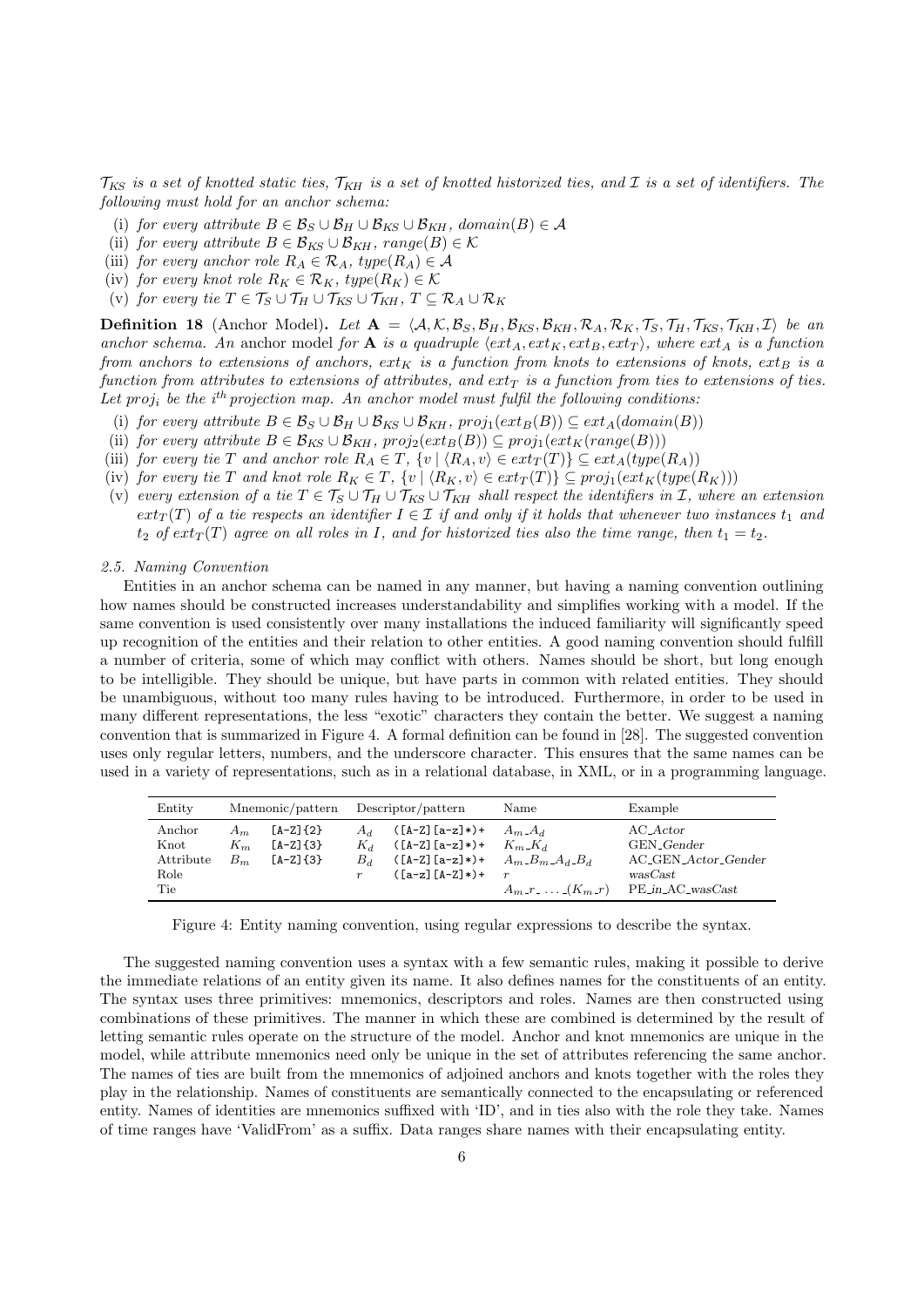# 3. Running Example

The scenario in this example is based on a business arranging stage performances. It is an extension of the example discussed in [16]. An anchor schema for this example is shown in Figure 5. The business entities are the stages on which performances are held, programs defining the actual performance, i.e. what is performed on the stage, and actors who carry out the performances. Stages have two attributes, a name and a location. The name may change over time, but not the location. Programs just have a name, which describes the act. If a program changes name it is considered to be a different act. Actors have a name, but since this may be a pseudonym it could change over time. They also have a gender, which we assume does not change. The business also keeps track of an actor's professional level, which changes over time as the actor gains experience. Actors get a rating for each program they have performed. If they perform consistently better or worse, the rating changes to reflect this. Stages are playing exactly one program at any given time and they change program every now and then. To simplify casting, the parenthood between actors is needed so that it is possible to determine if an actor is the mother or father of another actor. A performance is an event bound in space and time that involves a stage on which a certain program is performed by one or more actors. It is uniquely identified by when and where it was held. The managers of the business also need to know how large the audience was at every performance and the total revenue gained from it.



Figure 5: A graphically represented anchor schema illustrating different modeling concepts.

Four anchors PE Performance, ST Stage, PR Program and AC Actor capture the present entities. Attributes such as PR\_NAM\_Program\_Name and PE\_DAT\_Performance\_Date capture properties of those entities. Some attributes, e.g. AC\_NAM\_Actor\_Name and ST\_NAM\_Stage\_Name are historized, to capture the fact that they are subject to changes. The fact that an actor has a gender, which is one of two possible values, is captured through the knot GEN Gender and a knotted attribute called AC GEN Actor Gender. Similarly, since the business also keeps tracks of the professional level of actors, the knot PLV ProfessionalLevel and the knotted attribute AC PLV Actor ProfessionalLevel are introduced, which in addition is historized to capture attribute value changes.

The relationships between the anchors are captured through ties. In the example the following ties are introduced: PE in AC wasCast, PE wasHeld ST atLocation, PE at PR wasPlayed, ST atLocation PR is-Playing, AC part PR in RAT got, and AC parent AC child PAT having to capture the existing binary relationships. The historized tie ST<sub>-atLocation</sub> PR<sub>-isPlaying</sub> is used to capture the fact that stages change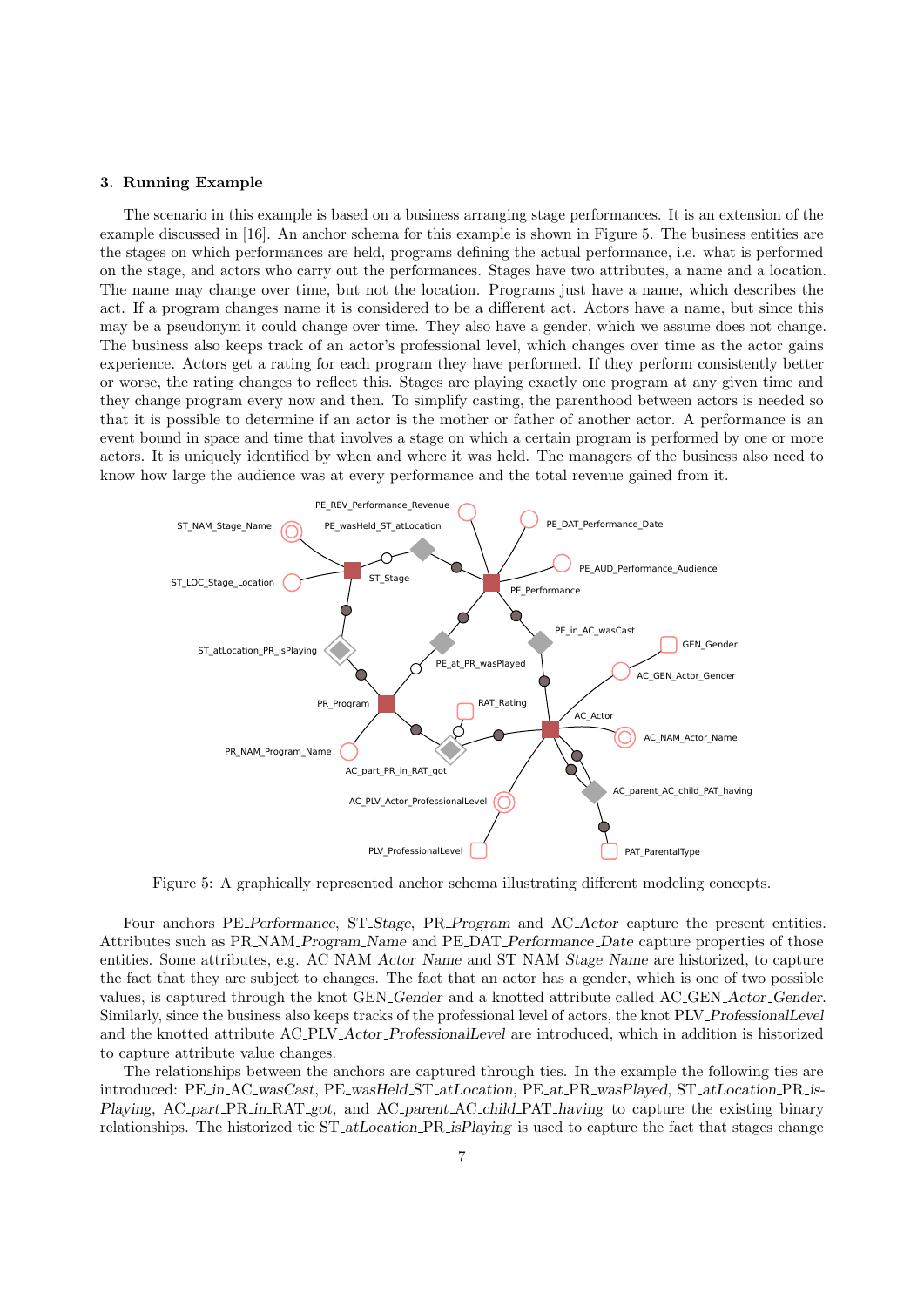programs. The tie AC part PR in RAT got is knotted to show that actors get ratings on the programs they are playing and historized for capturing the changes in these ratings.

# 4. Guidelines for Designing Anchor Models

Anchor Modeling has been used in a number of industrial data warehouse projects in the insurance, logistics and retail businesses, ranging in scope from departmental to enterprise wide. Based on this experience and a number of well-known modeling problems and solutions i.e., reification of relationships [13], power types [8], update-anomalies in databases due to functional dependencies between attributes modeled within one entity in conceptual schemas [5], and modeling of temporal attributes [6, 11], valid time and transaction time [6, 15], the following guidelines have been formulated.

# 4.1. Modeling Core Entities and Transactions

Core entities in the domain of interest should be represented as anchors in an anchor model. Properties of an entity are modeled as attributes on the corresponding anchor. Relationships between entities are modeled as ties. Properties of a relationship are modeled as knots or as attributes on the anchors related to the tie. A well-known problem in conceptual modeling is to determine whether a transaction should be modeled as a relationship or as an entity [13]. In Anchor Modeling, the question is formulated as determining whether a transaction should be modeled as an anchor or as a tie. When a transaction has some property, e.g., PE DAT Performance Date in Figure 5, it should be modeled as an anchor, otherwise it should be modeled as tie.

Guideline 1: Use anchors for modeling core entities and transactions. A transaction should be modeled as a tie only if it has no properties.

#### 4.2. Modeling Attribute Values

Historized attributes are used when versioning of attribute value are of importance. A data warehouse, for instance, is not solely built to integrate data but also to keep a history of changes that have taken place. In anchor models, historized attributes take care of versioning by coupling versioning information, i.e. time of change, to an attribute value. Typical time granularity levels are date (e.g. 'YYYY-MM-DD') and DATETIME (e.g. 'YYYY-MM-DD  $HH:MM'$ ), which are also used in the article. A historized attribute value is considered valid until it is replaced by one with a later time. Valid time [6] is hence represented as an open interval with an explicitly specified beginning. The interval is implicitly closed when another attribute value with a later valid time is added for the same anchor instance.

# Guideline 2a: Use a historized attribute if versioning of attribute values are of importance, otherwise use a static attribute.

A knot represents a type with a fixed set of instances that do not change over time. Conceptually a knot can be thought of as a an anchor with exactly one static attribute. In many respects, knots are similar to the concept of power types [8], which are types with a fixed and small set of instances representing categories of allowed values. In Figure 5 the anchor AC Actor gets its gender attribute via a knotted static attribute, AC GEN Actor Gender, rather than representing the actual gender value (i.e. the string 'Male' or 'Female') of an actor directly by a static attribute. The advantage of using knots is reuse, as attributes can be specified through references to a knot identifier instead of a value. The latter is undesirable because of the redundancy it introduces, i.e. long attribute values have to be repeated resulting in increased storage requirements and update anomalies.

# Guideline 2b: Use a knotted static attribute if attribute values represent categories or can take on only a fixed small set of values, otherwise use a static attribute.

Guidelines 2a and 2b may be combined, i.e. when both attribute values represent categories and the versioning of these categories are of importance.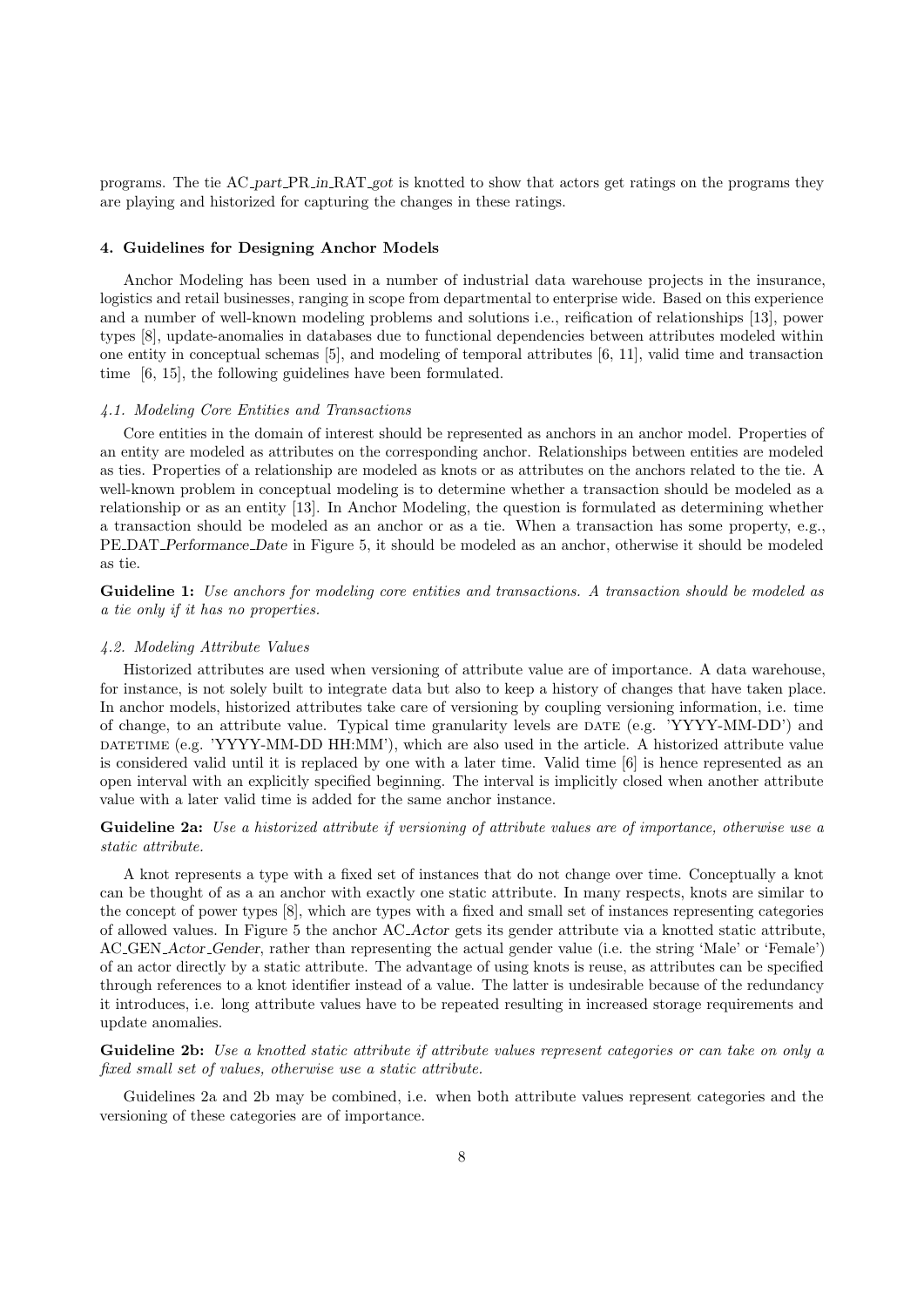Guideline 2c: Use a knotted historized attribute if attribute values represent categories or a fixed small set of values and the versioning of these are of importance.

#### 4.3. Modeling Relationships

Static ties are used for relationships that do not change over time. For example, the actors who took part in a certain performance will never change. In contrast, a historized tie is used for relationships that change over time. For example, the program played at a specific stage will change over time. At any point in time, exactly one relationship will be valid.

# Guideline 3a: Use a historized tie if a relationship may change over time, otherwise use a static tie.

Knotted ties are used for relationships of which the instances fall within certain categories. For example, a relationship between the anchors AC Actor and PR Program, may be categorized as 'Good', 'Bad' or 'Mediocre' indicating how well an actor performed in a program. These categories are then represented by instances of the knot RAT Rating.

Guideline 3b: Use a knotted static tie if the instances of a relationship belong to certain categories, otherwise use a static tie.

Guidelines 3a and 3b can also be combined in the case when a category of a relationship may change over time.

Guideline 3c: Use a knotted historized tie if the instances of a relationship belong to certain categories and the relationship may change over time.

# 4.4. Modeling Large Relationships

Anchor Modeling provides advantages such as the absence of null values [22] and update anomalies in anchor databases. These advantages rely on a high degree of decomposition, where attributes are modelled as entities of their own and relationships are made as small as possible.

In the example in Section 3, we did not use a single tie for modeling the relationship between a performance, who participated in it, where it was held, and what was played. The reason for not using a single tie is that information about all parts of the relationship is needed before an instance can be created. To exemplify, an instance in the extension of such a tie PE in AC wasCast ST at Location PR wasPlayed is  $\{\{\langle in, #911\rangle\}$ .  $\{\text{wasCast, #4711}\}, \{\text{atLocation, #55}\}, \{\text{wasPlayer, #17}\}\}.$  Should the last piece of information, what was played at this performance, presently be missing, none of the other information can be recorded. By instead having three ties, as in the example, instances can be created independently of each other, and at different times.

Guideline 4a: Use several smaller ties for which all roles are known, if roles may be temporarily unknown within a large relationship.

The tie AC part PR in RAT got models the rating that an actor has got for playing a part in a certain program. This tie could be extended to having two different kinds of ratings: artistic performance and technical performance, both of which could be modeled as references to one and the same knot RAT Rating with the extension  $\{\#1, 'Bad'\}, \#2, 'Mediocre'\ \langle \#3, 'Good'\ \rangle\}.$  The new tie AC part PR in RAT artistic RAT technical with extension  $\{\{\partan\{4, 4711\}, \{in, #17\}, \{artistic, #2\},\}$  $\{de<sup>t</sup>\,; 42), 2005-03-12\}, \{$ { $part, #4711), \langle in, #17 \rangle, \langle artistic, #3 \rangle, \langle technical, #2 \rangle, 2008-08-29\}$ }, suffers from the modeling counterpart of update anomalies [5]. It is no longer possible to discern to which of the two ratings (artistic or technical) the historization date refers. The situation occurs in historized ties when more than one role is not in the identifier for the tie. If this situation occurs it is better to model the relationship as several ties for which those that are still historized have exactly one role outside the identifier. In the example given the tie would be decomposed into two ties AC part PR in RAT artistic and AC *part* PR in RAT *technical*, for which there can be no doubt as to what has changed between versions.

Guideline 4b: Include in a (knotted) historized tie at most one role outside the identifier.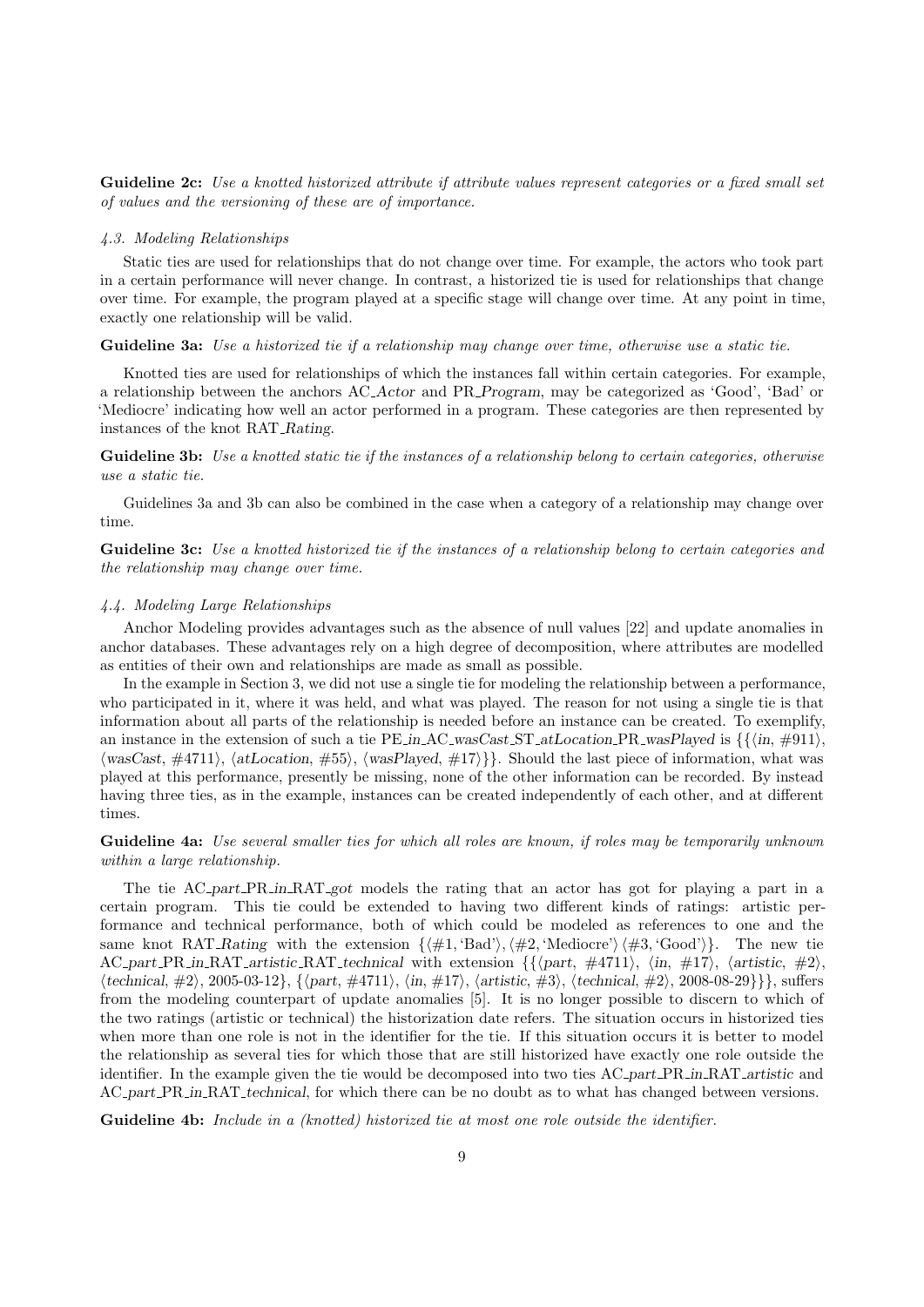For a tie having one or more knot roles, it is sometimes desirable to remodel the tie such that it only contains anchor roles. This can be achieved by introducing a new anchor on which the knots appear through knotted attributes and a role for that anchor replacing the knot roles in the tie.

Consider a situation in which we have a knotted historized tie of high cardinality with all anchor roles and all but one knot role in its identifier. If roles do not change synchronously, for every new version that is added only the historization part of the identifier changes and the rest will be duplicated, and if that remainder is long it leads to unnecessary duplication of data. For example, let an extension be  $\{\langle\langle R_{A1}, \#1\rangle, \ldots, \langle R_{An}, \#n\rangle, \ldots, \#n\rangle\}$  $\langle R_K, \#21 \rangle$ , 2010-02-25 10:52:21},  $\{ \langle R_{A1}, \#1 \rangle, \ldots, \langle R_{An}, \#n \rangle, \langle R_K, \#22 \rangle, 2010$ -02-25 10:52:22}}. A remodeling to a static tie is possible. The new tie has  $\{\{\langle R_{A1}, \#1 \rangle, \ldots, \langle R_{An}, \#n \rangle, \langle R_{A\text{new}}, \#538 \rangle\}\}\,$ , the introduced anchor has  $\{\#538\}$ , and the introduced knotted historized attribute has  $\{\#538, \#21, 2010-02-25 10:52:21\}$ .  $\langle #538, #22, 2010-02-25 10:52:22 \rangle$  as extensions. The new model duplicates less data and makes the retrieval of the history over changes in the knotted identities (and values if joined) optional, but it also puts the values "farther away" from the tie. Whether or not to remodel will depend on the amount of duplication and how fast this duplication will occur by the speed with which new versions arrive.

Guideline 4c: Replace the knot roles in a tie with an anchor role and an anchor with knotted attributes, if roles do not change synchronously within the relationship.

#### 4.5. Modeling States

A state is a time dependent condition, such that for any given time point it is either true or false. Over a period of time there may be sequential intervals in which a condition is interchangeably true or false. Since historized attributes and ties can only model the starting point of such an interval, the only way to exit a state is by the transition into a mutually exclusive state. For example, being married is a state, and if divorced there is likely to be a time of being single (in a non-married state) before the next marriage. The information that an actor was married between 1945-10-17 and 1947-08-29 cannot be captured by a single instance in an anchor model. Two instances are needed, one for when the actor entered the married state with the time point 1945-10-17 and one for when the actor entered the unmarried state with the time point 1947-08-29.

In Anchor Modeling knots are used to model states of entities, attributes, and relationships. The states a specific knot is modeling should also be mutually exclusive, such that no two of them can both be true, and exhaustive, such that one of them is always true. In the most basic and common form, modeled states are of the types 'in state' and 'not in state'. For instance, a knot modeling the states needed to capture marriage can have the extension  $\{(\#0, 'Not married'), (\#1, 'Married')\}.$  Of the two conditions 'Not married' and 'Married', exactly one is true at any given moment. A more advanced state model would have the form 'in first state', ..., 'in  $n<sup>th</sup>$  state', and 'in neither of first to  $n<sup>th</sup>$  state'. An example extension for such a knot is  $\{\langle \#1, 'Red'\rangle, \langle \#2, 'Green'\rangle, \langle \#3, 'Blue'\rangle, \langle \#0, 'Lacking color'\rangle\}.$ 

# Guideline 5: Use knots to model states of entities, attributes, and relationships, for which the states represented by a knot should be mutually exclusive and exhaustive.

The example in Section 3 can be extended to handle such states as when an actor resigns, when an actor stops having a professional level due to inactivity, or when a stage is not playing any program at all. For example the knot ACT Active with the extension  $\{\text{\#0}, \text{Resigned}\}\$ ,  $\{\text{\#1}, \text{'Active'}\}\$  and a knotted historized attribute AC\_ACT\_Actor\_Active can be used to determine whether an actor is still active or not. The knot PLV ProfessionalLevel can be extended with the state 'Expired', to determine whether an actor's professional level has expired or not. Finally, the knot PST PlayingStatus with the extension  $\{\langle \#0, \pi \rangle\}$  $\text{``Stoped'}\,$ ,  $\#1$ ,  $\text{'Started'}\}$  and a knotted historized tie ST\_atLocation PR\_isPlaying PST\_currentStatus can be used to determine the durations with which programs are playing at the stages.

Note, however, that not all attributes that change over time represent states. For example, the attribute 'weight', whose values may change over time, is not represented by states. Whenever a new weight is measured it simply replaces the old one and the essential difference is that there is no 'non-weight state that can be had. This should not be confused with an unknown weight, which would result in the absence of an instance.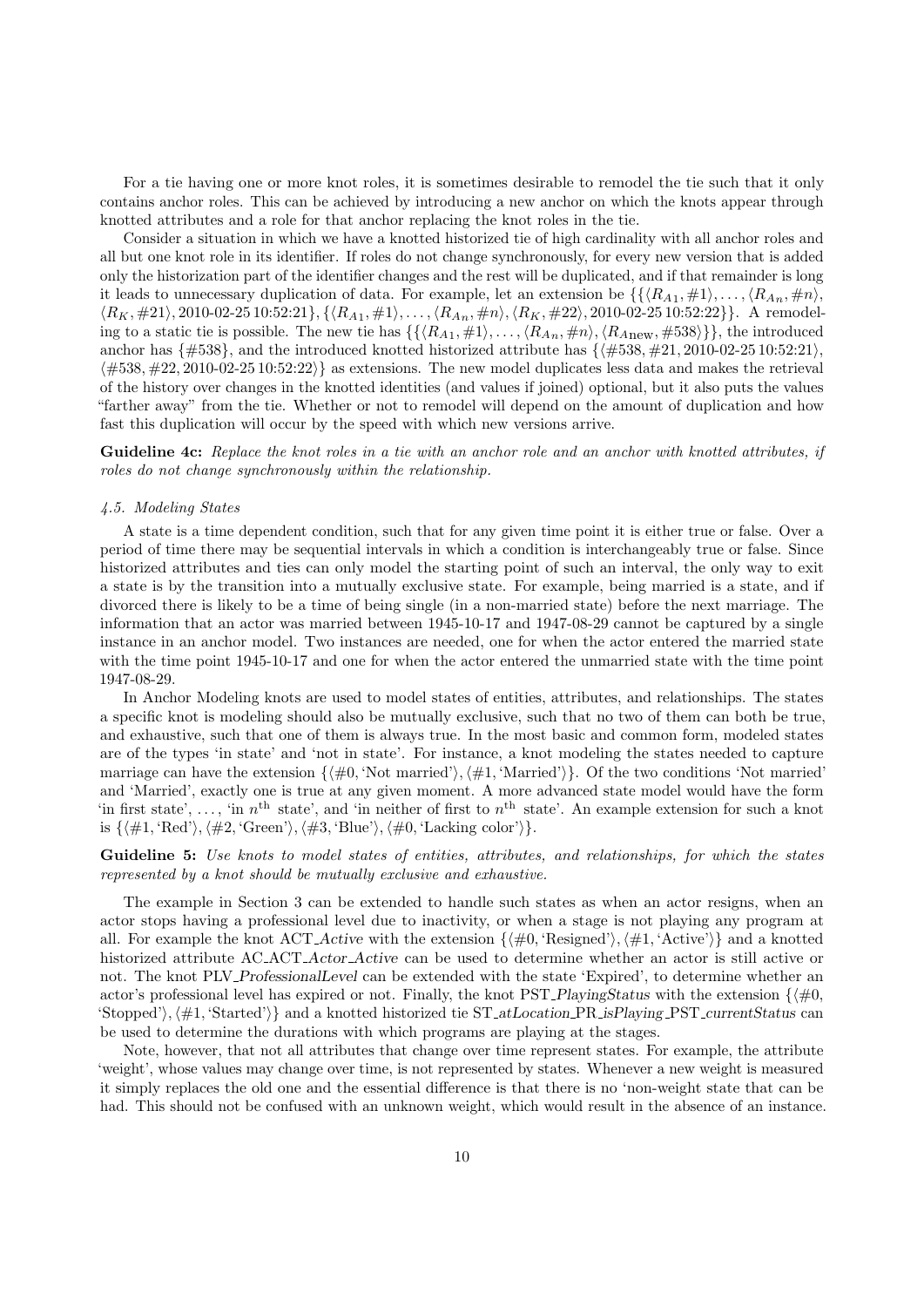# 5. From Anchor Model to Relational Database

An anchor schema can be automatically translated to a relational database schema through a number of transformation rules. An open source modeling tool providing such functionality is available on-line at http://www.anchormodeling.com/modeler. Here we present the intuition behind the translation. A formalization of the rules can be found in [29]. Each anchor is translated into a table containing a single column. The domain for that attribute is the set of identities  $\mathbb{I}$  (will use the set of integers). The name of the table is the anchor and the name of the column is the abbreviation of the Anchor suffixed with ID. For example the anchor AC Actor will be translated into the table AC Actor(AC ID) where the domain for AC ID is I, see Figure 6c.

A knot is translated into a binary table, in which one column contains knot values and the other one knot identities. For example, the knot GEN\_Gender is translated to the table GEN\_Gender(GEN\_ID, GEN Gender), see Figure 6a.

| GEN <sub>-Gender</sub>  |                        | AC_NAM_Actor_Name                                                                 |                   |                                        |                |  |  |  |  |
|-------------------------|------------------------|-----------------------------------------------------------------------------------|-------------------|----------------------------------------|----------------|--|--|--|--|
| GEN_ID (PK)             | GEN <sub>-Gender</sub> | $ACID$ ( $PK$ , $FK$ )                                                            | AC_NAM_Actor_Name | $AC_NAM_ValidFrom (PK)$                |                |  |  |  |  |
| #0<br>#1                | 'Male'<br>'Female'     | #4711<br>'Arfle B. Gloop'<br>'Voider Foobar'<br>#4711<br>'Nathalie Roba'<br>#4712 |                   | 1972-08-20<br>1999-09-19<br>1989-09-21 |                |  |  |  |  |
| BIT                     | <b>STRING</b>          |                                                                                   |                   |                                        |                |  |  |  |  |
| (a) knot                |                        | <b>INTEGER</b>                                                                    | <b>STRING</b>     | DATE                                   |                |  |  |  |  |
|                         |                        | (b) historized attribute                                                          |                   |                                        |                |  |  |  |  |
| AC_Actor                | $PE_in_AC_wasCast$     |                                                                                   |                   | AC_GEN_Actor_Gender                    |                |  |  |  |  |
| $ACID$ $(PK)$           | $PE.ID_in$ $(PK, FK)$  | $ACID_wasCast$ $(PK, FK)$                                                         |                   | $ACID$ ( <i>PK</i> , <i>FK</i> )       | $GENID$ $(FK)$ |  |  |  |  |
| #4711<br>#4712<br>#4713 | #911<br>#912<br>#913   | #4711<br>#4711<br>#4712                                                           |                   | #4711<br>#4712<br>#4713                | #0<br>#1<br>#1 |  |  |  |  |
| <b>INTEGER</b>          | <b>INTEGER</b>         | <b>INTEGER</b>                                                                    |                   | <b>INTEGER</b>                         | BIT            |  |  |  |  |
| anchor<br>(c)           |                        | static tie<br>$\mathbf d$                                                         |                   | (e) knotted static attribute           |                |  |  |  |  |

Figure 6: Example rows from the anchor AC Actor, the knot GEN Gender, the knotted static attribute AC GEN Actor Gender, the historized attribute AC NAM Actor Name, and the static tie PE in AC wasCast tables.

Each attribute is translated into a distinct table containing a column for identities and a column for values. If the attribute is static the resulting table is binary. For instance, a static attribute AC NAM Actor Name will be translated into the table AC\_NAM\_Actor\_Name(AC\_ID, AC\_NAM\_Actor\_Name). The primary key of such tables (AC ID in this case) is a foreign key referring to the identity column of the anchor table (AC Actor.AC ID) that possesses the attribute. If the attribute is knotted, also the second column contains a foreign key. For instance, the knotted attribute AC GEN Actor Gender will be translated to the table AC\_GEN\_Actor\_Gender(AC\_ID, GEN\_ID), see Figure 6e, where GEN\_ID is a foreign key referring to the GEN Gender.GEN ID column. The tables corresponding to historized attributes contain, in addition, a third column for storing the time points at which attribute values become valid. If for instance AC NAM Actor Name is a historized attribute (as assumed in the example in Figure 6b), it will be translated to the table AC NAM Actor Name(AC ID, AC NAM Actor Name, AC NAM ValidFrom). This is done in a similar fashion for knotted historized attributes.

Finally, ties are translated into tables with primary keys composed of a subset of the foreign keys that the tie refers to. For example, the static tie PE in AC wasCast is translated into the table PE in AC wasCast( PE ID in, AC ID wasCast), see Figure 6d, where both columns are part of the primary key, as well as foreign keys. AC ID wasCast refers for instance to AC Actor.AC ID. The logic for the translation of historized, knotted static, and knotted historized ties is similar to the principles of historized, knotted static, and knotted historized attributes. The complete translation of the model from Figure 5 is shown in Figure 7. Similarly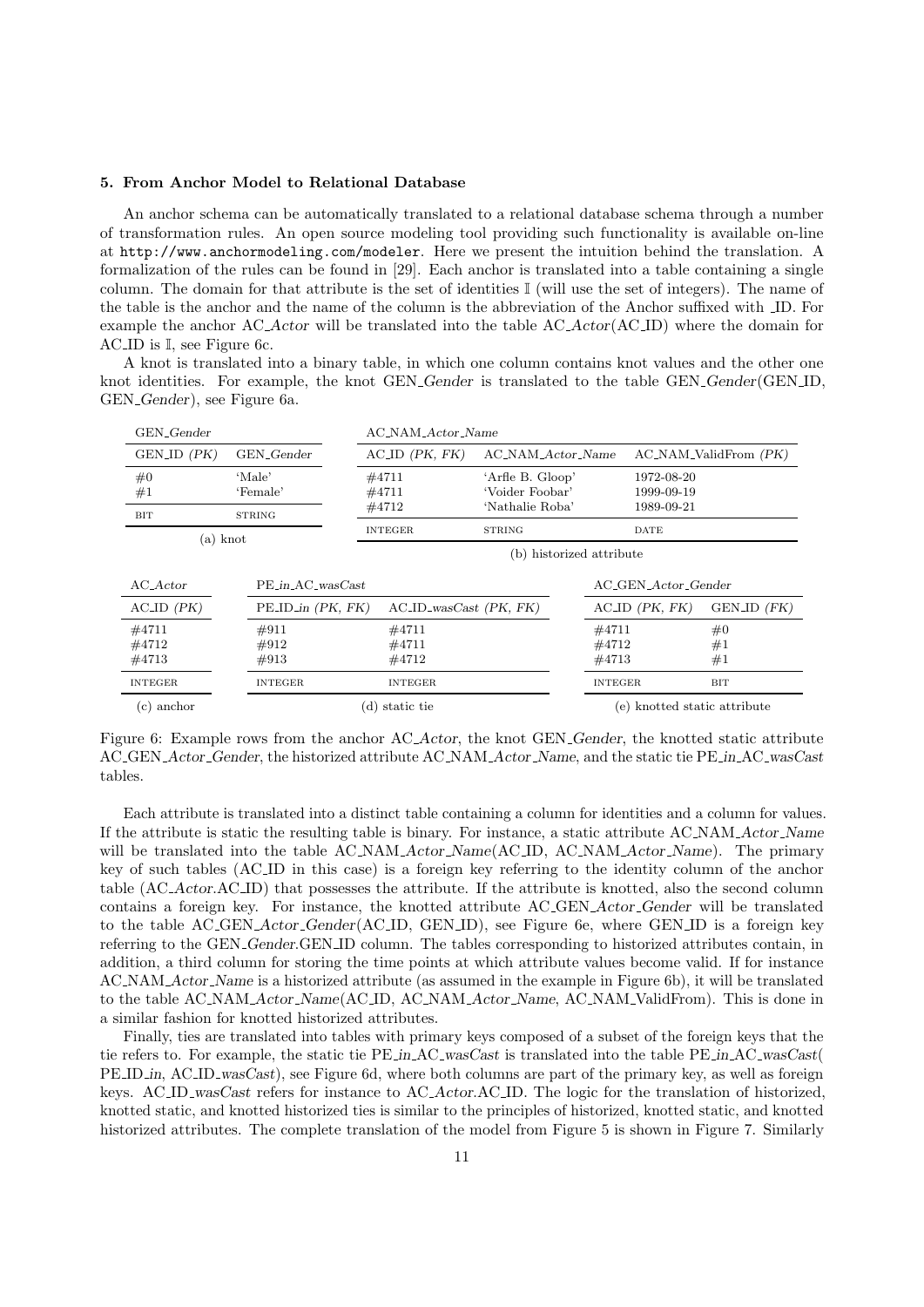| Anchor Schema                       |                                                                             |
|-------------------------------------|-----------------------------------------------------------------------------|
| AC_Actor                            | $(ACID^*)$                                                                  |
| PR_Program                          | $(PR_ID^*)$                                                                 |
| $ST\_Stage$                         | $(ST.ID^*)$                                                                 |
| PE_Performance                      | $(PE.ID^*)$                                                                 |
| Knot Schema                         |                                                                             |
| GEN <sub>-Gender</sub>              | $(GEN.ID^*, GEN\_Gender)$                                                   |
| PLV ProfessionalLevel               | (PLV_ID*, PLV_ProfessionalLevel)                                            |
| RAT_Rating                          | $(RAT.ID^*, RAT_Rating)$                                                    |
| PAT_ParentalType                    | $(PAT.ID^*, PAT\_ParentalType)$                                             |
| Attribute Schema                    |                                                                             |
| AC GEN Actor Gender                 | $(ACID^*, GEN.ID)$                                                          |
| AC PLV Actor ProfessionalLevel      | (AC_ID*, PLV_ID, AC_PLV_ValidFrom*)                                         |
| AC_NAM_Actor_Name                   | (AC_ID*, AC_NAM_Actor_Name, AC_PLV_ValidFrom*)                              |
| PR_NAM_Program_Name                 | (PR_ID <sup>*</sup> , PR_NAM_ <i>Program_Name</i> )                         |
| ST_LOC_Stage_Location               | $(ST.ID^*, ST\_LOC\_Stage\_Location)$                                       |
| ST_NAM_Stage_Name                   | (ST_ID*, ST_NAM_Stage_Name, ST_NAM_ValidFrom*)                              |
| PE_DAT_Performance_Date             | (PE_ID*, PE_DAT_Performance_Date)                                           |
| PE_REV_Performance_Revenue          | (PE_ID*, PE_REV_Performance_Revenue)                                        |
| PE_AUD_Performance_Audience         | (PE_ID*, PE_AUD_Performance_Audience)                                       |
| Tie Schema                          |                                                                             |
| $AC_parent\_AC_child\_PATH\_having$ | $(ACID_parent^*, ACID_child^*, PAT_ID_having^*)$                            |
| $AC$ -part_ $PR$ _in_ $RAT$ -got    | (AC_ID_part*, PR_ID_in*, RAT_ID_got, AC_part_PR_in_RAT_got_ValidFrom*)      |
| $ST_attLocation_PR_isPlaying$       | (ST_ID_atLocation*, PR_ID_isPlaying, ST_atLocation_PR_isPlaying_ValidFrom*) |
| $PE_in_AC_wasCast$                  | $(PE.ID_in^*, AC.ID_wasCast^*)$                                             |
| $PE_at$ <sub>-Was</sub> $Plaved$    | $(PE\_ID_at^*, PR\_ID\_wasPlayer)$                                          |
| PE_wasHeld_ST_atLocation            | (PE_ID_wasHeld*, ST_ID_atLocation)                                          |

to the translation to relation schemas, an anchor schema can be translated to XML. An example of this is shown in [30].

Figure 7: The relational schema for the anchor schema in Figure 5 (asterisks mark primary keys).

# 6. Schema Evolution Examples

In this section the schema of the running example (Figure 5) and its corresponding implementation in a relational database will be evolved through a few examples of new requirements. One such requirement is to keep track of the durations of the programs in order to calculate the hourly revenue from a performance. This is solved by adding an attribute PR\_DUR\_Program\_Duration to the PR\_Program anchor, following Guideline 2a in Section 4 (see Figure 8). Furthermore, in order to simplify casting, which programs actors would like to play should be made available. Following Guideline 3a, this requirement is be captured by adding a static tie AC desires PR toPlay.

To be able to calculate the vacancy ratio for stages, a history needs to be kept over when programs were played and when stages were vacant. The present tie ST<sub>rat</sub>Location PR isPlaying only captures the currently playing program. Following Guidelines 3c and 5 a new knotted historized tie is introduced, ST atLocation PR isPlaying PLY Playing along with the knot PLY Playing. The knot holds two values indicating whether a referring instance in the tie marks the beginning or the ending of a period in which the program was played. Usage of the old tie may be transitioned to the new one, rendering the old tie obsolete.

Even though knots are assumed to be indefinitely immutable, situations may arise when the information they keep no longer fulfill its purpose. For example, say that critics introduce an new grade, "Outstanding", for rating the acting. A solution is to add this grade as a new instance in the knot. However, to make the situation a bit more complex, critics have also decided to rename the lowest rating from "Terrible" to "Appalling". Values in knots cannot be historized, leaving no way to express that one value has replaced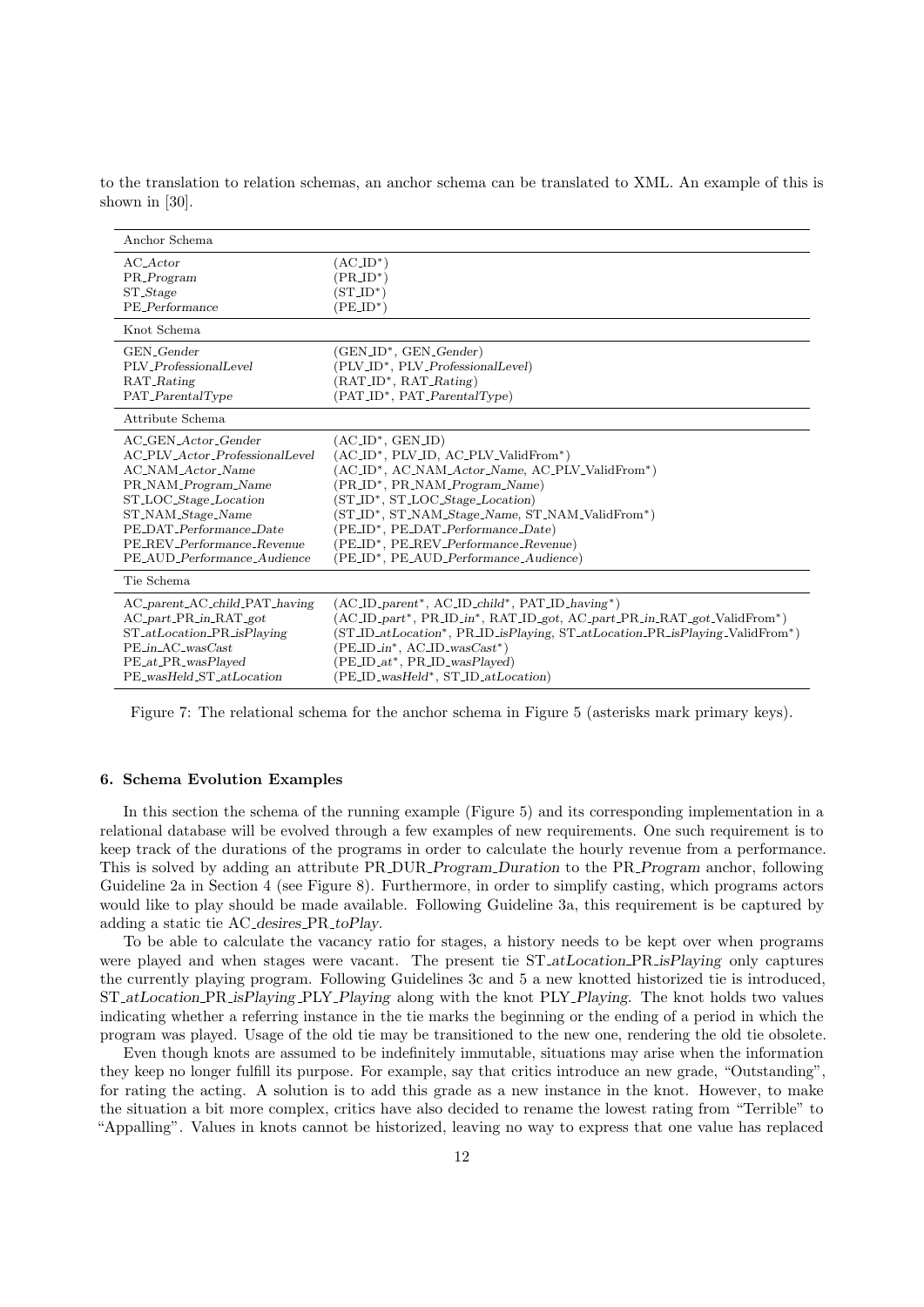

Figure 8: Examples of schema evolution. (a) Adding an attribute. (b) Adding a static tie. (c) Replacing a tie to gain historical capabilities. (d) Replacing a knotted attribute with a tied anchor and attributes.

another in the model. If one can live with that fact, two options remain that will make the renamed rating available in the model. Either a new knot is introduced with the new names, or "Appalling" is added as an instance in the old knot. If desired, references to "Terrible" can get new instances in the tie, having references to "Appalling" and a later historization date. By only studying the model itself it is impossible to determine whether this modification is a renaming or a regrading.

Another situation is when a knot starts to have properties of its own. For example, let the hourly fee for an actor depend on their professional level. Currently, the professional level is modeled as a knot, leaving no way to connect the different fees to the different levels. This can be resolved by unfolding the knot into an anchor and attributes, similar to Guideline 4c. Figure 8 shows the adding of an anchor PL ProfessionalLevel with a knotted static attribute PL LVL ProfessionalLevel Level, referring to the different professional levels. The hourly fee for each professional level is then added as a historized attribute PL FEE ProfessionaLevel HourlyFee. Finally, a historized tie AC gained PL has is added, such that the professional level for each actor can be determined.

None of the schema modifications above affected the existing objects in the model. Only additions were made. Thanks to the one-to-one mapping onto the relational database schema, no existing tables will be altered by these operations. Furthermore, remaining entities will not be affected if obsolete entities are removed. As a result, evolution in an anchor schema and corresponding relational database schema can hence be done on-line and non-destructively, through extensions and by leaving every previous version as a subset of the latest schema. In situations where such a requirement is not necessary, entities may also be removed once they become obsolete. In a less normalized relational schema, the described evolution cases will involve operations altering already existing objects, which raises the complexity considerably.

# 7. Physical Implementation

In this section an implementation of a relational database schema based on an anchor schema is discussed. We will refer to such a database schema plus its relations as an *anchor database*. When we discuss individual relation schemas that have their origin in anchor, tie and attribute constructs in an anchor schema we will refer to them as anchor, tie and attribute tables respectively. First the indexing of tables is discussed, followed by practices for how data should be entered into an anchor database, views and functions that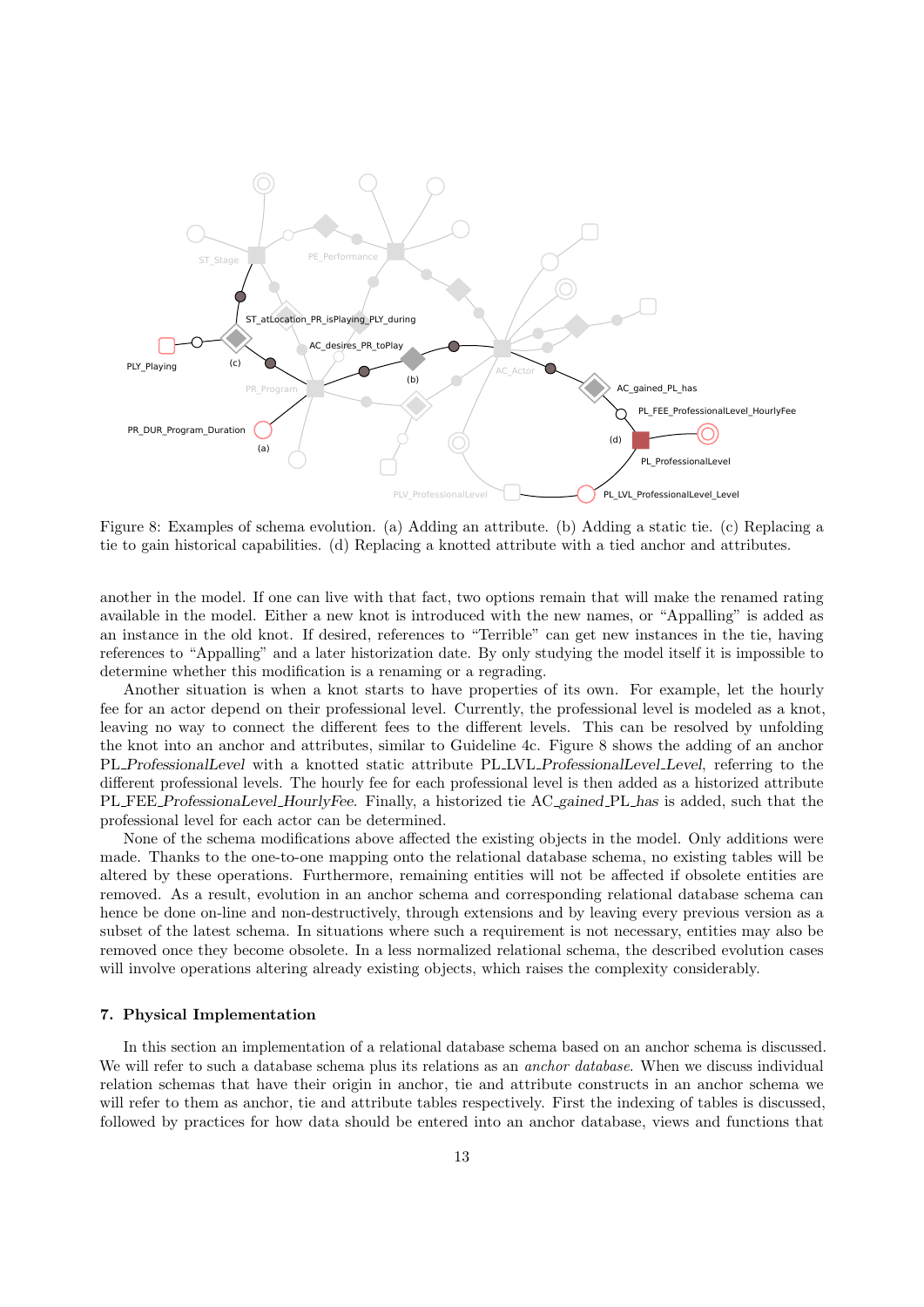simplify querying, and the conditions for these to take advantage of table elimination [23] in order to gain performance. Code samples are also provided, showing how some tables, views and functions are created in Transact-SQL.

# 7.1. Indexes in an Anchor Database

Indexes in general, and clustered indexes in particular, are used to delimit the range of a table scan or remove the need for a table scan altogether as well as removing or delimiting the need to sort searched-for-data. A clustered index is an index with a sort order equal to the physical sort order of the corresponding table on disc. In this section we will discuss what indexes on the various constructs in an anchor database will look like and motivate them from a performance point of view. Figure 10 shows how some indexes are created for different table types. Clustered unique indexes over the primary keys in an anchor database as well as unique indexes over the values in knot tables can be automatically generated given an anchor schema.

#### 7.1.1. Indexes on Anchor and Knot Tables

Since anchor tables are referenced from a number of attribute and tie tables, a unique clustered index should be created on the primary key of each anchor table. This ensures that the number of records to be scanned in queried tables will not be too large, e.g. the number of time-costly disc-accesses will be minimal. To make the treatment of indexes uniform, clustered indexes are also created for all knot tables, even if such are not always needed in theory. An additional unique index over the values in a knot table improves query performance when a condition is set on the column. Searching can then stop once a match has been found.

#### 7.1.2. Indexes on Attribute Tables

An attribute table contains a foreign key against an anchor table and optionally information on historization. A composite unique clustered index should be created on the foreign key column in ascending order together with the historization column in descending order<sup>1</sup>. This means that on the physical media where the table data is stored, the latest version for any given identity comes first. This will ensure more efficient retrieval of data since a good query optimizer will realize that a sort operation is unnecessary. The optimizer will also utilize the created clustered indexes when joining attribute tables with their anchor table, ensuring that no sorting has to be made since both the anchor and attribute tables are already physically ordered on disc. This also means that the accesses to the storage media can be done in large sequential chunks, provided that data is not fragmented on the storage media itself.

#### 7.1.3. Indexes on Tie Tables

Tie tables contain two or more foreign keys against an anchor table, zero or more foreign keys towards knot tables, and optionally information on historization. A tie table should always have a unique clustered index over the primary key, however the order in which the columns appear can not be unambiguously determined from the identifier of the tie. An order has to be selected that fits the need best, perhaps according to what type of queries will be the most common. In some cases an additional index with another ordering of the columns may be necessary.

In the running example in Section 3 the historized knotted tie AC part PR in RAT got models the current rating that an actor has got for performing a certain program, together with the time at which this rating became relevant. The unique clustered index of the corresponding tie table is composed of the foreign keys against the anchor tables in ascending order, together with the historization column in descending order. This index will ensure that we do not have to scan the entire AC Actor table for each row of the entire PR Program table in order to find the values that we are looking for.

<sup>&</sup>lt;sup>1</sup>Note that the indexing order of the columns is of less importance. Database engines read data in large chunks into memory and reading forwards or backwards in memory is equally effective. We do, however, in order to be consistent, use the same ordering in all of our indexes.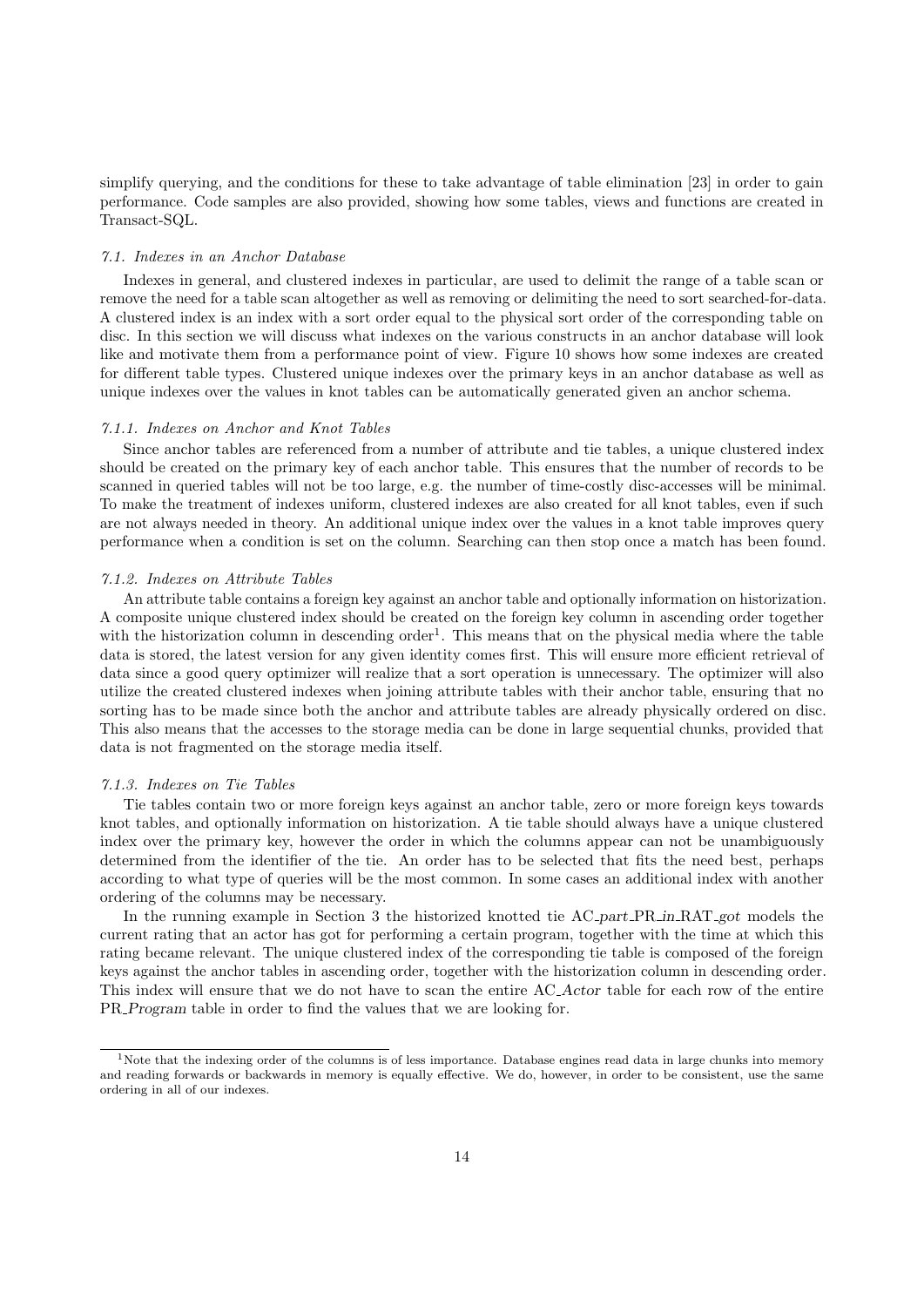# 7.1.4. Partitioning of Tables

In addition to indexes, access to the tables in the anchor database may be improved through partitioning. For example, if the number of actors and programs are very large and most accesses are made to the ones with the highest rating (see the historized knotted tie table above), performance can be further improved by partitioning the tie table based on the rating. Partitioning, if the database engines support it, will split the underlying data on the physical media into as many chunks as the cardinality of the knot. This allows for having frequently accessed partitions on faster discs and less data to scan during query execution. The two best candidates for partitioning in an anchor database are knot values and the time type used for historization (i.e. we assume that users tend to access certain values of knots more frequently than other values, as well as certain dates being of more or less importance).

#### 7.2. Loading Practices

When loading data into an anchor database a zero update strategy is used. This means that only insert statements are allowed and that data is always added, never updated. If there are non-persistent entities or relations in a model these have to be modeled using a knot holding the state of persistence, rather than removing rows, as discussed in Guideline 5. Delete statements are allowed only for removing erroneous data. A complete history is thereby stored for accurate information [26].

If a zero update strategy is used together with properly maintained metadata, it is always possible to find the rows that belong to a certain batch, came from a specific source system, were loaded by a particular account, or were added between some given dates. Instead of having a fault recovery system in place every time data is added, it can be prepared and used only after an error is found. Since nothing has been updated, the introduced errors are in the form of rows, and these can easily be found. Scripts can be made that allow for removal of erroneous rows, regardless of when they were added. Data will never change once it is in place, thereby guaranteeing its integrity.

Avoiding updates gives an advantage in terms of performance, due to their higher cost compared to insert statements. By not doing updates there is also no row locking, a fact that lessens the impact on read performance when writing is done in the database.

### 7.3. Views and Functions

Due to the large number of tables and the handling of historical data, an abstraction layer in the form of views and functions is added to simplify querying in an anchor database. It de-normalizes the anchor database and retrieves data from a given temporal perspective. There are three different types of views and functions introduced for each anchor table, corresponding to the most common queries: latest view, point-in-time function, and interval function [35, 26]. These are based on an abstract complete view. Views and functions for tie tables are created in a way analogous to those for anchor tables. See the right side of Figure 10 for a couple of examples of these views and functions. Note that these views and functions can be automatically generated, with the exception of the natural key view, as its composition is unknown to the schema.

#### 7.3.1. Complete View

The complete view of an anchor table is a de-normalization of it and its associated attribute tables. It is constructed by left outer joining the anchor table with all its associated attribute tables.

## 7.3.2. Latest View

The *latest view* of an anchor table is a view based on the complete view, where only the latest values for historized attributes are included. A sub-select is used to limit the resulting rows to only those containing the latest version. See Figure 9.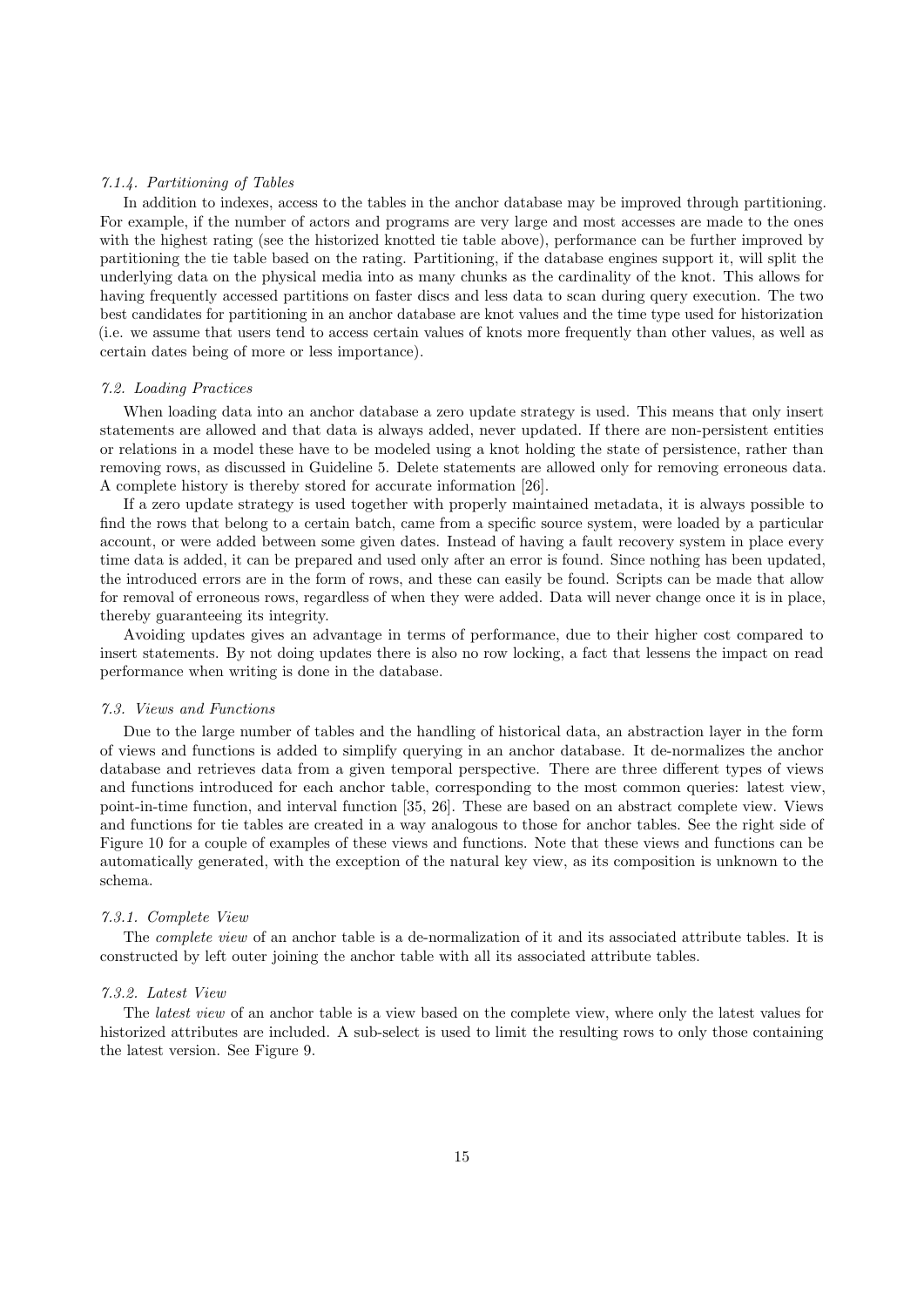| select * from IST_Stage                                                      |                                                           |                                        |                                                |  |  |  |  |  |  |
|------------------------------------------------------------------------------|-----------------------------------------------------------|----------------------------------------|------------------------------------------------|--|--|--|--|--|--|
| ST_ID                                                                        | ST_NAM_Stage_Name                                         | ST_NAM_ValidFrom                       | ST_LOC_Stage_Location                          |  |  |  |  |  |  |
| #55<br>#56                                                                   | 'Shakespeare's Globe'<br>'Cockpit'                        | 1997-01-01<br>1609-01-01               | 'Maiden Lane'<br>'Drury Lane'                  |  |  |  |  |  |  |
| <b>INTEGER</b>                                                               | <b>STRING</b>                                             | <b>DATE</b>                            | <b>STRING</b>                                  |  |  |  |  |  |  |
| select * from pST_Stage('1608-01-01') where $ST$ _NAM_Stage_Name is not null |                                                           |                                        |                                                |  |  |  |  |  |  |
| ST_ID                                                                        | ST_NAM_Stage_Name                                         | ST_NAM_ValidFrom                       | ST_LOC_Stage_Location                          |  |  |  |  |  |  |
| #55                                                                          | 'The Globe Theatre'                                       | 1599-01-01                             | 'Maiden Lane'                                  |  |  |  |  |  |  |
| <b>INTEGER</b>                                                               | <b>STRING</b>                                             | <b>DATE</b>                            | <b>STRING</b>                                  |  |  |  |  |  |  |
|                                                                              | select * from dST_Stage('1598-01-01', '1998-01-01')       |                                        |                                                |  |  |  |  |  |  |
| ST_ID                                                                        | ST_NAM_Stage_Name                                         | ST_NAM_ValidFrom                       | ST_LOC_Stage_Location                          |  |  |  |  |  |  |
| #55<br>#55<br>#56                                                            | 'The Globe Theatre'<br>'Shakespeare's Globe'<br>'Cockpit' | 1599-01-01<br>1997-01-01<br>1609-01-01 | 'Maiden Lane'<br>'Maiden Lane'<br>'Drury Lane' |  |  |  |  |  |  |
| <b>INTEGER</b>                                                               | <b>STRING</b>                                             | <b>DATE</b>                            | <b>STRING</b>                                  |  |  |  |  |  |  |

Figure 9: Example rows from the latest view lST Stage, the point-in-time function pST Stage given the time point '1608-01-01', and the interval function dST Stage in the interval given by the time points '1598-01-01' and '1998-01-01' for the anchor ST\_Stage.

#### 7.3.3. Point-in-time Function

The *point-in-time function* is a function for an anchor table with a time point as an argument returning a data set. It is based on the complete view where for each attribute only its latest value before or at the given time point is included. A sub-select is used to limit the resulting rows to only those containing the latest version before given time point. See Figure 9. The absence of a row for the stage on Drury Lane indicates that no data is present for it (which in this case depends on the fact that the theatre was not yet built in 1608). Without the condition on the column ST NAM Stage Name a row with a null value in that column would have been shown.

#### 7.3.4. Interval Function

The *interval function* is a function for an anchor table taking two time points as arguments and returning a data set. It is based on the complete view where for each attribute only values between the given time points are included. Here the sub-select must ensure that the time point used for historization lies within the two provided time points. See Figure 9.

#### 7.3.5. Natural Key View

The natural key, i.e. that which identifies something in the domain of discourse, of the anchor PE Performance is composed of when and where it was held. When it was held can be found in the attribute PE DAT Performance Date and where it was held in the attribute ST LOC Stage Location. A performance is uniquely identified by the values in these two attributes. However, these attributes belong to different anchors, which is commonplace in an anchor model. The parts that make up a natural key may be found in attributes spread out over several anchors.

When data is added to an anchor database it has to be determined if it is for an already known entity or for a new one. This is done by looking at the natural key, and as this may have to be done frequently, views for each anchor table is provided that act as a look-ups for its natural keys. Such a view joins the necessary anchor, attribute, and tie tables in order to translate natural key values into their corresponding identifiers. Note that it is possible for a single anchor to have several differently composed natural keys. Parts of the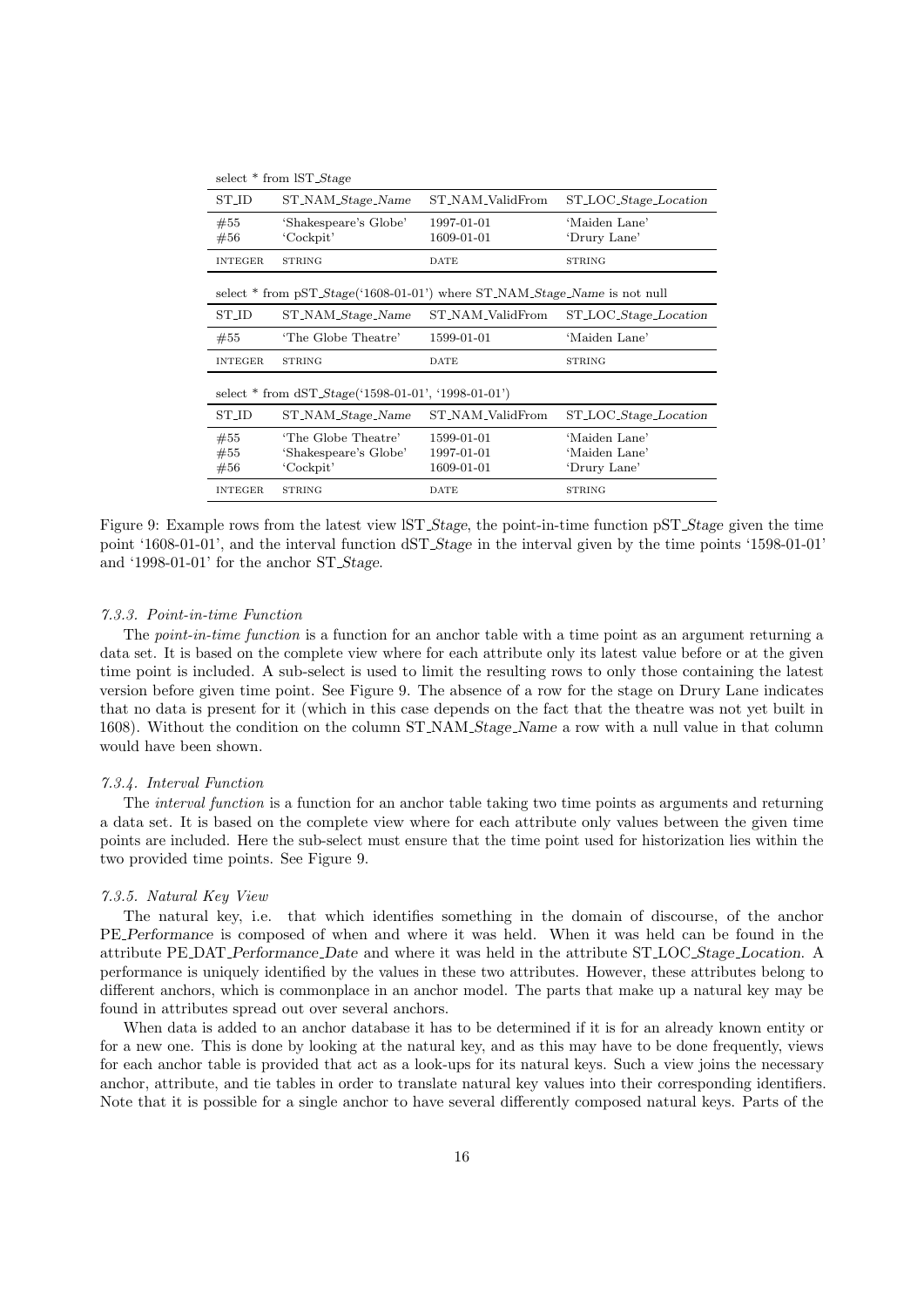| $\mathbf{1}$            | create table AC_Actor (                                             | 56         | create view IAC_part_PR_in_RAT_got as                                |
|-------------------------|---------------------------------------------------------------------|------------|----------------------------------------------------------------------|
| $\boldsymbol{2}$        | $AC\_ID$ int not null,                                              | 57         | select                                                               |
| з                       | primary key clustered (AC_ID asc)                                   | 58         | AC_PR_RAT .AC_ID_part,                                               |
| $\overline{\mathbf{4}}$ | );                                                                  | 59         | $AC\_PR\_RAT$ . $PR\_ID\_in$ ,                                       |
| 5                       | create table GEN_Gender (<br>GEN_ID tinyint not null,               | 60         | AC_PR_RAT .RAT_ID_got,<br>RAT.RAT_Rating,                            |
| 6<br>7                  | $GEN_{\text{Gender}}$ varchar $(42)$ not null unique,               | 61<br>62   | AC_PR_RAT .AC_part_PR_in_RAT_got_ValidFrom                           |
| 8                       | primary key clustered (GEN_ID asc)                                  | 63         | from                                                                 |
| 9                       | );                                                                  | 64         | AC_part_PR_in_RAT_got [AC_PR_RAT]                                    |
| 10                      | create table AC_GEN_Actor_Gender (                                  | 65         | left join                                                            |
| 11                      | ACLID int not null foreign key                                      | 66         | RAT_Rating [RAT]                                                     |
| 12                      | references AC_Actor (AC_ID),                                        | 67         | on                                                                   |
| 13                      | GEN_ID tinyint not null foreign key                                 | 68         | $[RAT].RATID = [AC_PR_RAT].RATID_got$                                |
| 14                      | references GEN <sub>-Gender</sub> (GEN <sub>-ID</sub> ),            | 69         | where                                                                |
| 15                      | primary key clustered (AC_ID asc)                                   | 70         | $ AC_PR_RAT $ .AC_part_PR_in_RAT_got_ValidFrom = (                   |
| 16                      | );                                                                  | 71         | select                                                               |
| 17                      | create table AC_NAM_Actor_Name (                                    | 72         | max(sub.AC_part_PR_in_RAT_got_ValidFrom)                             |
| 18                      | AC <sub>JD</sub> int not null foreign key                           | 73         | from                                                                 |
| 19                      | references AC_Actor (AC_ID),                                        | 74         | AC_part_PR_in_RAT_got  sub                                           |
| 20                      | $AC_NAM\_Factor_N$ ame varchar $(42)$ not null,                     | 75         | where                                                                |
| 21                      | AC_NAM_ValidFrom date not null,                                     | 76         | $[sub]$ . AC_ID_part = [AC_PR_RAT]. AC_ID_part                       |
| 22                      | primary key clustered (<br>$AC.ID$ asc,                             | 77         | and<br>$[\text{sub}]$ . PR_ID_in = $[\text{AC\_PR\_RAT}]$ . PR_ID_in |
| 23<br>24                | AC_NAM_ValidFrom desc                                               | 78<br>79   | );                                                                   |
| 25                      | $\lambda$                                                           | 80         | create function pAC_Actor ( @timepoint date ) returns table          |
| 26                      | );                                                                  | 81         | return select                                                        |
| 27                      | create table PR_Program (                                           | 82         | [AC].AC_ID,                                                          |
| 28                      | PR_ID int not null,                                                 | 83         | AC_GEN GEN_ID,                                                       |
| 29                      | primary key clustered (PR_ID asc)                                   | 84         | GEN.GEN_Gender,                                                      |
| 30                      | );                                                                  | 85         | AC_NAM].AC_NAM_Actor_Name,                                           |
| 31                      | create table RAT_Rating (                                           | 86         | [AC_NAM].AC_NAM_ValidFrom                                            |
| 32                      | RAT_ID tinyint not null,                                            | 87         | from                                                                 |
| 33                      | RAT_Rating varchar $(42)$ not null unique,                          | 88         | $AC_Actor$ $[AC]$                                                    |
| 34                      | primary key clustered (RAT_ID asc)                                  | 89         | left join                                                            |
| 35                      | );                                                                  | 90         | AC_GEN_Actor_Gender  AC_GEN                                          |
| 36                      | create table AC_part_PR_in_RAT_got (                                | 91         | on                                                                   |
| 37                      | AC <sub>JD</sub> -part int not null foreign key                     | 92         |                                                                      |
| 38                      | references AC_Actor (AC_ID),                                        | 93         | left join                                                            |
| 39                      | PR_ID_in int not null foreign key<br>references PR_Program (PR_ID), | 94         | GEN_Gender [GEN]                                                     |
| 40<br>41                | RAT_ID_got tinyint not null foreign key                             | 95<br>96   | on<br>$[GEN].GENID = [AC.GEN].GEN.ID$                                |
| 42                      | references RAT_Rating (RAT_ID),                                     | 97         | left join                                                            |
| 43                      | AC_part_PR_in_RAT_got_ValidFrom date not null,                      | 98         | AC_NAM_Actor_Name  AC_NAM                                            |
| 44                      | primary key clustered (                                             | 99         | on                                                                   |
| 45                      | $AC.ID$ -part asc,                                                  | 100        | $[AC_NAM].ACID = [AC].ACID$                                          |
| 46                      | PR_ID_in asc,                                                       | 101        | and                                                                  |
| 47                      | AC_part_PR_in_RAT_got_ValidFrom desc                                | 102        | $[AC_NAM].AC_NAM_ValidFrom = ($                                      |
| 48                      | $\lambda$                                                           | 103        | select                                                               |
| 49                      | );                                                                  | 104        | max([sub].AC_NAM_ValidFrom)                                          |
| 50                      | create index secondary_AC_part_PR_in_RAT_got                        | 105        | from                                                                 |
| 51                      | on AC_part_PR_in_RAT_got (                                          | 106        | AC_NAM_Actor_Name [sub]                                              |
| 52                      | PR_ID_in asc.                                                       | 107        | where                                                                |
| 53                      | $AC\_ID$ -part asc.                                                 | 108        | $[sub]$ . AC_ID = $[AC]$ . AC_ID                                     |
| 54                      | AC_part_PR_in_RAT_got_ValidFrom desc                                | 109        | and<br>$[\text{sub}]$ . AC_NAM_ValidFrom $\leq$ @timepoint           |
| 55                      | );                                                                  | 110<br>111 |                                                                      |
|                         |                                                                     |            |                                                                      |

Figure 10: Definitions in Transact-SQL, illustrating how primary keys, clustered indexes, and other constraints are defined in order to enable table elimination.

key may also consist of historized attributes, in which case the view may have several rows for the same identifier. An example of a natural key view can be seen in Figure 11.

# 7.4. Utilizing Table Elimination

Modern query optimizers utilize a technique called table (or join) elimination [23], which in practice implies that tables containing not selected attributes in queries are automatically eliminated. Table elimination improves the query performance for the previously defined views and table valued functions. The performance gain increases with the number of tables that can be eliminated, thanks to less data having to be read and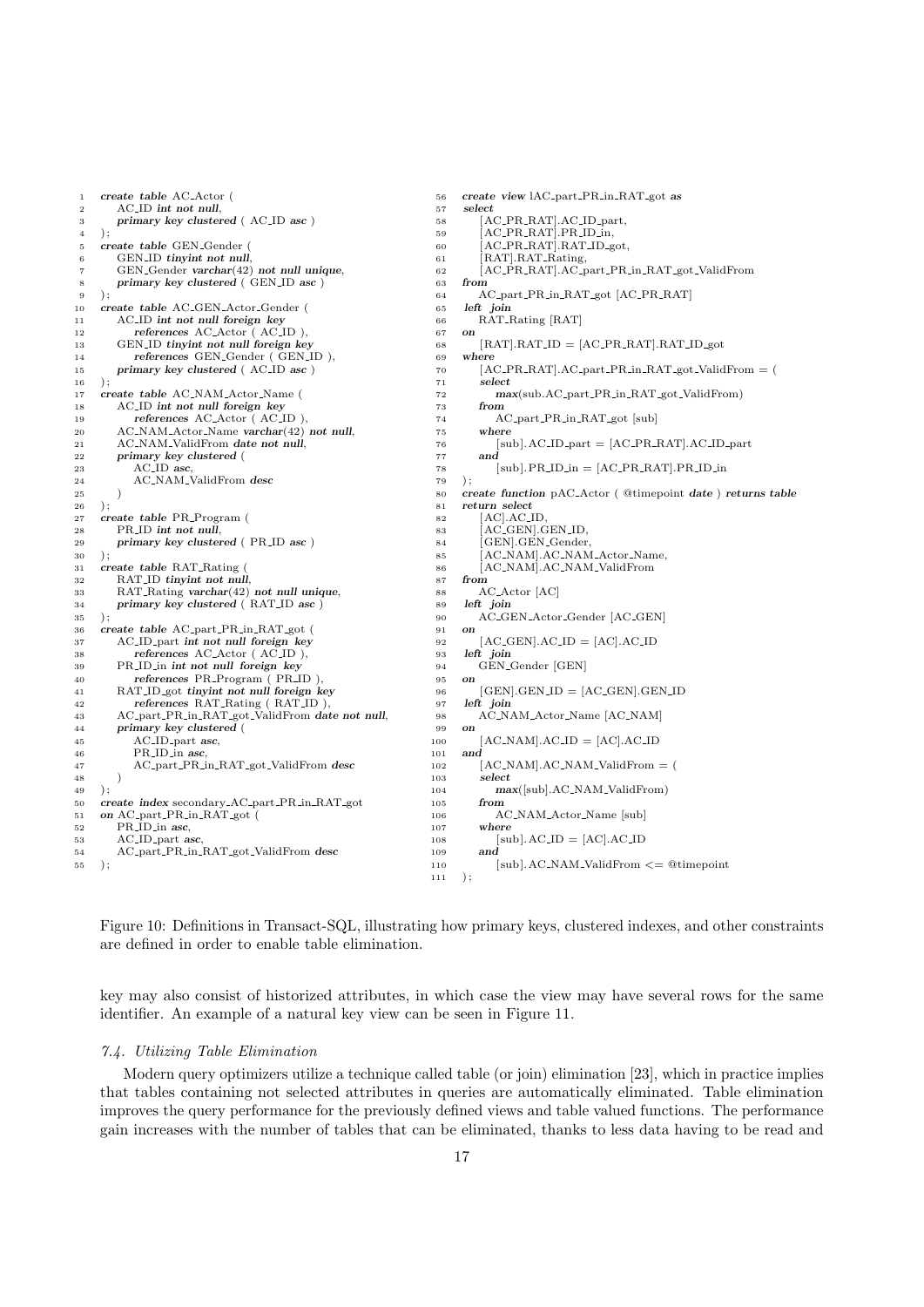select \* from nPE\_Performance

| PE ID                | PE_DAT_Performance_Date                                  | ST_LOC_Stage_Location                          |
|----------------------|----------------------------------------------------------|------------------------------------------------|
| #911<br>#912<br>#913 | 1994-12-10 20:00<br>1994-12-15 21:30<br>1994-12-22 19:30 | 'Maiden Lane'<br>'Maiden Lane'<br>'Drury Lane' |
| <b>INTEGER</b>       | <b>DATETIME</b>                                          | <b>STRING</b>                                  |

Figure 11: Example rows from a natural key view nPE Performance for the anchor PE Performance, mapping the identity PE ID to its natural key, which is composed of the attributes PE DAT Performance Date and ST LOC Stage Location.

fewer joins having to be performed. In anchor databases, with their high degree of decomposition, these gains are often substantial, as many tables can be eliminated and the remaining tables contain few columns. The amount of data being read is thereby hugely reduced. The optimizer can remove a table  $T$  from the execution plan of a query if the following two conditions are fulfilled:

- (i) no column from  $T$  is explicitly selected
- (ii) the number of rows in the returned data set is not affected by the join with T

In order to take advantage of table elimination primary and foreign keys have to be defined in the database. Some examples showing how this is done for anchor, knot, attribute and tie tables can be seen in the left side of Figure 10. The views and functions defined in Section 7.3 are created in order to take advantage of table elimination, see the right side of Figure 10 for a couple of examples. The anchor table is used as the left table in the view (or function) with the attribute tables left outer joined. The left join ensures that the number of rows retrieved is at least as many as in the anchor table, provided that no conditions are set in the query. Furthermore, since the join is based on the primary key in the attribute table, uniqueness is also ensured, hence the number of resulting rows is equal to the number of the rows in the anchor table. If for an anchor having some attributes, a subset of these are used in a query over the defined views or functions, the others can be eliminated and not touched during execution.

If a condition on the values in an attribute table is set in the query, such that it selects a proper subset of the rows, the foreign key constraint ensures that all rows must have a corresponding instance in the anchor table. The optimizer can use this fact to eliminate the anchor table and work with the subset as an intermediate result set. Once this is done, the same logic as above applies, and attributes not present in the query can be eliminated. Typical queries have conditions and only retrieve a small number of attributes, which implies that table elimination is frequently used for the views and functions in an anchor database, yielding reduced access time.

## 8. Verifying Performance in Anchor Databases

There are several questions related to the performance in anchor databases. One is how they perform in general when reading from and writing data to them. Another is when this performance is put in a frame of reference by comparing it to the performance in databases modeled using other techniques.

No systematic study has yet been carried out for investigating the first question. It can be noted, however, that performance have not been an issue in the anchor database implementations currently in use. These include an OLTP system managing a million customers and their engagements in an insurance company, as well as a number of data warehouses up to a terabyte in size. For the second question there is also a real case showing performance improvements. In a retail data warehouse built for replacing a third normal form solution, a disability of loading the daily data overnight was replaced with the ability of loading the monthly data in a couple of hours. However, as the quality of the initial solution could potentially have influenced the outcome, this may not be a representative example. Therefore, for comparing the performance of databases implementing different approaches, systematic tests are needed.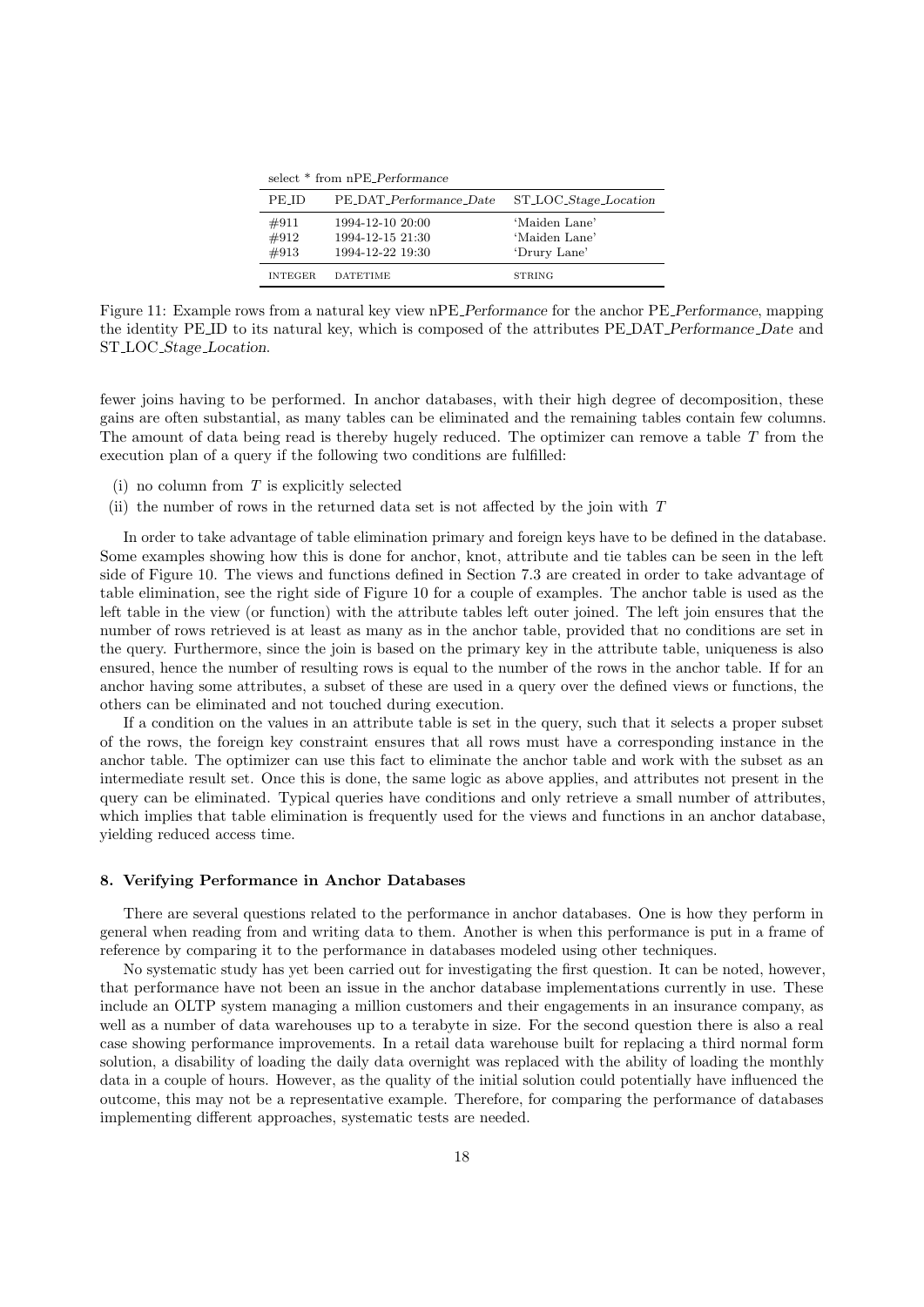For addressing this and studying the performance of an anchor database compared to that of a less normalized database we have carried out an experiment. The experiment contained a series of 288 tests in which data sets with different characteristic were studied. Queries that scanned large amounts of the data sets were used as these are representative for data warehousing. At the same time the size of the data model was kept down (only one table in the less normalized and up to 25 tables in the anchor database). This was done deliberately, in order to observe the results when comparing a single entity in a 6NF database to the same entity in the least normalized database retaining the same information, i.e. 3NF. In this chapter we describe the experiment and elaborate on the results from it. A follow-up experiment studying the comparative impact in large size models, i.e. many entities, is planned to be carried out in future.

#### 8.1. Considerations for the Experiment

Given a body of information and intended searches over it, the following conditions influence on the performance of a database. It is assumed that the body of information can be described using entities, identifiers, properties and values.

- (a) The data is time dependent and its changes need to be kept.
- (b) The data is sparse, i.e. many entities lack some of their attribute values.
- (c) The number of distinct data values is small compared to the number of all data values.
- (d) Identifiers constitute a small portion of the total amount of data.
- (e) There are many identifiers.
- (f) There are many properties.
- (g) Searches address relatively few of the properties in the entities over which the search is done.
- (h) Searches include conditions that impose bounds on values.

For data warehouse environments, many of these conditions are typically fulfilled. It is often required that a history is kept, that data is sparse by nature or by asynchronous arrival, that there are data that can be used for categorization and have only a few unique values, that some data values are of considerable length, that there are many rows in some tables, that some entities have many attributes, that most queries use only a few attributes, and that most queries have conditions limiting the number of rows in the result sets. However, these conditions can be fulfilled to different degrees. Therefore, it is important to study how these degrees of fulfillment affect the performance in an anchor database compared to a less normalized database.

|     |                                                                                 | Scenario                   |                |            |                |  |  |
|-----|---------------------------------------------------------------------------------|----------------------------|----------------|------------|----------------|--|--|
|     | Parameter variation defining scenario (verifying first four conditions)         | L                          | $\overline{2}$ | 3          | 4              |  |  |
| (a) | Number of versions per instance                                                 |                            |                |            | $\overline{2}$ |  |  |
| (b) | Degree of sparsity                                                              | $0\%$                      | $0\%$          | $50\%$     | $50\%$         |  |  |
| (c) | Number of knots per attributes                                                  | 0                          | 1/3            | 1/3        | 1/3            |  |  |
| (d) | Associated data to identifier ratio                                             | 1/4                        | 3/1            | 3/1        | 3/1            |  |  |
|     | Tested parameter combinations in each scenario (verifying last four conditions) |                            |                |            |                |  |  |
| (e) | Number of rows (in million)                                                     |                            |                | 0.1, 1, 10 |                |  |  |
| (f) | Number of attributes in the model                                               | 6, 12, 24                  |                |            |                |  |  |
| (g) | Number of queried attributes                                                    | $1, 1/3, 2/3, \text{ all}$ |                |            |                |  |  |
| (h) | Number of conditioned attributes                                                | none, all                  |                |            |                |  |  |

Figure 12: A table showing to what degree different conditions were fulfilled in the four scenarios used in the experiment and which combinations have been tested for each scenario (totaling 288 tests).

#### 8.2. The Experiment

The experiment was performed on an anchor database and a less normalized database containing the same information, i.e. a single entity. The anchor schema and an excerpt of the less normalized database are shown in figures 14 and 15. The attention was focused on the conditions specified in the previous section. To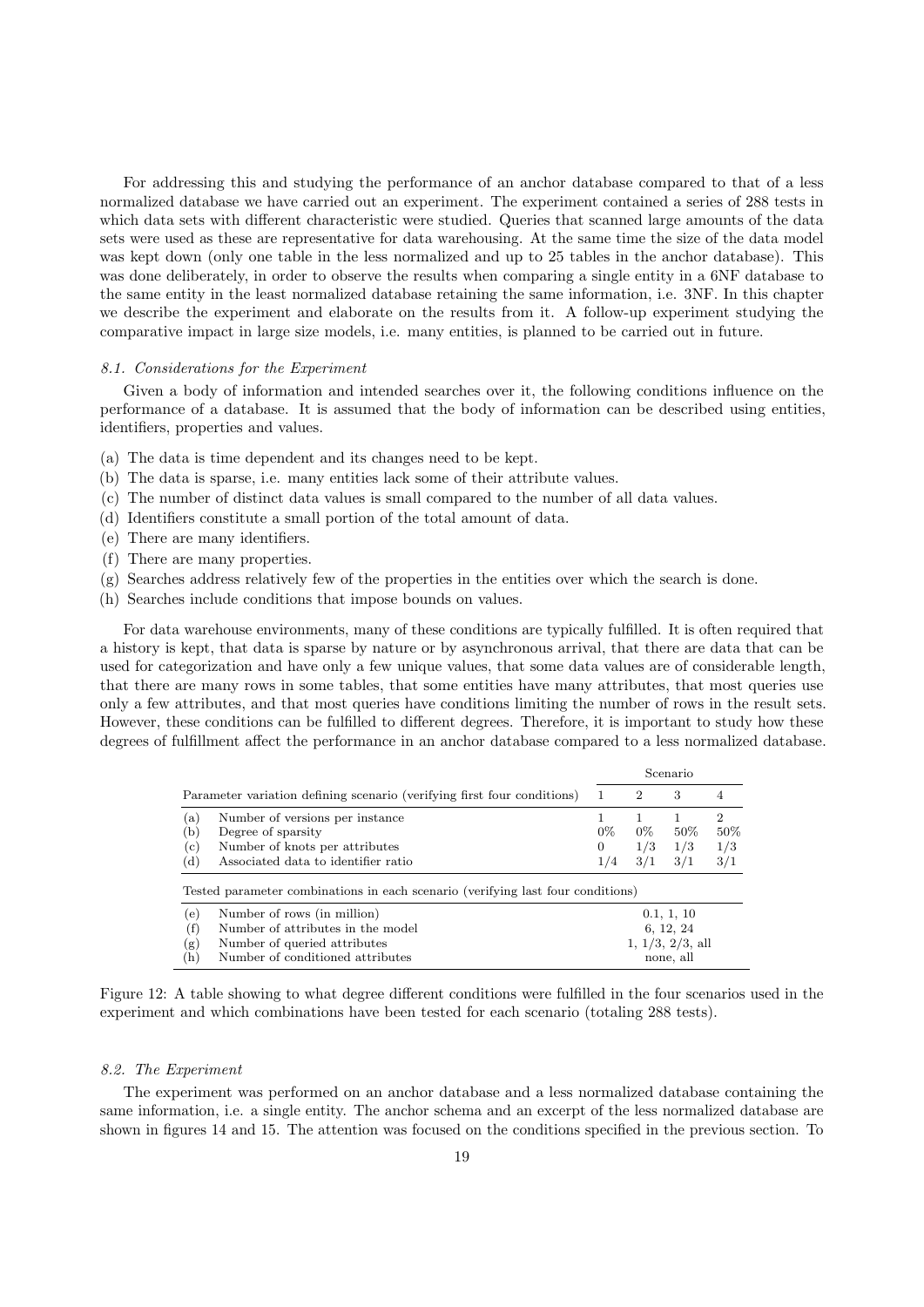delimit the experiment space, four scenarios were defined for studying the influence of the various degrees of fulfillment, see (a) – (d) in Figure 12. These scenarios were then studied for all possible values for the conditions (e) – (h). In total  $4*3*3*4*2=288$  tests were run. In each test one SQL query was executed twice towards both databases and the average response time from each database documented (in total 4 ∗ 288 = 1152 queries). In the anchor database, the queries were run against the latest view, and in the less normalized database against the single table. Figure 16 shows two of the SQL queries. Ratios that compare query times in the anchor database with those in the less normalized database were calculated and summarized in Figure 17. In addition, for each scenario the resulting database sizes were measured and compared, see Figure 13. In the first scenario the anchor database sizes were on average six times larger than the single table, in the second twice the size, in the third equal, and in the fourth half the size. The much larger size of the anchor database in the first scenario is explained with the duplication of the long (with respect to the data) key in each attribute.

|                |         | Anchor database size |         | Single table size |                    |
|----------------|---------|----------------------|---------|-------------------|--------------------|
| Scenario       | Min(MB) | Max(MB)              | Min(MB) | Max(MB)           | Average size ratio |
|                | 12      | 3 3 8 0              |         | 390               | 6/1                |
| $\overline{2}$ | 18      | 5440                 | 10      | 2 800             | 2/1                |
| 3              | 11      | 2 790                | 9       | 2 5 3 0           | 1/1                |
|                | 11      | 2 8 5 0              | 21      | 7990              | 1/2                |

Figure 13: Maximum, minimum, and average ratio of database sizes in the anchor and single table databases.

Finally, the principles for populating the databases were as follows. In the first scenario the information consisted solely of one byte attributes together with a four byte key. The number of unique attribute values were assumed to be at least as many as the number of identifiers, which prevented us from using knotted attribute tables in the anchor database. In the second scenario, the information consisted of six different data types together with a four byte key. The average size of a data value was 12 bytes. In the cases when the database had 12 and 24 attributes, these six types were repeated. In the third scenario, to simulate sparseness, half of the rows in every attribute table were removed, but all instances in the anchor table kept. Finally, the fourth scenario was based on the third with the addition of historization, see figures 14 and 15. One out of every six attributes was historized and one extra version was added for each instance of the key in the table, effectively doubling the number of rows.

The tests were performed using an Intel Core 2 Quad 2.6GHz CPU, 8GB of RAM, and two SATA hard disks. The DBMS used was Microsoft SQL Server 2008. It was set up in accordance with Microsoft's recommendations for data warehousing, e.g. with data and tempdb on separate disks. All disk caches were cleaned and memory caches overwritten between each query execution. Scripts and detailed results are available from http://www.anchormodeling.com.



Figure 14: An anchor schema showing the six (repeated) attributes used in the fourth scenario.

#### 8.3. Analysis of the Results

From the tables in Figure 17 it becomes clear that there are situations where an anchor database outperforms the less normalized database as well as situations where it does not. In fact, the more of the listed conditions,  $(a) - (h)$  in 8.1, that are fulfilled to some degree the better the anchor database performs. In some cases, a single condition being fulfilled to a degree high enough is sufficient for an anchor database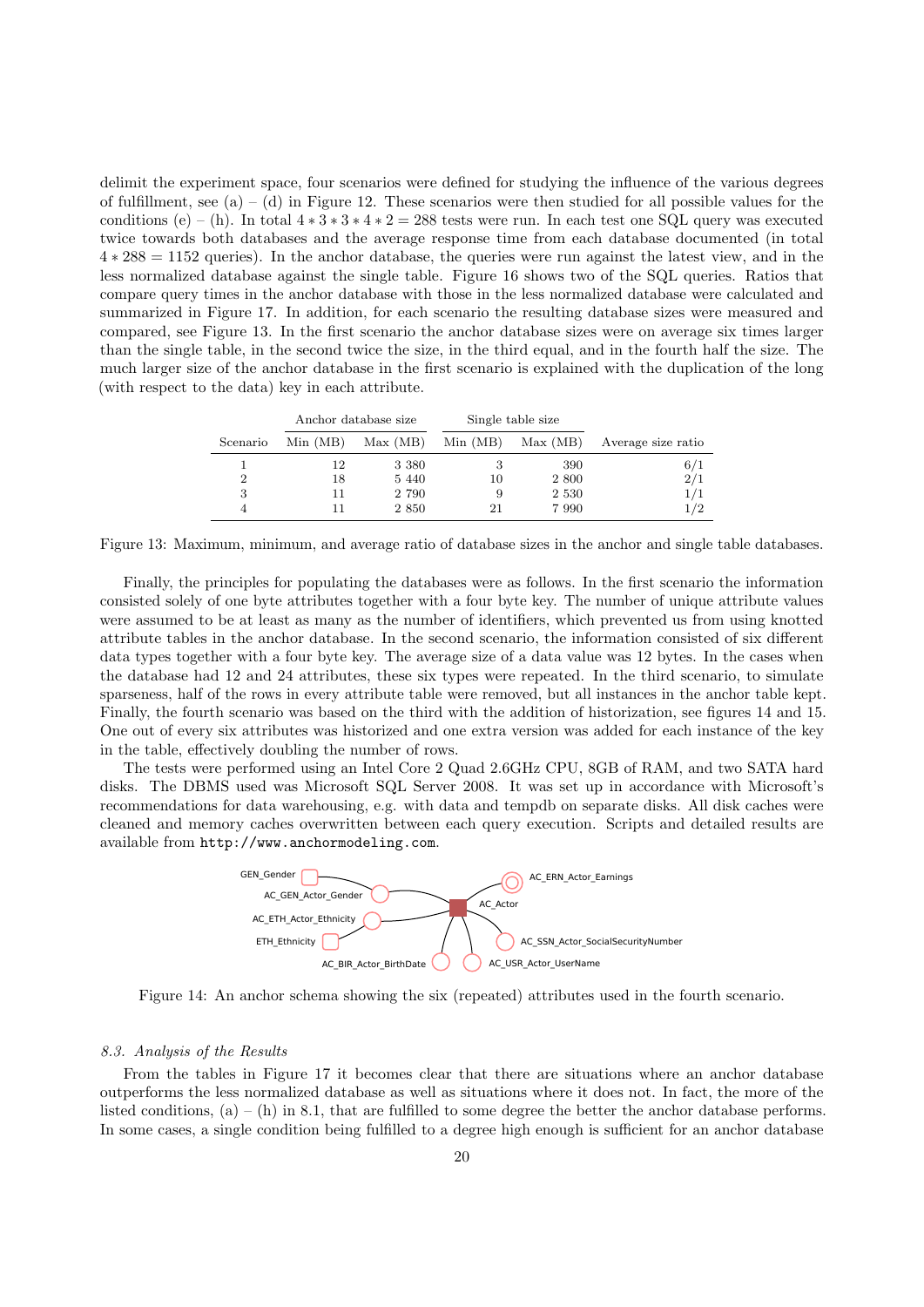| ID. | Earnings  | Earnings_From | Gender | UserName | Ethnicity | BirthDate        | SSN          |
|-----|-----------|---------------|--------|----------|-----------|------------------|--------------|
| #1  | 2 543 200 | 2009-01-01    | Male   | yang     | Asian     | 1972-08-20 15:00 | a23bf56c98a1 |
| #1  | 2 821 300 | 2010-06-01    | Male   | yang     | Asian     | 1972-08-20 15:00 | a23bf56c98a1 |
| #2  | 1 254 800 | 2009-01-01    | Female | vin      | Asian     | 1972-02-13 13:30 | 78fa45e10cc3 |
| #2  | 1 398 600 | 2010-06-01    | Female | vin      | Asian     | 1972-02-13 13:30 | 78fa45e10cc3 |

Figure 15: A less normalized table corresponding to the anchor database in Figure 14.

| $\mathbf{1}$   | select                                                                             | 19 | select                                                          |
|----------------|------------------------------------------------------------------------------------|----|-----------------------------------------------------------------|
| $\overline{2}$ | count (case when Earnings $> 1000000$ then 1 else null end).                       | 20 | $count(1)$ as numberOfHits                                      |
| 3              | $count(\text{case when Gender} = 'Female' \text{ then } 1 \text{ else null end}).$ | 21 | from                                                            |
| $\overline{4}$ | $count(\text{case when } \text{UserName is not null then } 1 \text{ else null}).$  | 22 | IAC Actor                                                       |
| 5              | count (case when Ethnicity in $($ 'Asian', 'European') then 1 else null end),      | 23 | where                                                           |
| 6              | count(case when BirthDate > '1969-01-01' then 1 else null end).                    | 24 | $AC\text{-}\text{ERN}\_\text{Actor}\_\text{Earnings} > 1000000$ |
| $\overline{7}$ | count (case when $SSN \ll y$ then 1 else null end)                                 | 25 | and                                                             |
| 8              | from                                                                               | 26 | $GEN$ Gender $=$ 'Female'                                       |
| 9              | Actor_less_normalized ac                                                           | 27 | and                                                             |
| 10             | where                                                                              | 28 | AC_USR_Actor_UserName is not null                               |
| 11             | Earnings_From $=$ (                                                                | 29 | and                                                             |
| 12             | select                                                                             | 30 | $ETH$ _Ethnicity in $('Asian', 'European')$                     |
| 13             | $max(Examples_F from)$                                                             | 31 | and                                                             |
| 14             | from                                                                               | 32 | $AC_BIR_Actor_BirthDate > '1969-01-01'$                         |
| 15             | Actor less normalized sub                                                          | 33 | and                                                             |
| 16             | where                                                                              | 34 | $AC\_SSN\_Actor\_SocialSecurityNumber$ <> ";                    |
| 17             | $sub.ID = ac.ID$                                                                   |    |                                                                 |
| 18             |                                                                                    |    |                                                                 |

Figure 16: Two example queries from the experiment, one without conditions over the single table and one with conditions over the latest view in the anchor database.

to outperform the less normalized database. This behavior can be seen in the graphs in Figure 18, which are curve-fitted from the resulting measurements of the experiment and sometimes extrapolated to the points where the curves intersect. Note that the number of measurements in some cases are few and that the graphs should be seen as showing an approximative behavior. In the graphs a single condition is allowed to change, while all others remain fixed. What is shown in the graphs can be explained as follows.

(a) historizing a column value in the single table database will duplicate information. In an anchor database, only the table for the affected attribute will gain extra rows as new versions are added. The impact on performance is evident when using time dependent queries, such as finding the latest version or the version that was valid at a certain point in time. This is due to the fact that self-joins have to be made and the narrow and optimally ordered attribute tables perform much better than the wide single table, even though it had indexes on the historization columns.

(b) sparse data is represented by the absence of rows in an anchor database, thereby reducing the amount of data that needs to be scanned during a query. In the single table database, absence of data will be represented by null values, which a query manager must inspect in order to take the appropriate action. Therefore, the query time is constant for the single table database, and decreasing down to zero as all rows go absent in the anchor database.

(c) the knot construction is beneficial for performance when there is a small number of unique values shared by many instances, and these values are longer than the key introduced in the knot. Rather than having to repeat a value, a knot table can be used and its key referenced using a smaller data type<sup>2</sup>. If all attribute tables are knotted, the query time becomes significantly shorter in the anchor database compared to the single table database, in which no changes are made and the query time remains constant.

<sup>2</sup>Although not examined in the experiment, in cases where a knot is unsuitable, perhaps due to values that cannot be predicted, the candidate attribute table can be compressed. This provides a higher degree of selectivity than can be achieved in a corresponding single table database. Note that compressed tables trade off less disk space for higher cpu utilization.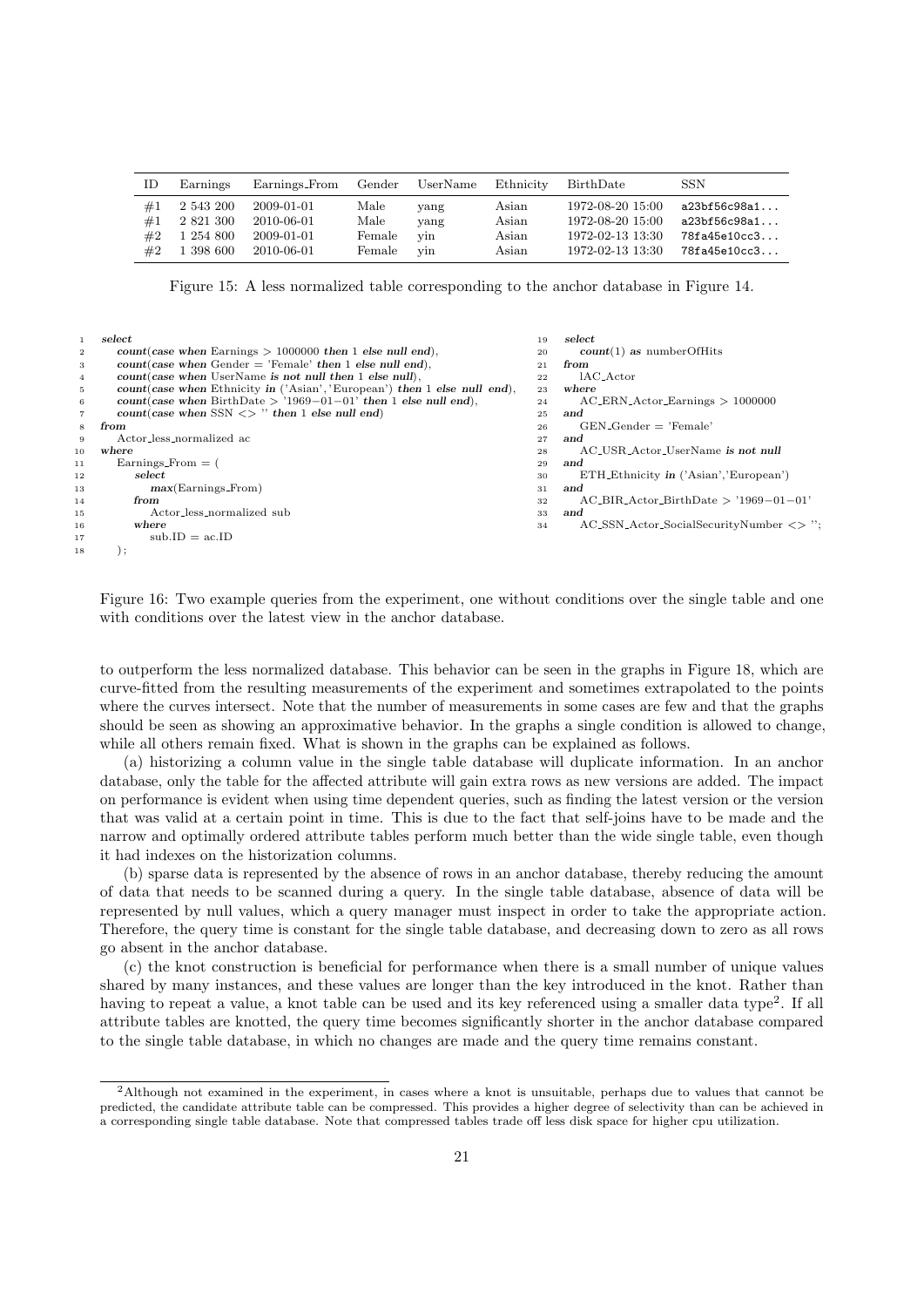|                | Scenario   | Ratio of modeled to queried attributes and millions of rows |                  |              |      |                     |              |              |                     |              |      |                |       |
|----------------|------------|-------------------------------------------------------------|------------------|--------------|------|---------------------|--------------|--------------|---------------------|--------------|------|----------------|-------|
|                | Modeled    |                                                             | Single attribute |              |      | $1/3$ of attributes |              |              | $2/3$ of attributes |              |      | All attributes |       |
|                | attributes | 0.1                                                         | $\mathbf{1}$     | 10           | 0.1  | $\mathbf{1}$        | 10           | 0.1          | $\mathbf{1}$        | 10           | 0.1  | 1              | 10    |
| 1              | 6          | $-2$                                                        | $-3$             | $-2$         | $-3$ | $-4$                | $-3$         | $-4$         | $-5$                | $-6$         | $-4$ | $-9$           | $-10$ |
|                | 12         | $-2$                                                        | $-2$             | $\mathbf{1}$ | $-4$ | $-5$                | $-4$         | $-5$         | $-11$               | $-10$        | $-8$ | $-18$          | $-16$ |
|                | 24         | 1                                                           | $\mathbf{1}$     | $\mathbf{1}$ | $-8$ | $-8$                | $-7$         | $-8$         | $-20$               | $-16$        | $-9$ | $-29$          | $-25$ |
| $\overline{2}$ | 6          | 1                                                           | $+2$             | $+2$         | $-7$ | $-2$                | $\mathbf{1}$ | $-7$         | $-3$                | $-5$         | $-5$ | $-2$           | $-12$ |
|                | 12         | $+2$                                                        | $+3$             | $+4$         | $-6$ | $-2$                | $-3$         | $-8$         | $-2$                | $-12$        | $-9$ | $-4$           | $-26$ |
|                | 24         | $+2$                                                        | $+6$             | $+5$         | $-3$ | $-2$                | $-6$         | $-5$         | $-4$                | $-6$         | $-7$ | $-14$          | $-22$ |
| 3              | 6          | 1                                                           | $+2$             | $+3$         | $-2$ | $\mathbf{1}$        | $\mathbf{1}$ | $-3$         | $\mathbf{1}$        | $\mathbf{1}$ | $-3$ | $-2$           | $-4$  |
|                | 12         | $+2$                                                        | $+4$             | $+5$         | $-2$ | $\mathbf{1}$        | $\mathbf{1}$ | $-3$         | $-2$                | $-5$         | $-4$ | $-2$           | $-13$ |
|                | 24         | $+3$                                                        | $+7$             | $+8$         | $-2$ | $\mathbf{1}$        | $-3$         | $-3$         | $-2$                | $-3$         | $-5$ | $-3$           | $-13$ |
| $\overline{4}$ | 6          | $+2$                                                        | $+2$             | $+3$         | 1    | $+2$                | $+2$         | $\mathbf{1}$ | $\mathbf{1}$        | $+2$         | $-2$ | $\mathbf{1}$   | 1     |
|                | 12         | $+2$                                                        | $+4$             | $+3$         | 1    | $+2$                | $+2$         | $\mathbf{1}$ | $\mathbf{1}$        | $-2$         | $-2$ | $\mathbf{1}$   | $-5$  |
|                | 24         | $+4$                                                        | $+6$             | $+6$         | 1    | $\mathbf{1}$        | $\mathbf{1}$ | $\mathbf{1}$ | 1                   | $\mathbf{1}$ | $-2$ | $\mathbf{1}$   | $-4$  |

(a) Comparisons for queries without conditions.



(b) Comparisons for queries with conditions.

(d) for every instance of an entity its identity is propagated into many tables in an anchor database, increasing the total size of the database. The less this overhead is relative to the information not stored in keys, the less the negative performance impact will be. The single table is not affected, since all attributes reside in the same row as the identity, compared to several attribute tables. If the amount of data is much larger than the amount residing in keys, the query time in an anchor database will approach that in the single table database.

(e) the larger size of rows in the single table compared to those of the normalized tables in the anchor database causes more data having to be read during a query, provided that not all attributes are used in the query. Eventually the time it takes to read this data from the single table will be longer than the time it takes to do a join in the corresponding anchor database. Furthermore, the less attributes that are used in the query the sooner the anchor database will outperform the single table database.

(f) the query time in an anchor database is independent of the number of attribute tables for a query that does not change between tests. In contrast, for the single table the amount of data that needs to be scanned

Figure 17: Query times in an anchor database compared to a single table for queries (a) without and (b) with conditions. When a number, n, is positive the anchor database is n times faster than the single table, when negative  $n$  times slower, and when 1 roughly the same.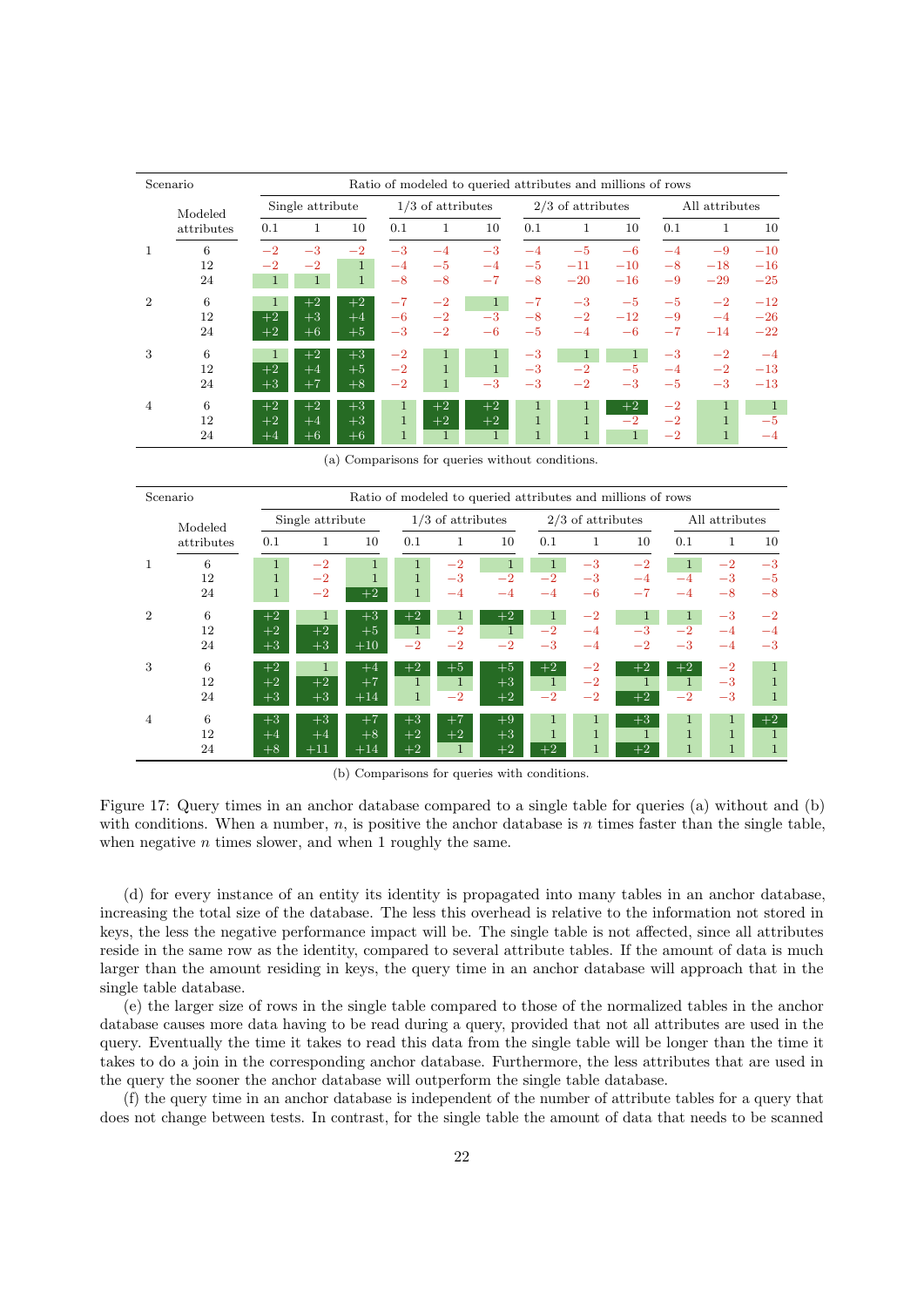during a query grows with the number of attributes it contains and queries take longer to execute. As long as a query does not use all attributes, the anchor database will be faster than the single table. Furthermore, the more rows that are scanned the sooner the anchor database will overtake the single table database, due to the difference in scanned data size being multiplied by the number of rows.

(g) the performance will increase for the anchor database the fewer attributes that are used in the query. This is thanks to table elimination, which effectively reduces the number of joins having to be done and the amount of data having to be scanned. If the attributes after table elimination are few enough, the extra cost of the remaining joins with narrow attribute tables will take less time than scanning the wide single table, in which data not queried for is also contained.

(h) for every added condition limiting the number of rows in the final result set, the intermediate result sets stemming from the join operations in an anchor database will become smaller and smaller. In other words, progressively less data will have to be handled, which speeds up any remaining joins. In the single table database, the whole table will be scanned regardless of the limiting conditions, unless it is indexed. However, it is not common that a wide table has indexes matching every condition, which is why no such indexes were used in the experiment.



Figure 18: Curve-fitted and extrapolated graphs comparing query times (shown on the y-axis) in an anchor database (solid line) to a single table (dashed line) under different conditions (shown on the x-axis).

# 8.4. Conclusions from the Experiment

A limitation of the experiment is the small number of steps in which the degrees of condition fulfillment are allowed to vary. Due to the large number of conditions, a set of tests had to be chosen that would yield indicative results taking reasonable time to perform. A deeper investigation into the relationships between the conditions may be done as further research. The behavior in other RDBMS could be different and therefore needs to be verified. Furthermore, the performance on different types of hardware should also be measured and compared. Standardized test suites and benchmarks, such as TPC-H<sup>3</sup>, also remain to be investigated.

The experiment served the purpose of determining under which general conditions an anchor database performs well. The high degree of normalization and the utilization of table elimination make anchor databases less I/O intense under normal querying operations than less normalized databases. This makes anchor databases suitable in situations where I/O tends to become a bottleneck, such as in data warehousing [21]. Some of the results can also be carried over to the domain of OLTP, where queries often pinpoint and retrieve a small amount of data through conditions. In a situation where an anchor database performs worse, the impact of that disadvantage will have to be weighed against other advantages of Anchor Modeling. The results from the experiment have proved that a high degree of normalization is not necessarily detrimental to performance. On the contrary, under many circumstances the performance is improved when compared to the less normalized database. How many of these results can be carried over to a comparison between an anchor database and a de-normalized star schema database, i.e. a database in 2NF, remains to be investigated and provides a direction for further research.

<sup>3</sup>Transaction Processing Performance Council, http://www.tpc.org.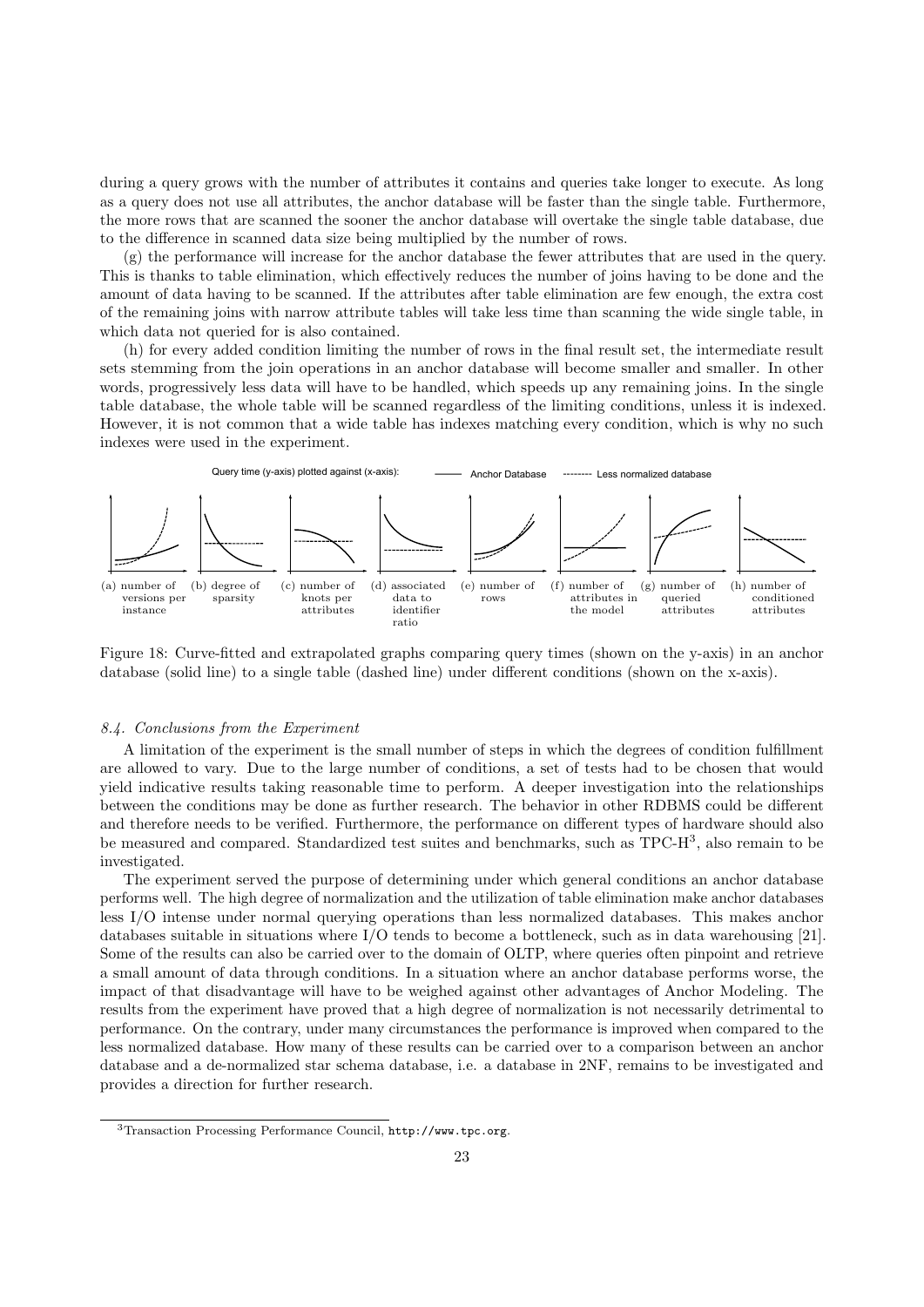# 9. Benefits

Anchor Modeling offers several benefits. The most important of them are categorized and listed in the following subsections: 'Ease of Modeling', 'Simplified Database Maintenance', and 'High Performance Databases'. The benefits listed in 'Ease of Modeling' are valid regardless of what representation is used, whereas 'Simplified Database Maintenance' and 'High Performance Databases' are specific to anchor databases, i.e. the relational representation of an anchor model and its physical implementation (see Sections 5 and 7).

# 9.1. Ease of Modeling

Expressive concepts and notation — Anchor models are constructed using a small number of expressive concepts (Section 2). This together with the use of modeling guidelines (Section 4) reduce the number of options available when solving a modeling problem, thereby reducing the risk of introducing errors in an anchor model.

Historization by design — Managing different versions of information is simple, as Anchor Modeling offers native constructs for information versioning in the form of historized attributes and ties (Sections 2.3 and 2.4).

Agile development — Anchor Modeling facilitates iterative and agile development, as it allows independent work on small subsets of the model under consideration, which later can be integrated into a global model. Changing requirements is handled by additions without affecting the existing parts of a model (cf. bus architecture [17]).

Reduced translation logic — The graphical representation used in Anchor Modeling (Section 2), can be used for conceptual and logical modeling. These also map directly onto tables when represented physically as an anchor database, with a small but precise addition of logic handling special considerations in that representation. This near 1-1 relationship between the different levels of modeling simplifies, or even eliminates the need for, translation logic.

Reusability and automation — The small number of modeling constructs together with the naming conventions (Section 2.5) in Anchor Modeling yield a high degree of structure, which can be taken advantage of in the form of re-usability and automation. For example, templates for recurring tasks, such as loading, error handling, and consistency checks can be made, and automatic code generation is possible, speeding up development.

# 9.2. Simplified Database Maintenance

Ease of attribute changes — In an anchor database, data is historized on attribute level rather than row level. This facilitates tracing attribute changes directly instead of having to analyse an entire row in order to derive which of its attributes have changed. In addition, the predefined views and functions (Section 7.3) also simplify temporal querying. With the additional use of metadata it is also possible to trace when and what caused an attribute value to change.

Absence of null values — There are no null values in an anchor database<sup>4</sup>. This eliminates the need to interpret null values [27] as well as waste of storage space.

Simple index design — The clustered indexes in an anchor database are given for attribute, anchor and knot tables. No analysis of what columns to index need be undertaken as there are unambiguous rules for determining what indexes are relevant.

Update-free asynchrony — In an anchor database asynchronous arrival of data can be handled in a simple way. Late arriving data will lead to additions rather than updates, as data for a single attribute is stored in a table of its own (compared to other approaches where a table may include several attributes) [17, pp. 271–274].

<sup>&</sup>lt;sup>4</sup>It should, however, be noted that nulls may appear as a result of outer joins.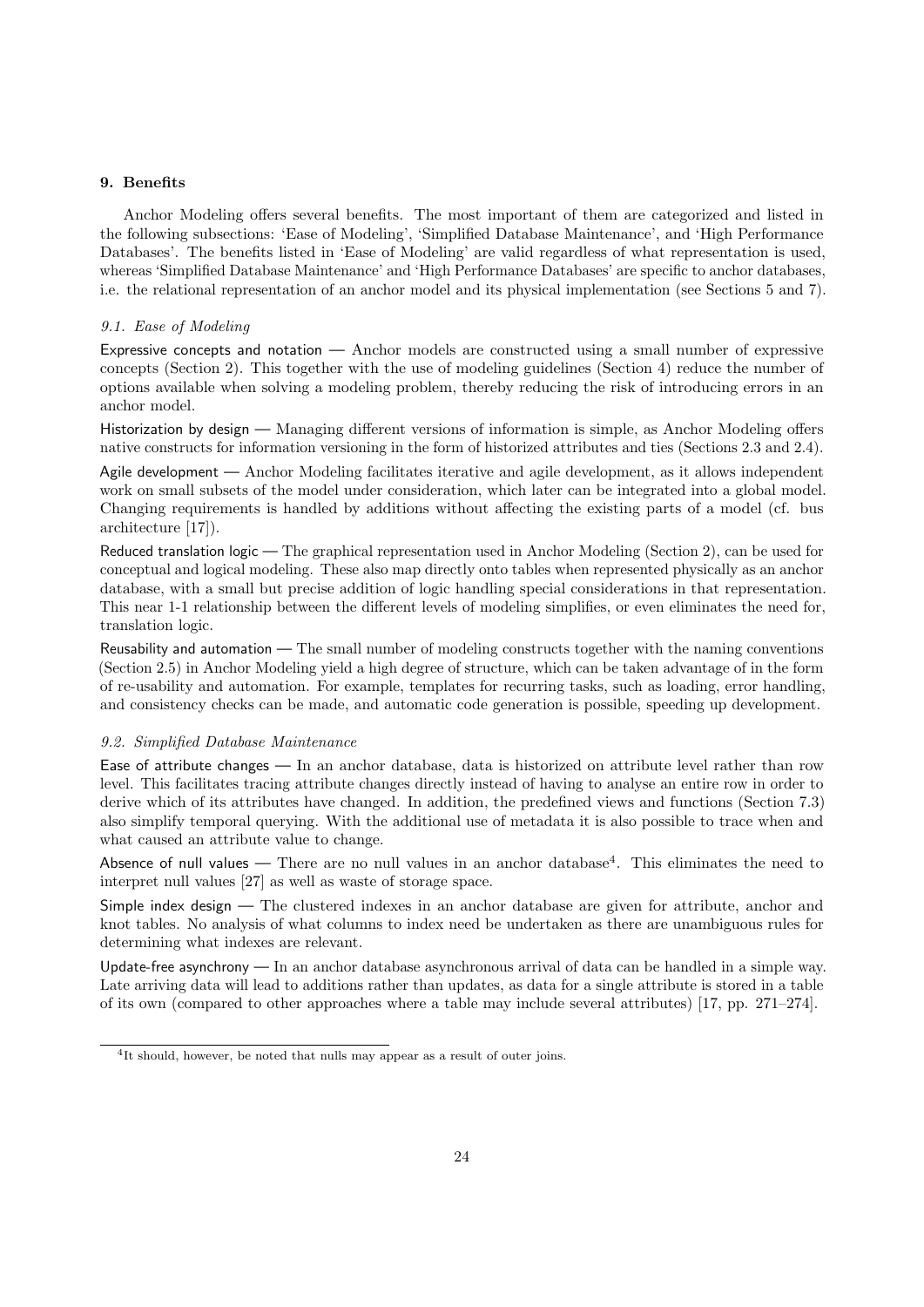# 9.3. High Performance Databases

High run-time performance — For many types of queries, an anchor database achieves much better performance compared to databases that are less normalized. The combination of fewer columns per table, table elimination (Section 7.4), and minimal redundancy (Section 2.2) restricts the data set scanned during a query, yielding less response time.

Efficient storage — Anchor databases often have smaller size than less normalized databases. The high degree of normalization (Section 10) together with the knot construction (Section 2.2), absence of null values, and the fact that historization never unnecessarily duplicates data means that the total database size is usually smaller than that of a corresponding less normalized database.

Parallelized physical media access — When using views and functions (Section 7.3), the high degree of decomposition and table elimination makes it possible to parallelize physical media access by separating the underlying tables onto different media [21]. Tables that are queried more often than others can also reside on speedier media for faster access.

Less index space needed — Little extra index space is needed in an anchor database, since most indexes are clustered and only rearrange the actual data. The narrowness of the tables in an anchor database, means that an additional index only in rare occasions provide a performance gain. Most of the time the table can be scanned quickly enough anyway.

Relevant compression — Attribute tables in an anchor database can be compressed. Database engines often provide compression on table level, but not on column level. In an anchor database compression can be pinpointed to where the effect will be the largest, compared to a less normalized database.

Reduced deadlock risk — In databases with select, insert, update and delete operations, there is a risk of entering a deadlock if these are not carried out carefully. Due to the fact that in anchor databases only inserts and selects are done, which produce less locking, the risk of entering a deadlock is reduced.

Better concurrency — In a table with many columns a row lock will keep other queries waiting if the same row is accessed by all of them, unless column locking is possible. This is regardless of which columns are accessed by the queries. In an anchor database, the corresponding columns are spread over several tables, and queries will not have to wait for rows to unlock as long as different attribute tables are accessed by them.

Query independence — Knowledge about the intended queries is not necessary in Anchor Modeling, as in, for example, star-join schemas. Anchor models are thereby better suited for general analysis, i.e. when the intended queries are hard to predict<sup>5</sup>.

The benefits of Anchor Modeling are relevant for any database but especially valuable for data warehouses. In particular, the support for iterative and incremental development, the ease of temporal querying, and the management of asynchronous arrival of data help providing a stable and consistent interface to rapidly changing sources and demands of a data warehouse.

# 10. Related Research

Anchor Modeling is compared to other approaches in the following sections. First, other data warehousing approaches are discussed, including dimensional modeling and Data Vault, followed by conceptual modeling, such as ORM and ER. A comparison with less normalized databases is also done and finally temporal databases are discussed.

# 10.1. Data Warehousing Approaches

One well established approach for data warehouse design is the Dimensional Modeling approach proposed by Kimball [17]. In dimensional modeling, a number of star-join schemas (stars for short) are used to capture

<sup>5</sup>Many warehouse analysis and reporting tools are, unfortunately, still built with the assumption that the underlying solutions are only based on the star-join schema approach.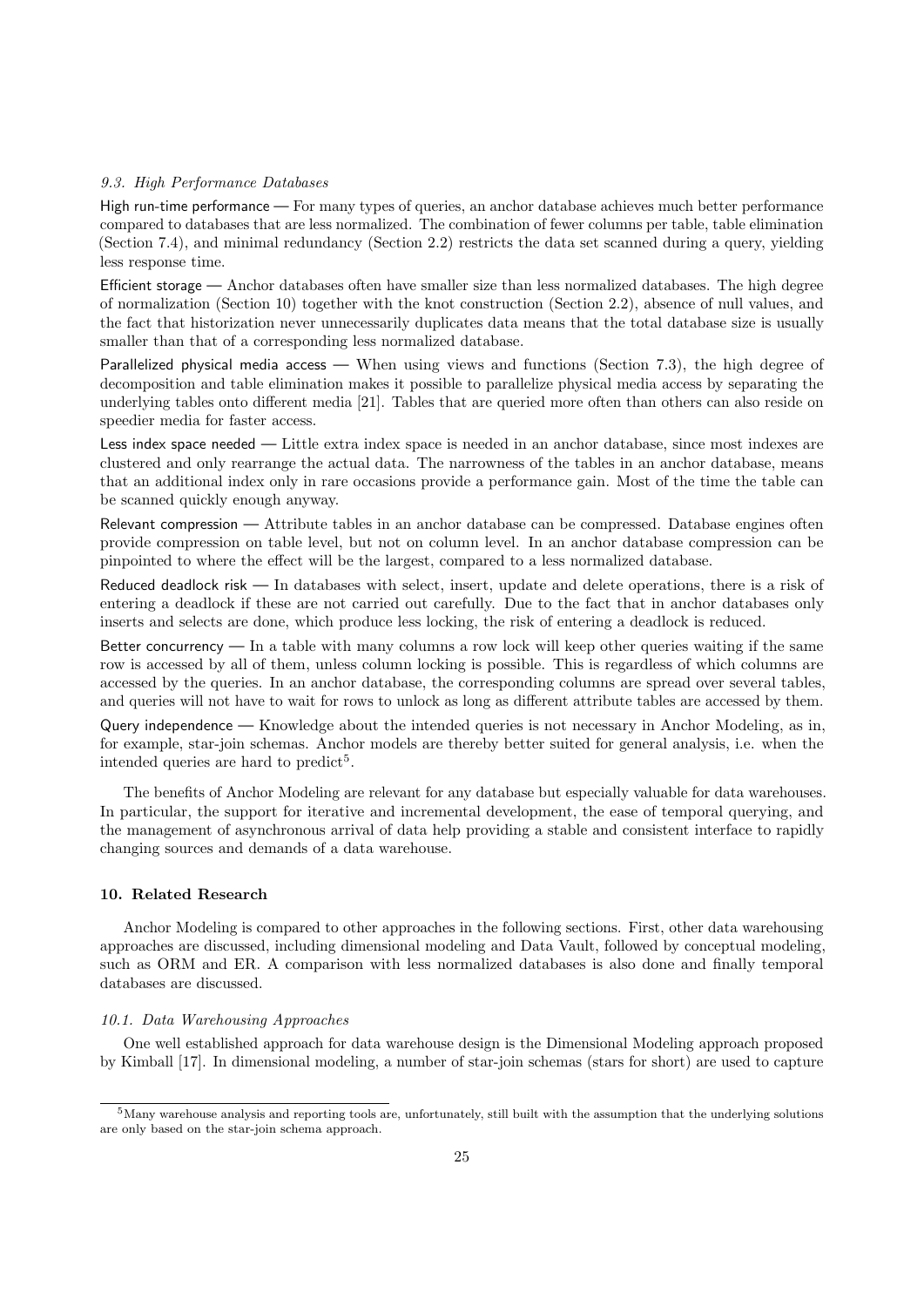the modeled domain and each star focuses on a specific process, see Figure 19a. It is composed of a fact table, for capturing process activities and measures as well as a number of dimension tables for capturing entities, attributes and descriptions. In contrast to Anchor Modeling, Kimball advocates a high degree of de-normalization of the dimensions. The rationale for this is to reduce the number of joins needed when accessing the data warehouse and in this way speed up the response time. Furthermore, also Inmon points out that "lots of little tables" leads to performance problems [14, p. 104], however, he does not to the same extent as Kimball advocate complete de-normalization, but leaves this as an issue for the designers. However, though highly normalized, anchor databases have proven to offer fast retrieval.



Figure 19: A part of the running example (Section 3) modeled using different modeling techniques.

Another approach for data warehousing is the Data Vault approach [19]. It contains three primitives: Hub, Satellite and Link. Hubs are used to capture business entities and add a data warehouse identifier to them, Satellites are used to capture the attributes of the business entities, and Links, as the name indicates, capture the relationships between the business entities. The instances of these three concepts are physically represented as database tables, which in addition to the business/data warehouse attributes also contain meta data attributes such as Load DTS and Record Source. In terms of Anchor Modeling, Hubs translate approximately to anchors (and contain in addition business keys), Satellites translate to attributes or a set of attributes, and Links translate to historized ties. We interpret business keys used in the Data Vault terminology as natural keys in traditional database design terminology.

At first glance, the Data Vault approach may appear similar to the Anchor Modeling approach, however, there are a few essential differences. First, while in Anchor Modeling business keys are treated just as normal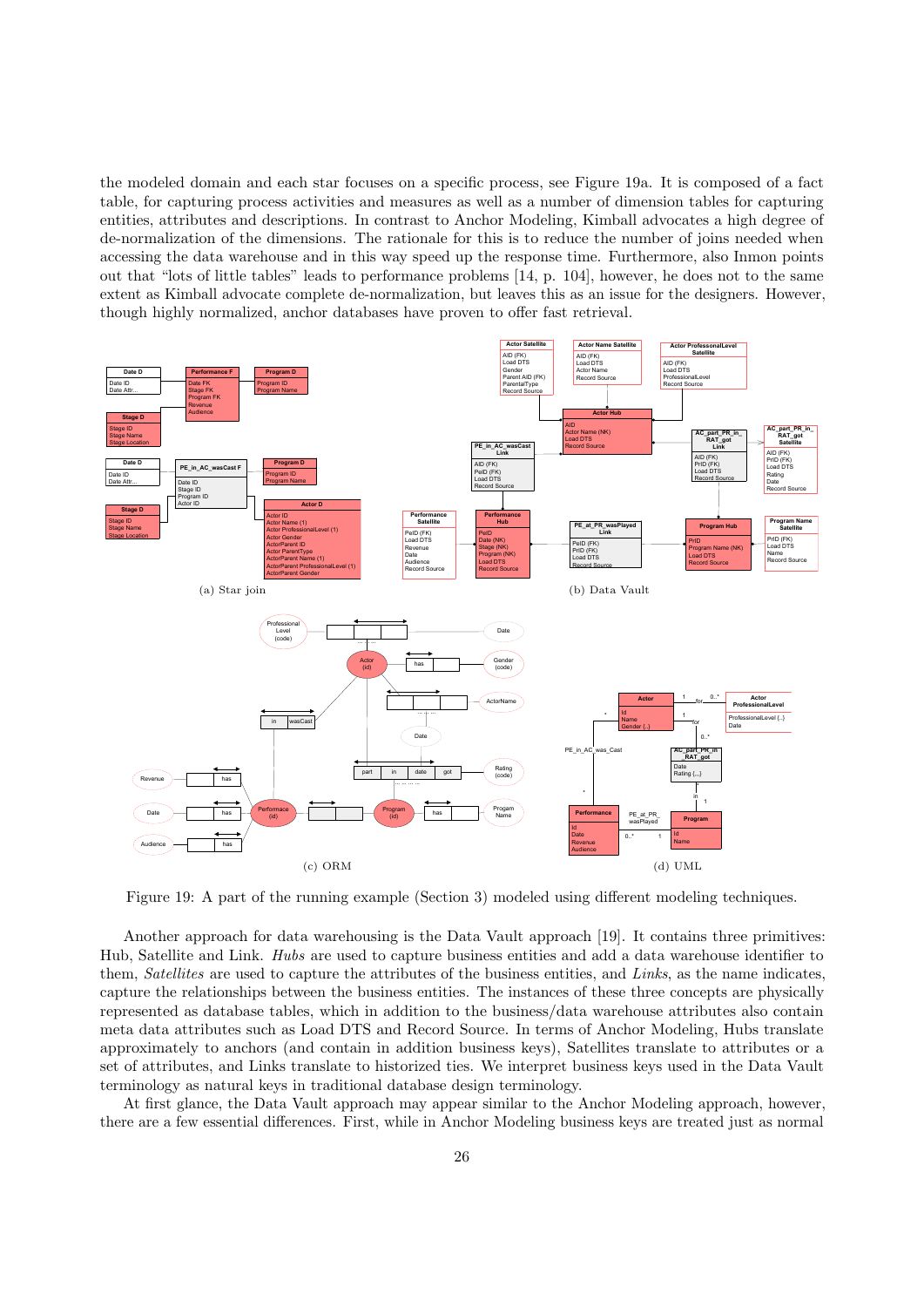attributes, in Data Vault the business keys of entities are integral parts of the Hubs. This leads to the question of which natural key to select as business key, when there is more than one natural key for an entity to choose from, for example due to data with different sources. Second, Satellites are not necessarily highly normalized. In fact, "normalization to the  $n<sup>th</sup>$  degree is discouraged" [20] (see the Actor and Performance Satellites). This makes the somewhat risky assumption that attributes in the same Satellite have changed synchronously and that they will continue to do so. It also makes it impossible to eliminate attributes not queried for, see table elimination 7.4, if they reside in the same table. Third, while Anchor Modeling is a general approach with wide applicability and not limited to data warehousing applications, the Data Vault approach only addresses the area of data warehousing.

#### 10.2. Conceptual Modeling Approaches

Anchor Modeling has several similarities to the ORM (Object Role Modeling) approach which was established already during the 1990s [12]. ORM is a modeling notation widely used for conceptual modeling and data base design. In addition [12] also provides a modeling methodology for designing a domain description in an ORM model and translating it into a logical data base design (typically normalized up to the 3NF). An anchor model can be captured in an ORM model by representing the anchors as Objects types, attributes as Value types, (static) ties as Predicates, historized attributes and ties as Predicates with Time point as one of the predicate's roles, etc. See Figure 19c. However, there are some essential differences between Anchor Modeling and ORM. ORM does not have any explicit notation for time, which Anchor Modeling provides. Furthermore, the methodology provided with ORM [12] for constructing database models suggests that these are realized in 3NF, which is typical for relational database design.



Figure 20: A part of the running example (Section 3) modeled using ER.

Anchor Modeling is also similar to ER (Entity Relationship) modeling [4], see Figure 20, and UML (Unified Modeling Language) [3], see Figure 19d. Three constructs have correspondences in ER schemas: anchors correspond to entities, attributes correspond to attributes (anchors and attributes together hence correspond to a class in UML), and a tie maps to a relationship or an association. While the knot-construct has no immediate correspondence to any construct in an ER schema, it is similar to so called power-types [8]. i.e. categories of, often intangible, concepts. Power types, and knots, are used to encode properties that are shared by many instances of other, often tangible, concepts. Anchor Modeling offer no general mechanism for generalization/specialization as in EER (Enhanced Entity Relationship) models [7], instead Anchor Modeling provide three predefined varieties of attributes and ties in order to represent either temporal properties or relationships to categories.

# 10.3. Less Normalized Databases

A key feature of anchor databases, is that they are highly normalized. This stems mainly from the fact that every distinct fact (attribute) in an anchor model is translated into a relational table of its own, in the form of anchor-key, attribute-value, and optional historical information. In contrast, in an ordinary 3NF schema several attributes are included in the same table. A table is in sixth normal form if it satisfies no non-trivial join dependencies, i.e. a 6NF table cannot be decomposed further into relational schemas with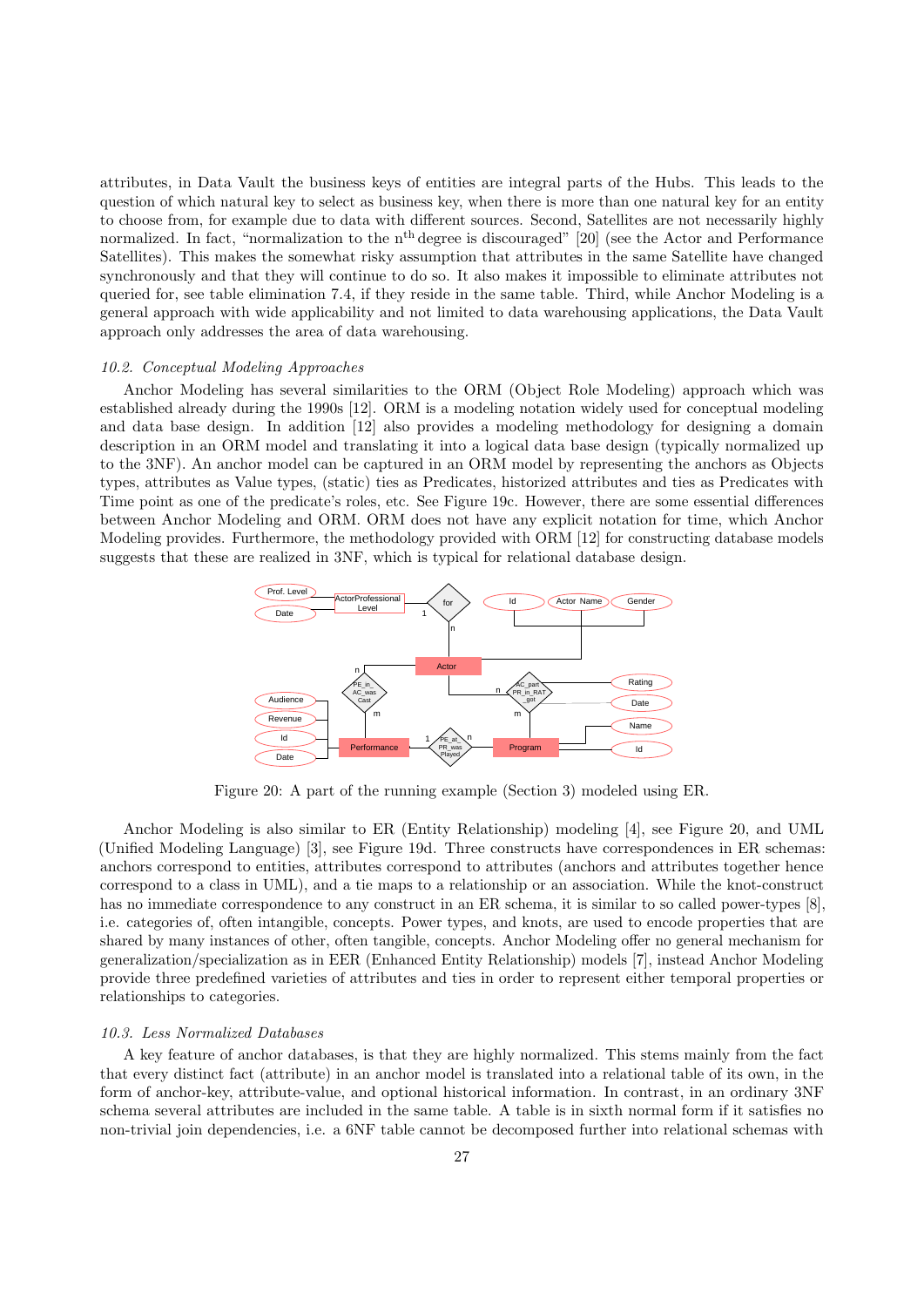fewer attributes [6]. All anchors, knots and attributes will give rise to 6NF tables; the only constructs in an anchor model that could give rise to non-6NF tables are ties. For an analysis of anchor models and normal forms refer to [25], which is based on the definition of 6NF according to [6].

# 10.4. Temporal Databases

A temporal database is a database with built-in time aspects, e.g. a temporal data model and a temporal version of a structured query language [34]. Database modeling approaches, such as the original ER model, do not include specific language elements that explicitly support temporal concepts. Extensions [9] to ER schemas encompass temporal constructs such as valid time, the time (interval) in which a fact is true in the real world, and transaction time, the time in which a fact is stored in a database [1, 6, 15]. Anchor Modeling provide syntax elements for representing the former, i.e. valid time, for both attributes (historized attributes) and ties (historized ties). In addition, if metadata is used transaction time can also be represented, a more detailed analysis of time concepts in Anchor Modeling are discussed in the next section. Anchor Modeling does not provide a query language with operators dedicated to querying the temporal elements of the model, however, it does provide views and functions for simplifying and optimizing temporal queries.

#### 10.4.1. Time in Anchor Modeling

In Anchor Modeling there are three concepts of time, each of which is stored differently in the database. To avoid confusion with common terminology, we will name them changing time, recording time, and happening time. The names try to capture what the times represent: 'when a value is changed', 'when information was recorded', and 'when an event happened'.

#### 10.4.2. Changing Time

The changing time for a historized attribute or tie is the interval during which its value or relation is valid in the domain of discourse being modeled, i.e. it corresponds to the concept of valid time [1, 6, 15] as discussed in the previous paragraph. In Anchor Modeling, this interval is defined using a single time point. That time point is used as an explicit starting time for the interval in which an instance can be said to have a certain value or relationship. When a new instance is added, having the same identity but a later time point, it implicitly closes the interval for the previous instance. Since partial attributes are not present in an anchor model, and hence no null values in an anchor database, we also have to explicitly invalidate instances, rather than removing or updating them, by modeling a knot holding the state of validity for the attribute or tie.

### 10.4.3. Recording Time

For maintenance and analysis purposes, another type of time is often necessary, the recording time. Recording time in Anchor Modeling corresponds to the concept of transaction time [1, 6, 15] discussed above. Loosely speaking it can be said to be the time when a certain piece of information is entered into the domain of discourse, or "the time (period) during which a fact is stored in the database" [15]. Since this is information about information, this is handled through the addition of metadata in an anchor database. In many scenarios a single recording time per piece of information is sufficient, corresponding to the time when the data was loaded into the database. However, it can in some cases be necessary to store an array of recording times if data has passed through a number of systems before reaching the model. In an anchor database, such metadata is represented through references to a metadata structure, which preferably also should be anchor modeled.

### 10.4.4. Happening Time

The happening time is used to represent the moment or interval at which an event took place in the domain of discourse. This is very similar to the event occurrence time [11], i.e. the instant at which the event occurs in the real-world. In Anchor Modeling this type of time is regarded as being an attribute of the event itself. It should therefore be modeled as one or two attributes depending on the event being momentaneous ("happened at") or having duration ("happened between"). Happening times are attributes/properties of things in the domain of discourse that take on values of time types. Some examples of such things are: a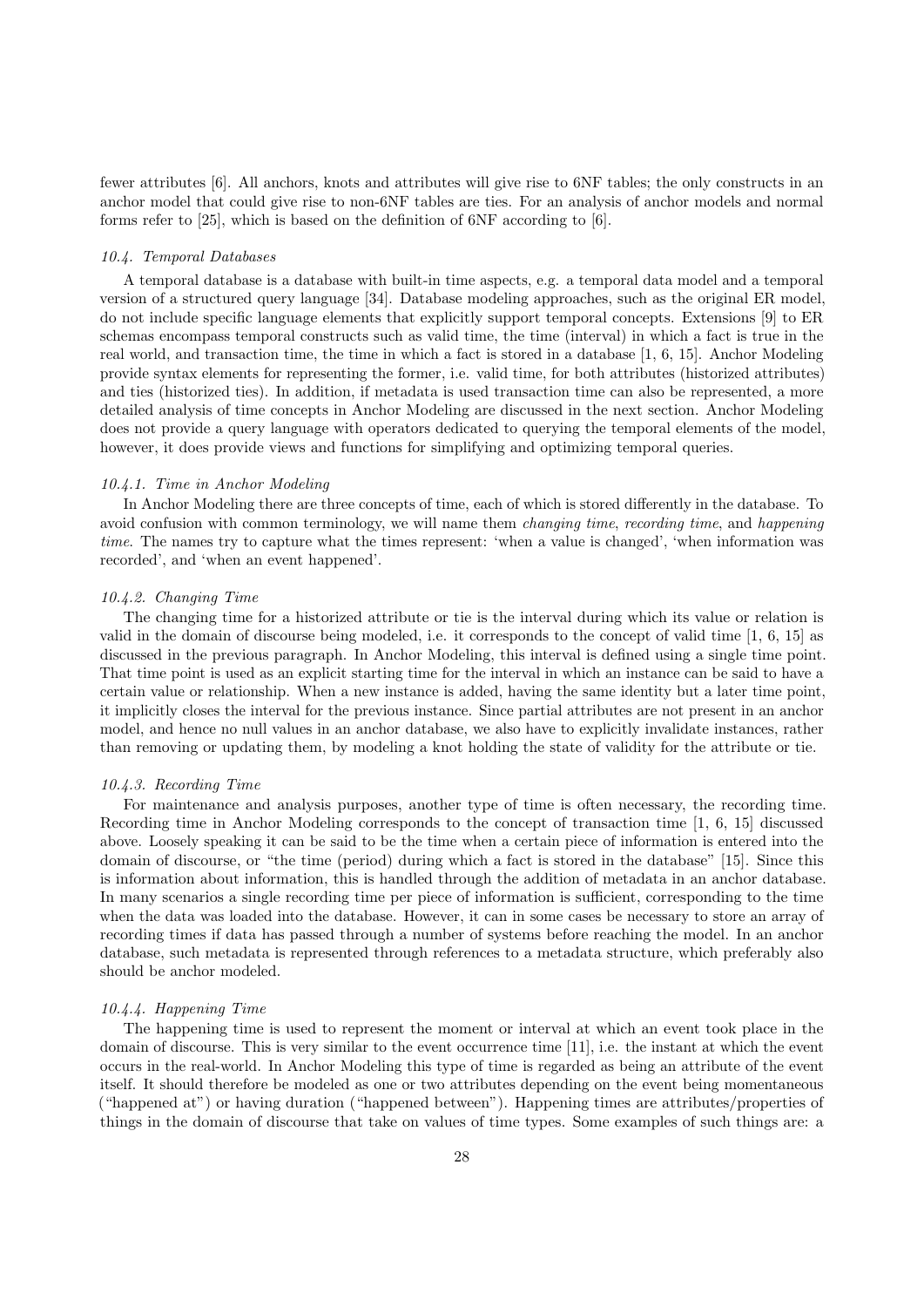person, a coupon, and a purchase, having happening times such as: person birth date, person deceased date, coupon valid from, coupon valid to, purchase date, and purchase time. Being attributes, they may in addition have both changing times and recording times. The reason for introducing "happening time" as a concept of its own is to avoid it being confused with valid time or transaction time per se.

# 11. Conclusions and Further Research

Anchor Modeling is a technique that has been proven to work in practice for managing data warehouses. Since 2004 several data warehouses have been built using Anchor Modeling, which are still in daily use. These have been built for companies in the insurance, logistics and retail businesses, ranging in scope from departmental to enterprise wide. The one having the largest data volume is currently close to one terabyte in size, with a few hundred million rows in the largest tables. Different aspects of Anchor Modeling have been the determining factor when choosing it instead of other techniques. In the insurance business its evolvability and maintainability were key features, as migration was slowly and iteratively done from a federated data warehouse architecture. For a corporate performance management data warehouse Anchor Modeling was chosen because of the easy access to historical data during the consolidation process, its ability to automate many tasks, and the possibility to stringently reuse data loading templates in the ETL tool. In the retail data warehouse the analysis requirements were unclear and volatile, and as Anchor Modeling makes no presumptions about queries while retaining high performance for most of them, it reduced the overall project risk. An interest for Anchor Modeling has recently been shown from the health care domain, in which the ability to handle sparse and historized data is greatly valued. Furthermore, some software vendors are evaluating the use of an anchor database as a persistence layer, because its flexibility simplifies development and its non-destructive extensibility mechanisms alleviate the need to manage legacy data when a system is upgraded. Case studies from the mentioned sites, implementations of anchor models in other domains and other representations, as well as the deployment of Anchor Modeling for very large databases, provide directions for further research.

Anchor Modeling is built on a small set of intuitive concepts complemented with a number of modeling guidelines and supports agile development of data warehouses. A key feature of Anchor Modeling is that changes only require extensions, not modifications. This feature is the basis for a number of benefits provided by Anchor Modeling, including ease of temporal querying and high run-time performance.

Anchor Modeling differs from main stream approaches in data warehousing that typically emphasize de-normalization, which is considered essential for fast retrieval. Anchor Modeling, on the other hand, results in highly normalized data models, often even in 6NF. Though highly normalized, these data models still offer fast retrieval. This is a consequence of table elimination, where narrow tables with few columns are scanned rather than wide tables with many columns. Performance tests on Microsoft SQL Server have been carried out indicating that anchor databases outperform less normalized databases in typical data warehouse scenarios. Comparative performance tests as well as physical implementations of views and functions on other DBMS suggest a direction for future work.

Another line of research concerns the actual implementation of the anchor model. Most commercial Database Management Systems (DBMS) are mainly row-oriented, i.e. every attribute of one row is stored in a given sequence, followed by the next row and its attributes until the last row of the table. Since anchor databases to a large degree consist of binary tables, column stores, i.e. column oriented DBMSs [31] that store their content by column rather than by row might offer a better solution. Moreover, for OLAP-workloads, which often involve a smaller number of queries involving aggregated columns over all data, column stores can be expected to be especially well suited.

Anchor modeling supports agile information modeling by dispensing with the requirement that an entire domain or enterprise has to be modeled in a single step. The possibility of an all-encompassing model is not a realistic option. Furthermore, at some point in time, a change may occur that could not have been foreseen. Anchor Modeling is built upon the assumption that perfect predictions never can be made. A model is not built to last, it is built to change.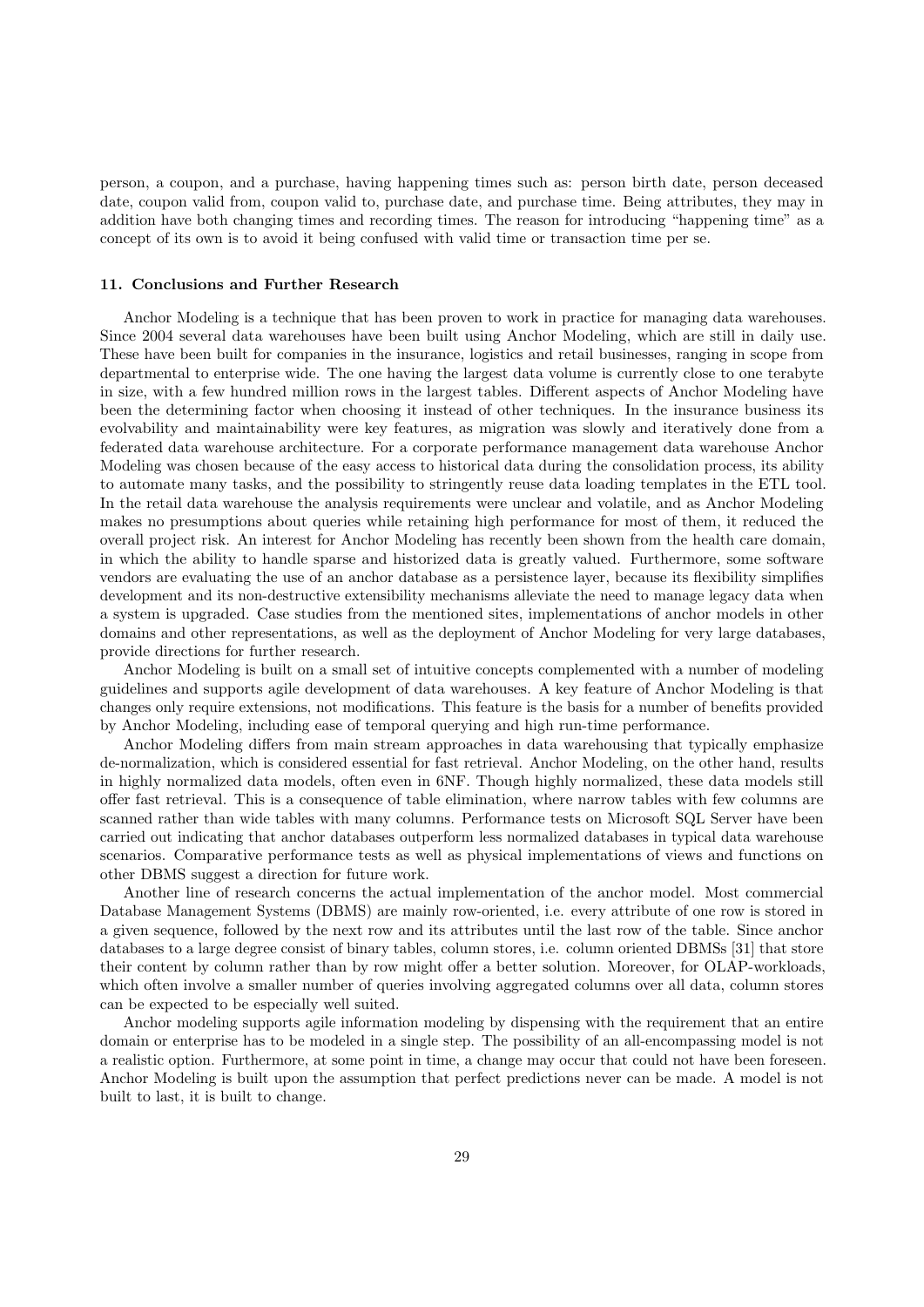#### References

- [1] A. Artale and E. Franconi, Reasoning with Enhanced Temporal Entity-Relationship Models, in: Proc. of the 10th Int. Workshop on Database and Expert Systems Applications, Florence, Italy, IEEE Computer Society, 1999, pp. 482–486.
- [2] B. BEBEL, J. EDER, C. KONCILIA, T. MORZY, AND R. WREMBEL, Creation and Management of Versions in Multiversion Data Warehouses, in: Hisham Haddad, Andrea Omicini, Roger L. Wainwright, Lorie M. Liebrock (Eds.), Proceedings of the 2004 ACM symposium on Applied computing (SAC), ACM New York, NY, USA, 2004, pp. 717–723.
- [3] G. Booch, J. RUMBAUGH, AND J. JACOBSON, The Unified Modelling Language User Guide, Addison Wesley, 1999.
- [4] P. Chen, The Entity Relationship Model Toward a Unified View of Data, ACM Transactions on Database Systems, Vol. 1, Issue 1, (1976), pp. 9–36.
- [5] E. F. CODD, Further Normalization of the Data Base Relational Model, in: R.J.Rustin (Ed.), Data Base Systems: Courant Computer Science Symposia Series 6, Prentice-Hall, 1972, pp. 33–64.
- [6] C. E. Date, H. Darwen, and N. A. Lorentzos, Temporal Data and the Relational Model, Elsevier Science, 2003.
- [7] R. Elmasri and S. B. Navathe, Fundamentals of Database Systems, 5th ed., Addison Wesley, 2006.
- [8] M. Fowler, Analysis Patterns: Reusable Object Models, Addison-Wesley, 1997.
- [9] H. Gregersen and J.S. Jensen, Temporal Entity-Relationship Models A Survey, IEEE Transactions on Knowledge and Data Engineering, Vol. 11, No. 3, (1999) pp. 464–497.
- [10] M. GOLFARELLI, J. LECHTENBÖRGER, S. RIZZI, AND G. VOSSEN Schema versioning in data warehouses: Enabling cross-version querying via schema augmentation, Data & Knowledge Engineering, Vol. 59, Issue 2, (2006), pp. 435–459.
- [11] H. Gregersen, C.S. Jensen, The Consensus Glossary of Temporal Database Concepts, in: O. Etzion et al. (Eds.) Temporal Databases: Research and Practice, Springer, LNCS, Vol. 1399, 1998, pp. 367–405.
- [12] T. Halpin, Information Modeling and Relational Databases: From conceptual analysis to logical design using ORM with ER and UML, Morgan Kaufmann Publishers, 2001.
- [13] D.C. Hay, Data Model Patterns: Conventions of Thought, Dorset House Publishing, 1996.
- [14] W. H. Inmon, Building the Data Warehouse, 3rd ed., John Wiley & Sons Inc., 2002.
- [15] C. S. Jensen and R. T. Snodgrass, Temporal Data Management, IEEE Transactions on Knowledge and Data Engineering, Vol. 11, No. 1, (1999), pp. 36–44.
- [16] V. V. KHODOROVSKII, On Normalization of Relations in Relational Databases, Programming and Computer Software, Vol. 28, No. 1, (2002), pp. 41–52.
- [17] R. KIMBALL AND M. ROSS, The Data Warehouse Toolkit: The complete guide to Dimensional Modeling, 2nd ed., Wiley Computer Publishing, 2002.
- [18] X. Li, Building an Agile Data Warehouse: A Proactive Approach to Managing Changes, in: M. H. Hamza (Ed.), Proc. of the 4th IASTED Intl. Conf. on Communications, Internet, and Information Technology, USA, ACTA Press, 2006.
- [19] D. LINSTEDT AND K. GRAZIANO AND H. HULTGREN, The Business of Data Vault Modeling, Daniel Linstedt, 2nd ed., 2009. [20] Data Vault Basics, http://danlinstedt.com/about/data-vault-basics/, valid at September 17th 2010.
- [21] M. Nicola and H. Rizvi, Storage Layout and I/O Performance in Data Warehouses, in: H-J Lenz et al (Eds.) Proc. of the 5th Intl. Workshop on Design and Management of Data Warehouses (DMDW'03), Germany, CEUR-WS.org, Vol. 77, 2003, pp. 7.1–7.9.
- [22] A. OLIVÉ, Conceptual Modeling of Information Systems, Springer-Verlag Berlin/Heidelberg, 2007.
- [23] G. N. PAULLEY, Exploiting Functional Dependence in Query Optimization, PhD thesis, Dept. of Computer Science, University of Waterloo, Waterloo, Ontario, Canada, Sept. 2000.
- [24] O. REGARDT, L. RÖNNBÄCK, M. BERGHOLTZ, P. JOHANNESSON, AND P. WOHED, Anchor Modeling An Agile Modeling Technique Using the Sixth Normal Form for Structurally and Temporally Evolving Data, in: A.H.F. Laender et al (Eds.), Proc. of 28th Intl. Conf. on Conceptual Modeling, Brazil, Springer Berlin/Heidelberg, LNCS, Vol. 5829, 2009, pp. 234–250 .
- [25] O. REGARDT, L. RÖNNBÄCK, M. BERGHOLTZ, P. JOHANNESSON, AND P. WOHED, Analysis of normal forms for anchor models, http://www.anchormodeling.com/wp-content/uploads/2010/08/6nf.pdf, valid at September 16th 2010.
- [26] S. RIZZI AND M. GOLFARELLI, What Time is it in the Data Warehouse?, in: A. Min Tjoa and J. Trujillo (Eds.) Proc. of 8th Intl. Conf. on Data Warehousing and Knowledge Discovery, DaWaK 2006, Poland, Springer Berlin/Heidelberg, LNCS, Vol. 4081, 2006, pp. 134–144.
- [27] J. F. RODDICK, A Survey of Schema Versioning Issues for Database Systems, Information and Software Technology, Vol. 37, Issue 7, (1995), pp. 383–393.
- [28] L. RÖNNBÄCK, O. REGARDT, M. BERGHOLTZ, P. JOHANNESSON, AND P. WOHED, Anchor Modeling: Naming Convention, http://www.anchormodeling.com/wp-content/uploads/2010/09/AM-Naming.pdf, valid at September 16th 2010.
- [29] L. RÖNNBÄCK, O. REGARDT, M. BERGHOLTZ, P. JOHANNESSON, AND P. WOHED, From Anchor Model to Relational Database, http://www.anchormodeling.com/wp-content/uploads/2010/09/AM-RDB.pdf, valid at September 16th 2010.
- [30] L. RÖNNBÄCK, O. REGARDT, M. BERGHOLTZ, P. JOHANNESSON, AND P. WOHED, From Anchor Model to XML, http: //www.anchormodeling.com/wp-content/uploads/2010/09/AM-XML.pdf, valid at September 16th 2010.
- [31] M. STONEBRAKER ET AL., C-Store: A Column-oriented DBMS, in: K. Böhm et al, Proc. of the 31st Intl. Conf. on Very Large Data Bases, Norway, ACM, 2005, pp. 553–564.
- [32] D. Theodoratos and T. K. Sellis, Dynamic Data Warehouse Design, in: M. K. Mohania and A. M. Tjoa (Eds.) 1st Intl. Conf. on Data Warehousing and Knowledge Discovery, DaWaK '99, Italy, Springer Berlin/Heidelberg, LNCS, Vol. 1676 1999, pp. 1–10.
- [33] H. J. WATSON AND T. ARIYACHANDRA, Data Warehouse Architectures: Factors in the Selection Decision and the Success of the Architectures, Technical Report, Terry College of Business, University of Georgia, Athens, GA, July 2005.
- [34] Wikipedia Temporal Database, http://en.wikipedia.org/wiki/Temporal\_database, valid at September 17th 2010.